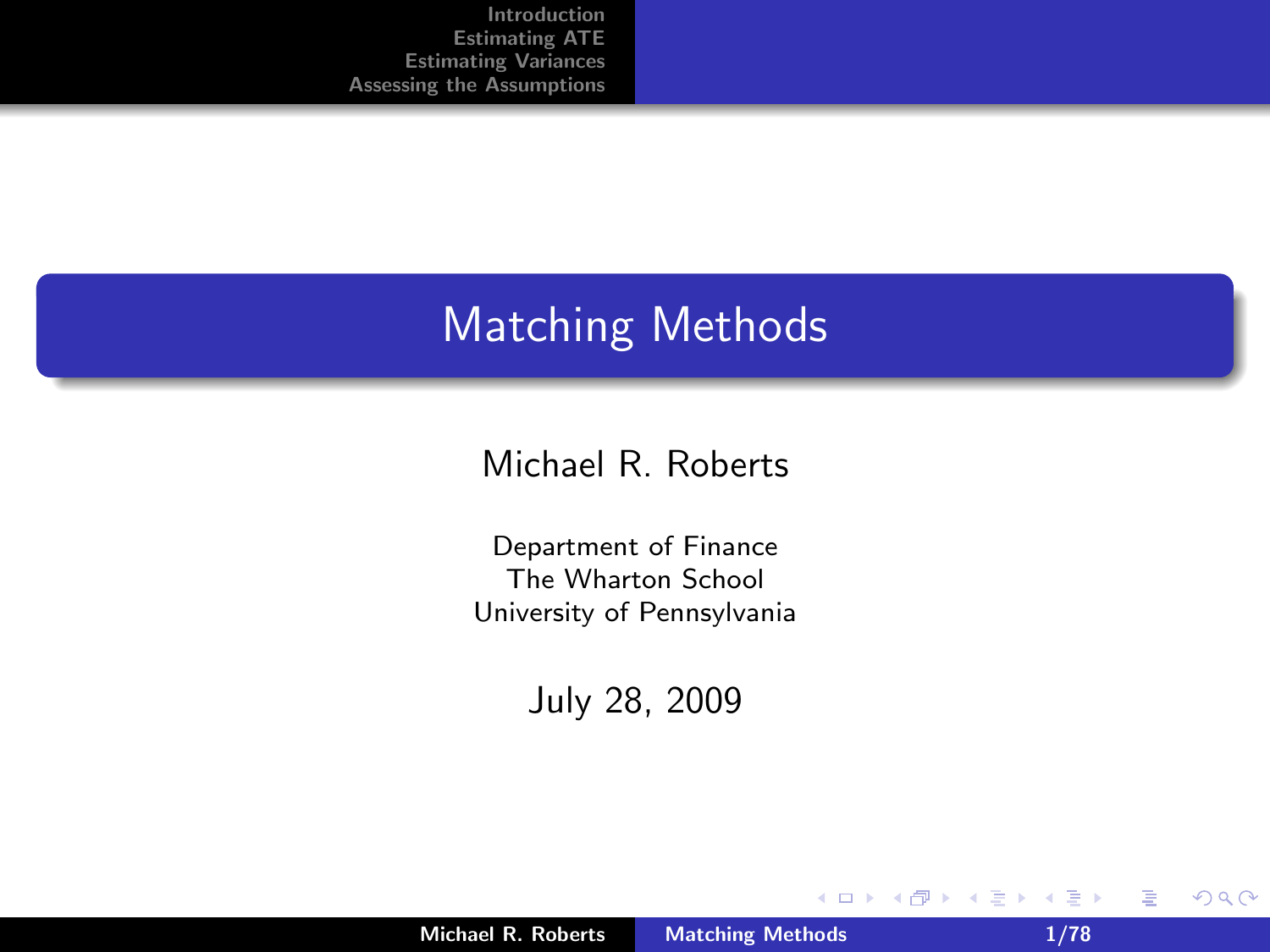**[Estimands](#page-6-0)** [Identification](#page-7-0)

## Matching Intuition

- Matching estimates the missing counterfactual by using the information of subjects from the control group that are "close" in some sense.
- E.g., Estimate weight loss effect of a new diet
	- **1** For each person who followed the diet, find a "similar" person who didn't.

**O** Similar on height, weight, occupation, health, etc.

- **2** Difference between the average weight loss for the dieters and non-dieters is the weight loss (gain?) effect of the diet.
- This talk will follow closely the review article by Imbens (2004)

<span id="page-1-0"></span>へのへ

澄後 メ澄き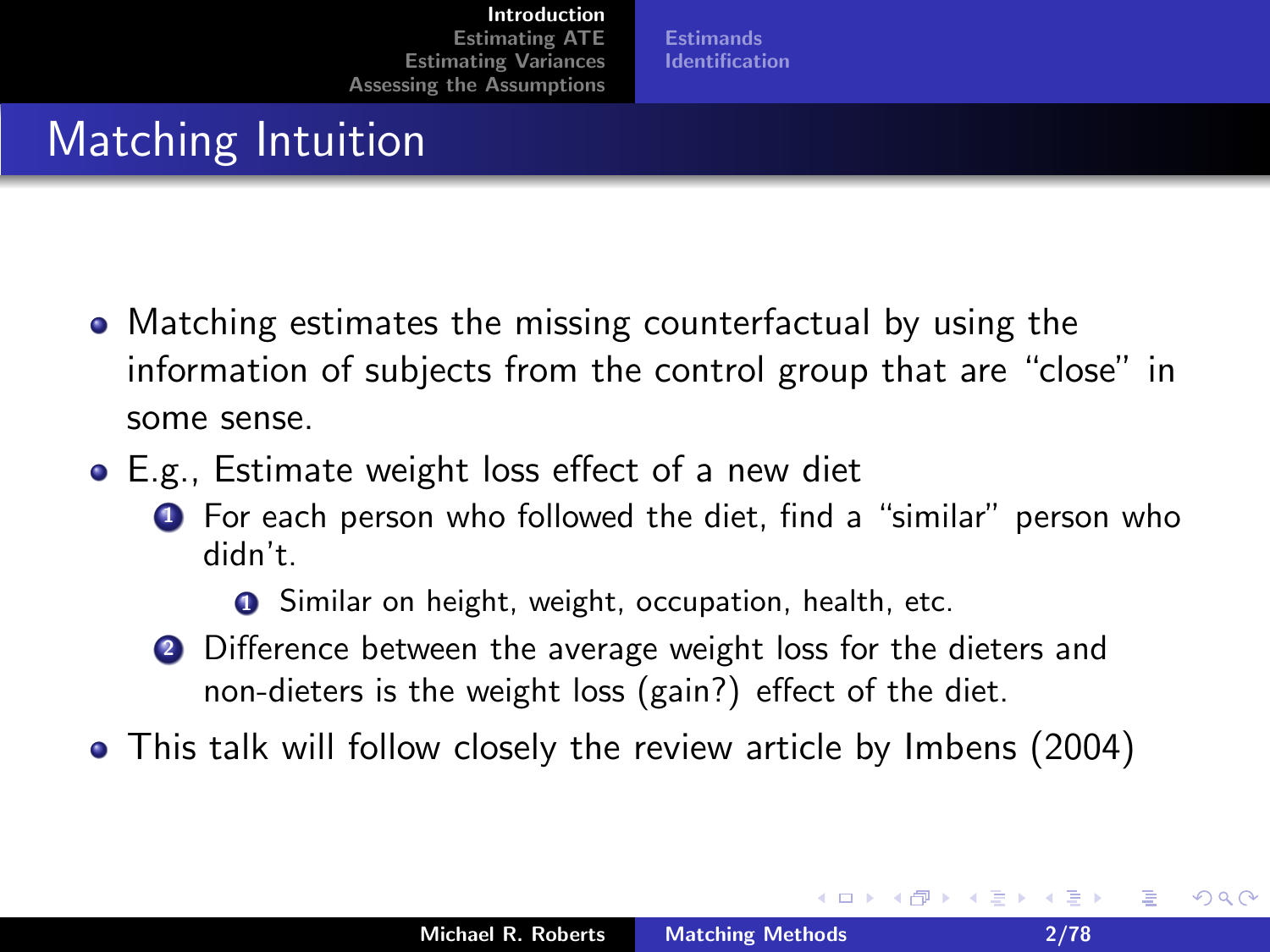**[Estimands](#page-6-0)** [Identification](#page-7-0)

### Statistical Software

- Stata & Matlab: "match" (Abadie et al. (2001, 2003))
- Stata: "psmatch" (Sianesi (2001),
- Stata: "psmatch2" (Sianesi and Leuven (2001), Todd (2001))
	- http://econpapers.repec.org/software/bocbocode/S432001.htm
	- http://athena.sas.upenn.edu/ petra/copen/statadoc.pdf
- Stata: "pscare", "att\*" (Becker and Ichino (2002))
- SAS:
	- Kawabata et al.:
		- http://www2.sas.com/proceedings/sugi29/173-29.pdf
	- **•** Perraillon:
		- http://www2.sas.com/proceedings/forum2007/185-2007.pdf
	- Mandrekar: http://www2.sas.com/proceedings/sugi29/208-29.pdf
	- Several macros (gmatch, match, vmatch): http://mayoresearch.mayo.edu/mayo/research/biostat/sasmacros.cfm

 $2Q$ 

唾

←ロメ (御) (き) (き)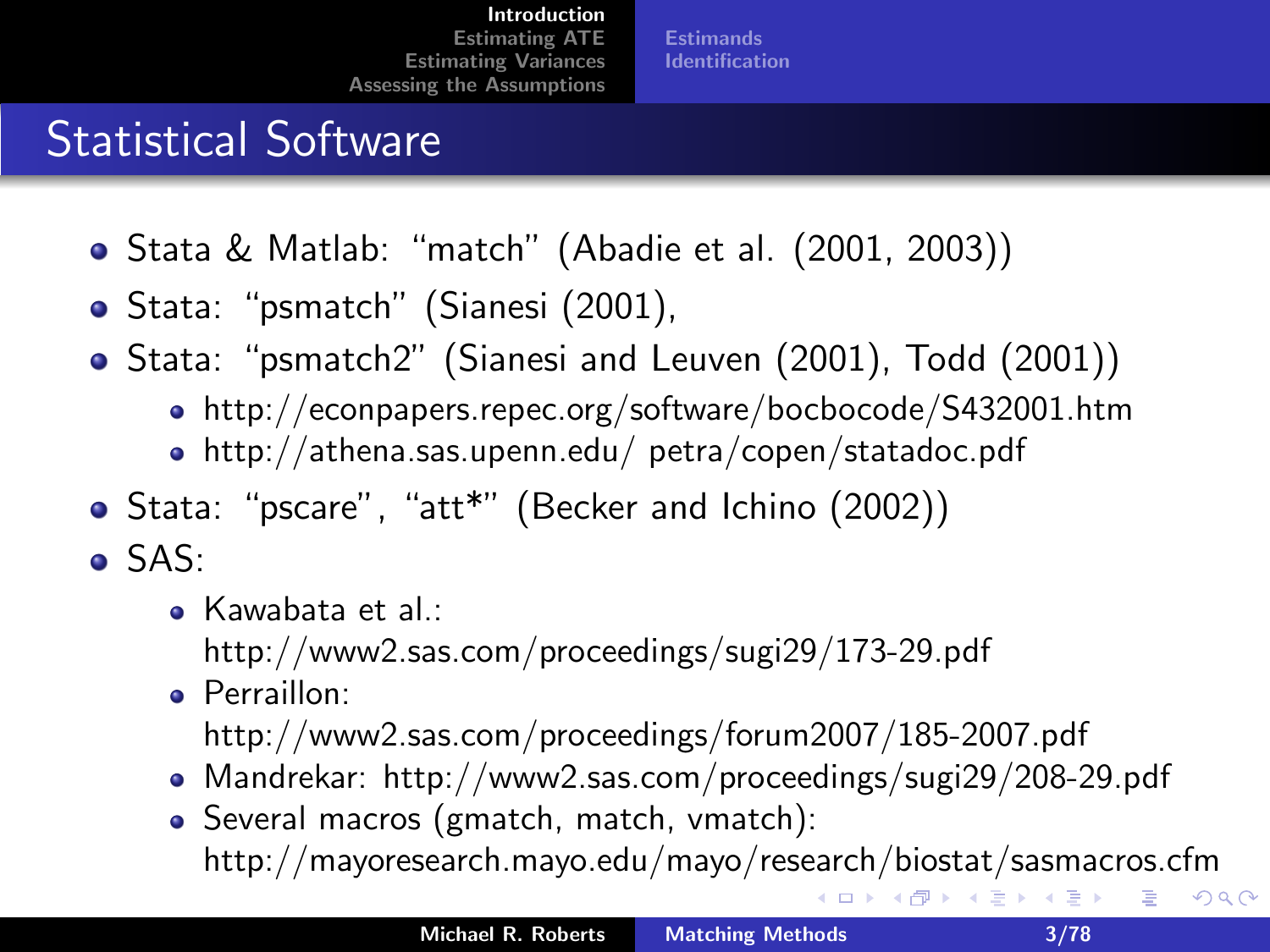**[Estimands](#page-6-0)** [Identification](#page-7-0)

## Notation 1

- Random sample: N units (e.g., firms) indexed by  $i = 1, ..., N$
- **•** For each unit *i* 
	- Treatment indicator (observed):  $D_i \in \{0, 1\}$
	- Pair of Potential Outcomes (unobserved):

 $Y_i(0)$  if  $D_i = 0$  (outcome under treatment)

 $Y_i(1)$  if  $D_i = 1$  (outcome under NO treatment)

Realized outcome (observed):  $Y_i$ :

$$
Y_i \equiv Y_i(D_i) = \left\{\begin{array}{ll} Y_i(0) & \text{if} \quad D_i = 0 \\ Y_i(1) & \text{if} \quad D_i = 1 \end{array}\right.
$$

which can be written as:

$$
Y_i=D_i\,Y_i(1)+(1-D_i)\,Y_i(0)
$$

• Treatment effect or impact (estimable):  $\tau$ 

$$
\tau=Y(1)-Y(0)
$$

<span id="page-3-0"></span>つくい

造る メ告ず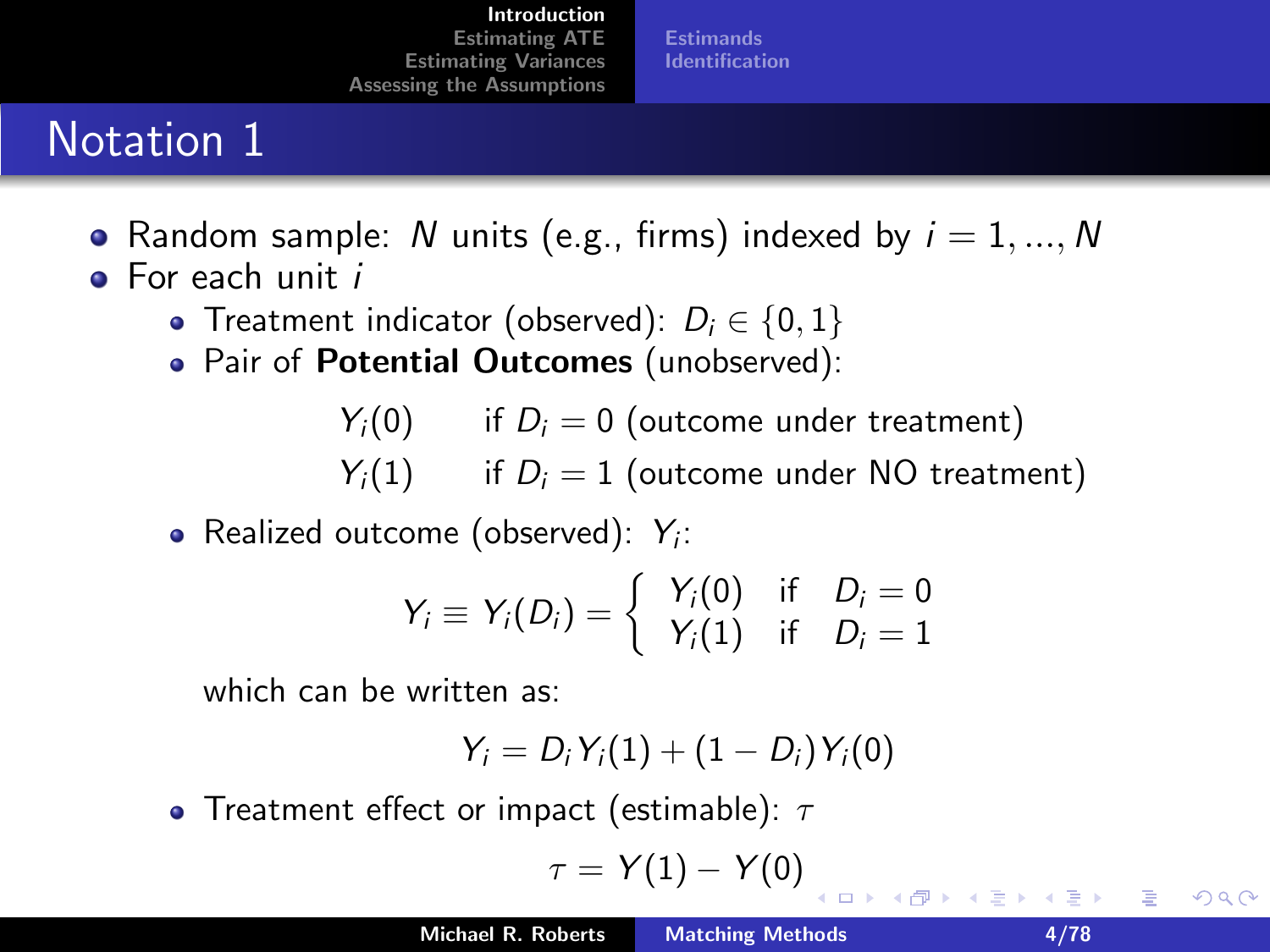**[Estimands](#page-6-0)** [Identification](#page-7-0)

### Notation 2

- **•** For each unit *i* 
	- Vector of characteristics,  $X_i$ , *unaffected* by treatment (e.g., variables measured prior to treatment)
	- Propensity Score (estimable):  $ps(x)$

$$
ps(x) \equiv Pr(D = 1|X = x) = E(D|X = x)
$$

Observed triple is  $(Y_i, D_i, X_i) \implies$  the following distributions are (are not) recoverable from the data

> Recoverable :  $F(Y(0)|X, D = 0)$ ;  $F(Y(1)|X, D = 1)$ Unrecoverable :  $F(Y(0), Y(1)|X, D)$ Unrecoverable :  $F(Y(0), Y(1)|X)$ Unrecoverable :  $F(\tau | X, D)$

 $\bullet$  $\bullet$  So, we estimate a moment, typically mean[, o](#page-3-0)[f i](#page-5-0)[m](#page-3-0)[p](#page-4-0)[ac](#page-5-0)t[d](#page-5-0)[is](#page-6-0)[t.](#page-0-0)

重

<span id="page-4-0"></span>つくい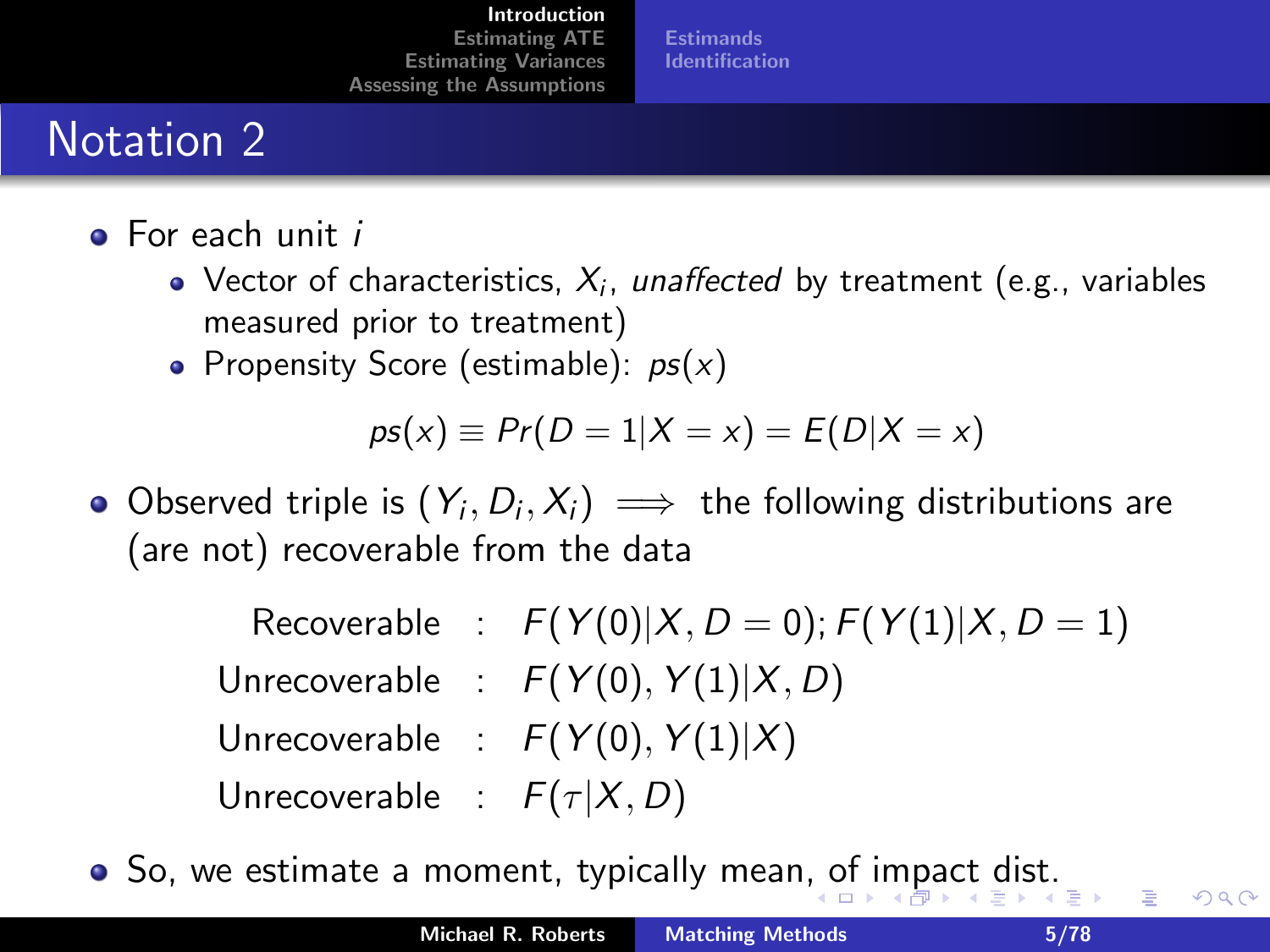**[Estimands](#page-6-0)** [Identification](#page-7-0)

## **Covariates**

Why must covariates be unaffected by treatment? Consider ATT

$$
E[Y(1) - Y(0)|D = 1]
$$
  
=  $E[Y(1)|D = 1] - E[Y(0)|D = 1]$   
=  $E[Y(1)|D = 1] - E[E[Y(0)|D = 1, X = x]|D = 1]$  tower  
=  $E[Y(1)|D = 1] - E[E[Y(0)|D = 0, X = x]|D = 1]$  unconf

Note

$$
E[E[Y(0)|D = 0, X = x]|D = 1]
$$
  
=  $\int_{x \in X} \int_{y \in Y} yf(y|D = 0, x)f(x|D = 1)dx$ 

- $f(x|D = 1)$  represents the density that would have been observed in the no treatment state  $(D = 0)$ .
- Receipt of treatment better not change de[ns](#page-4-0)i[ty](#page-6-0) [o](#page-4-0)[f](#page-5-0)  $Z$

<span id="page-5-0"></span> $\Omega$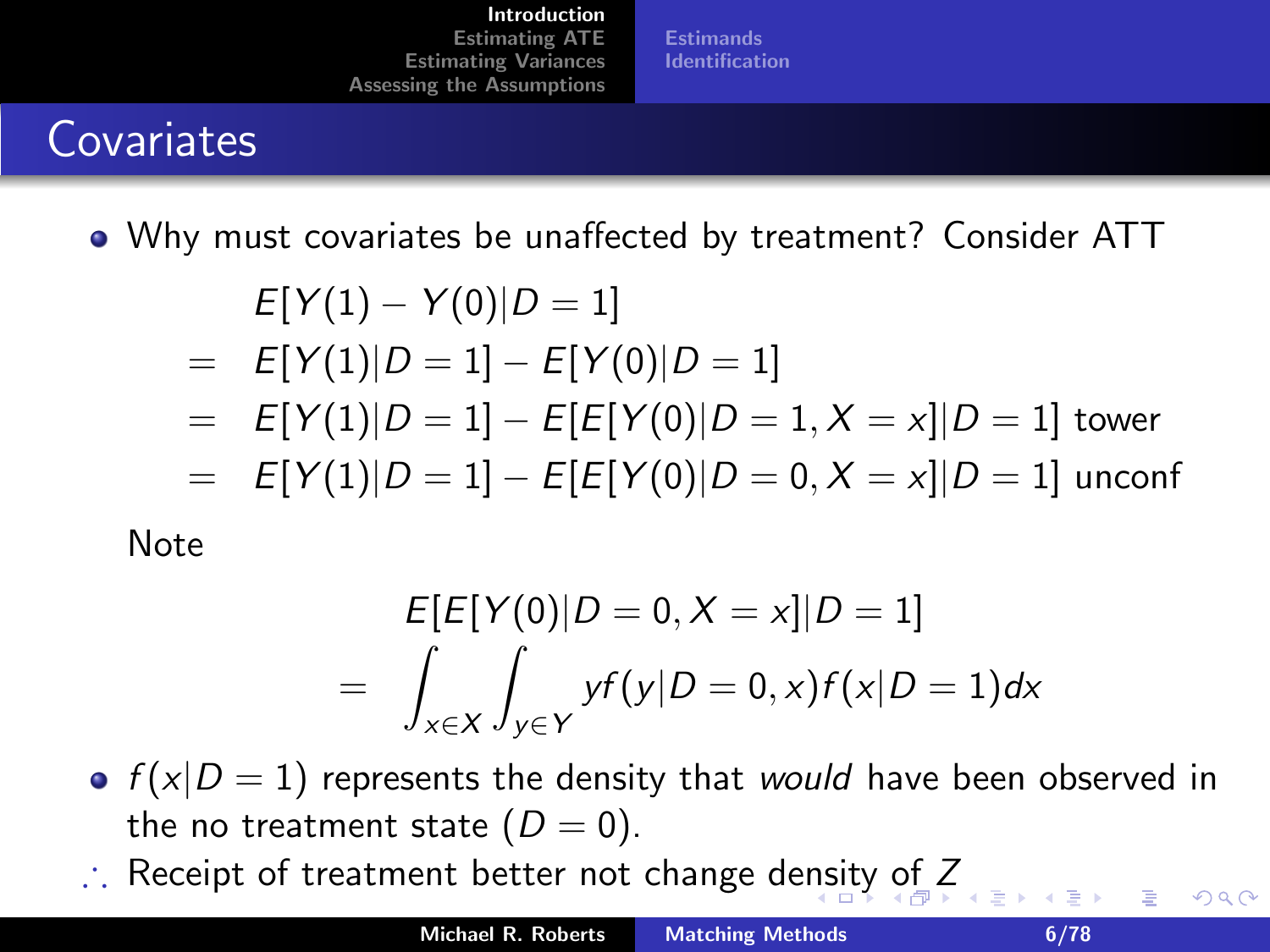# Population Treatment Effects

Average Treatment Effect (ATE)

```
E[Y(1) - Y(0)]
```
Effect of treatment on entire population

Average Treatment Effect for the Treated (ATT) (Rubin (1977), Heckman & Robb (1984))

$$
E[Y(1) - Y(0)|D = 1]
$$

Effect of treatment on treated subpopulation

- Could be more relevant when a program is aimed at a subpopulation, such as disadvantaged individuals, small firms, etc.
- Average Treatment Effect for the Untreated or Controls (ATU, ATC)

$$
E[Y(1) - Y(0)|D = 0]
$$

Effect of treatment on control subpopulati[on](#page-5-0)

<span id="page-6-0"></span>∽≏ດ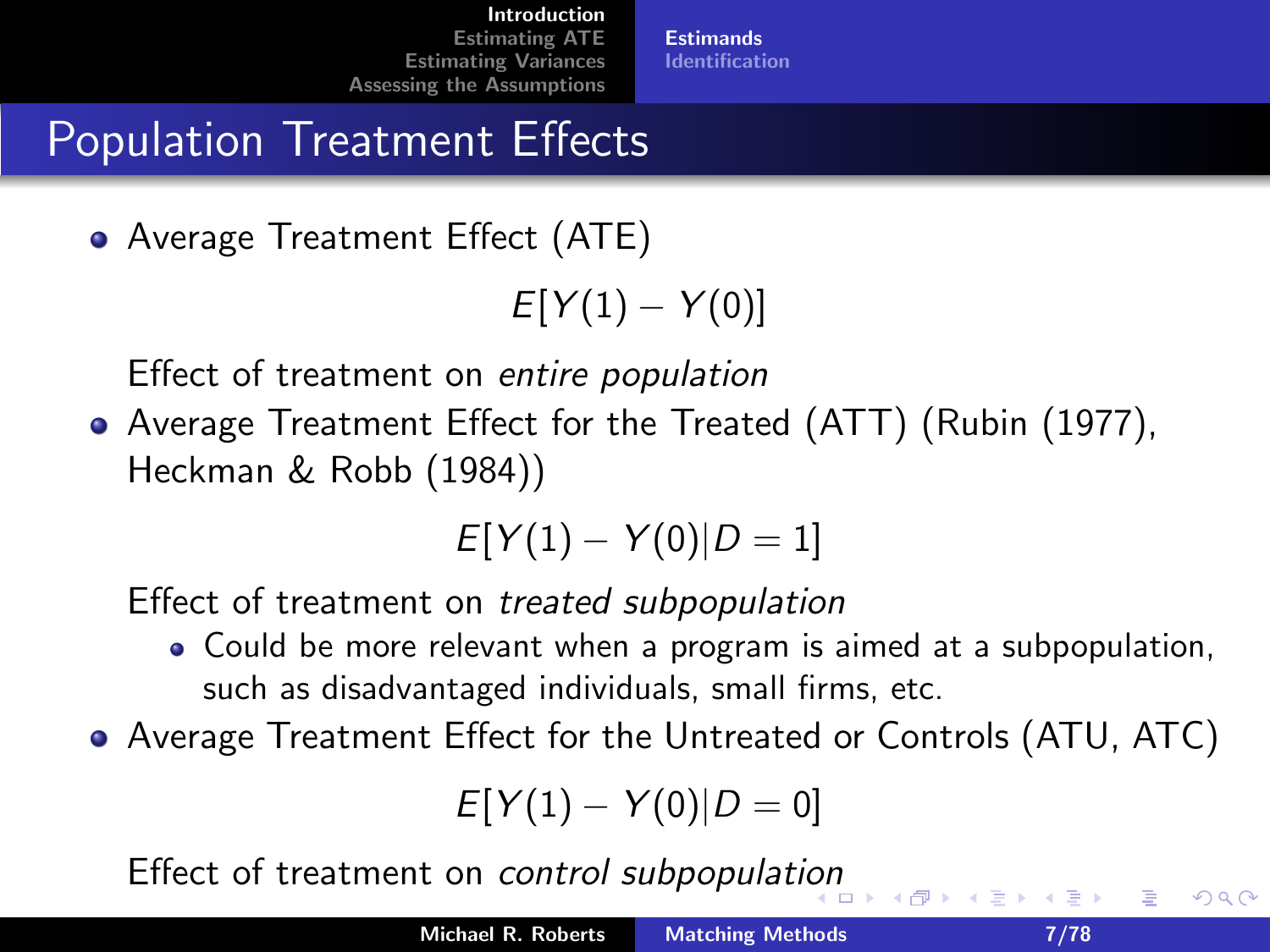**[Estimands](#page-6-0)** [Identification](#page-7-0)

## Key Assumption  $#1$ : Unconfoundedness

• Unconfoundedness assumption (let ⊥ denote independence)

<span id="page-7-1"></span>
$$
(Y(0), Y(1)) \perp D|X \qquad (1)
$$

 $\leftarrow$   $\Box$   $\rightarrow$   $\leftarrow$   $\Box$   $\rightarrow$ 

- "ignorable treatment assignment" (Rosenbaum and Rubin (1983))
- "conditional independence" (Lechner (1999, 2002))
- "selection on observables" (Barnow, Cain, and Goldberger (1908))
- $\bullet$  This assumption says outcomes  $(Y(0), Y(1))$  are independent of participation status  $(D)$  conditional on X.
- Equivalent expressions of condition  $(1)$

$$
Pr(D = 1 | Y(0), Y(1), X) = Pr(D = 1 | X),
$$
or  

$$
E(D = 1 | Y(0), Y(1), X) = E(D = 1 | X)
$$

<span id="page-7-0"></span>つくい

メミメ メミメ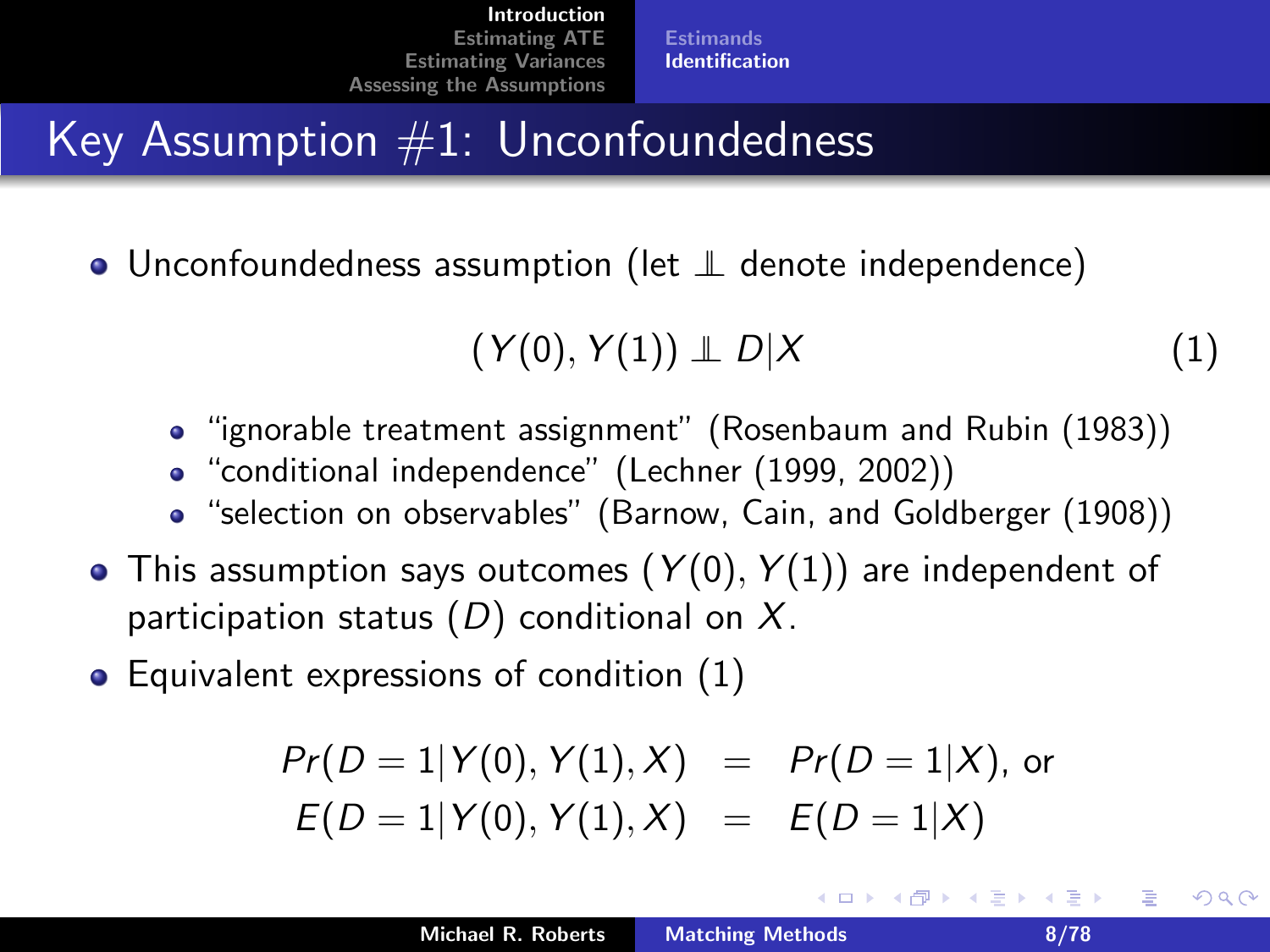# Unconfoundedness & Exogeneity

- Similar to standard regression exogeneity assumption.
- **•** If treatment effect ( $\tau$ ) is constant  $\forall i$  and

$$
Y_i(0)=\alpha+X_i'\beta+\varepsilon_i
$$

with  $\varepsilon \perp \!\!\! \perp X_i$ , then

$$
Y_i = \alpha + \tau D_i + X_i'\beta + \varepsilon_i
$$

- Unconfoundedness  $\equiv$  to independence of  $D_i$  and  $\varepsilon_i$  conditional on  $X_i$ . (i.e.,  $D_i$  is exogenous)
- Without constant treatment effect assumption, unconfoundedness doesn't imply linear relation with mean independent errors

K 로 )

つくい

4 n + 4 n +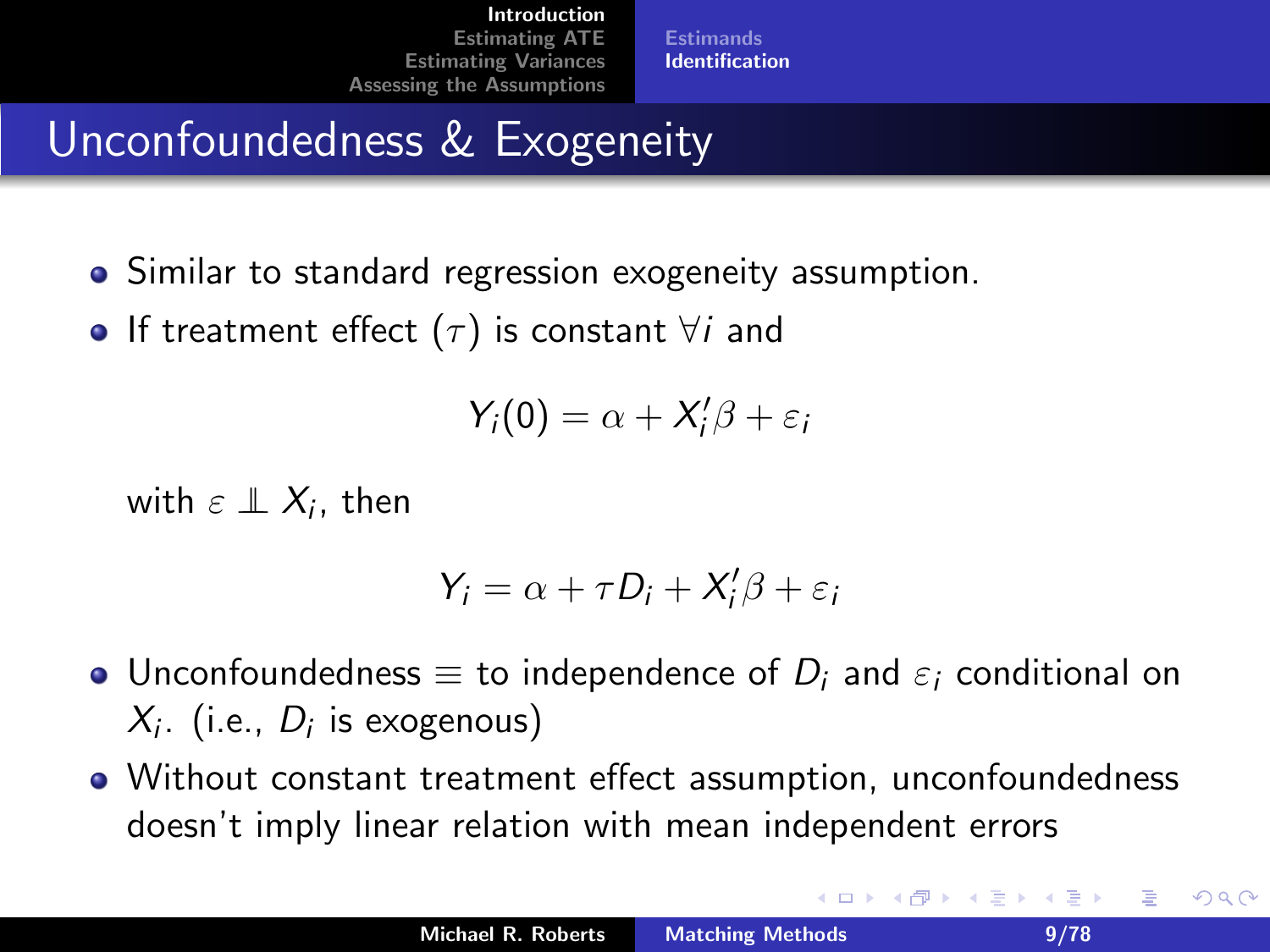## Key Assumption #2: Overlap

 $\bullet$  Overlap is an assumption on the joint distribution of treatments (D) and covariates  $(X)$ 

$$
0 < Pr(D=1|X) < 1
$$

- Intuition: For each X,  $\exists$  strictly positive probability of being in the treatment group  $(Pr(D = 1|X))$  and the control group  $(1 - Pr(D = 1|X))$
- Why is this important?
	- Imagine a value of  $X$ ,  $x'$ , for which this didn't hold (i.e.,  $Pr(D = 1 | X = x') = 1)$
	- This means there are only treatment units with  $X = x'$ , no controls with this value, and so no controls that are really comparable.
	- Therefore, no good obs to estimate counterfactual

重

つくい

重き メミメ

4 n + 4 n +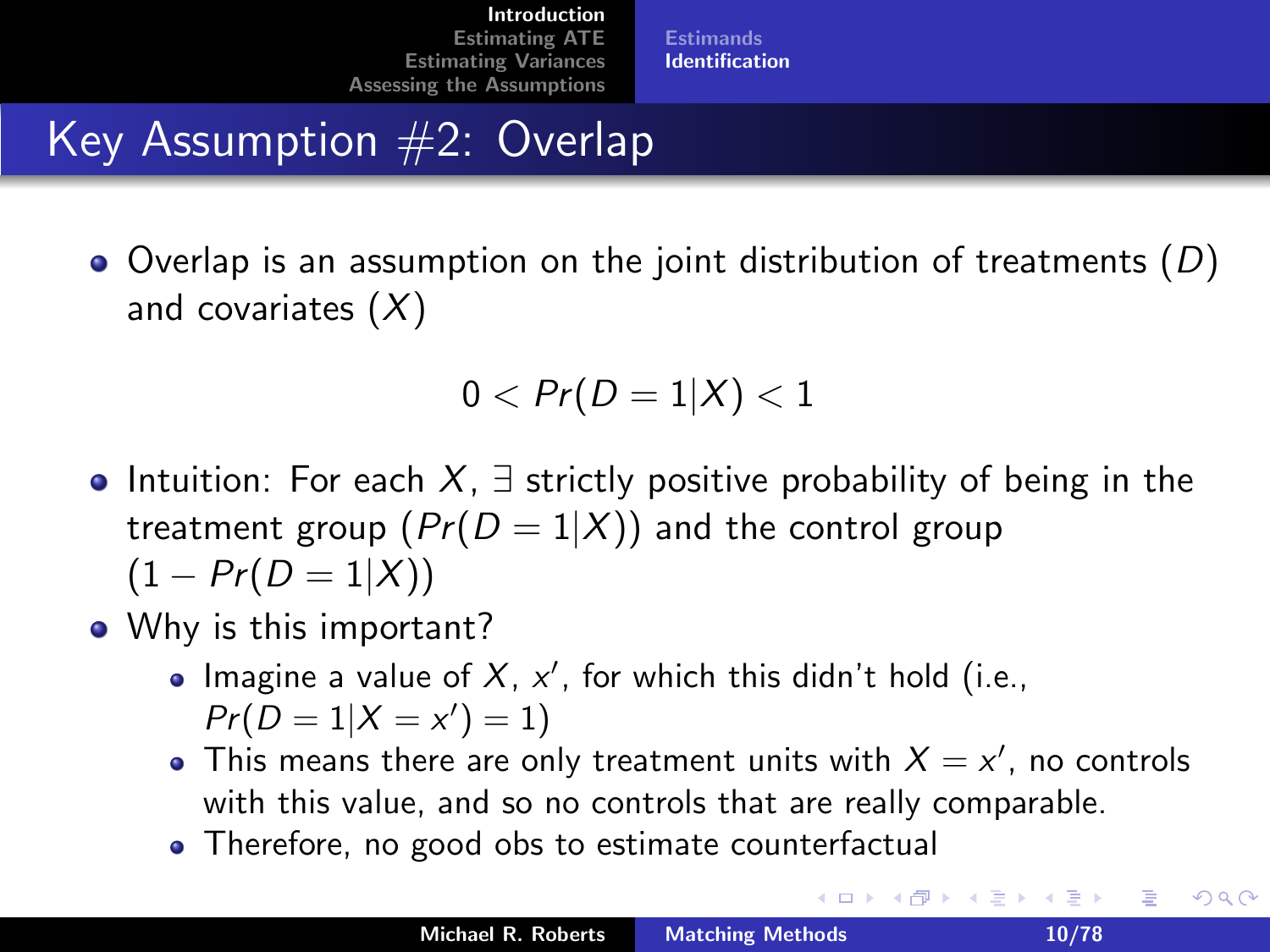[Estimands](#page-6-0) [Identification](#page-7-0)

#### Unconfoundedness & Overlap

- If assumptions  $\#1$  and  $\#2$  hold we can substitute the  $Y(0)$ distribution observed for matched on  $X$  non-participants for the missing participant  $Y(0)$  distribution.
- I.e., we can treat the outcome of the non-participants that have similar covariates as the participants as if it were the counterfactual outcome for the participants.

 $4.17 \times$ 

へのへ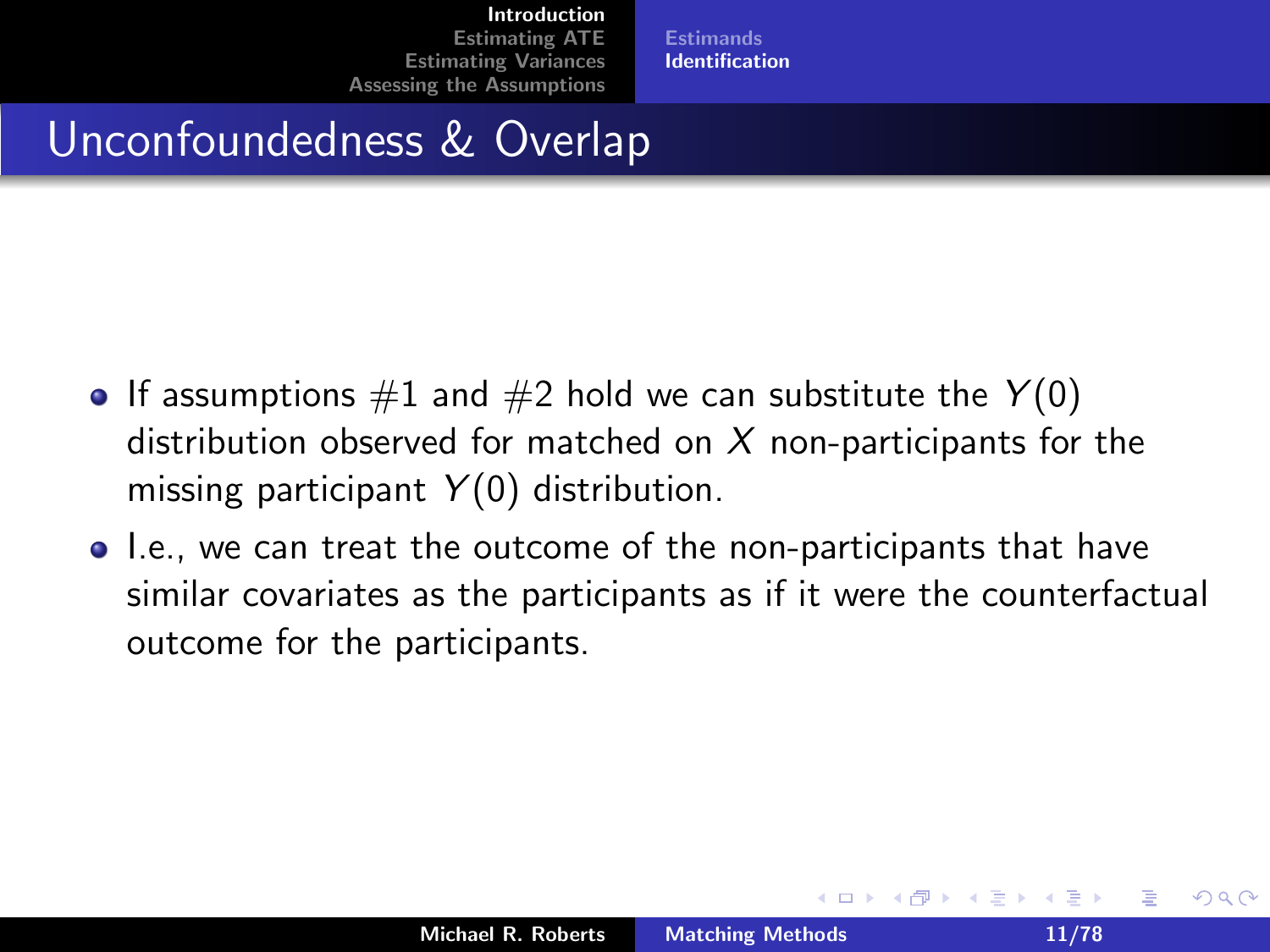## Academic Debate Over Uncounfoundedness & Overlap

- Agent's optimizing behavior *precludes* choices being independent of potential outcomes, regardless of covariate conditioning
	- Agent's select into programs for many reasons  $\implies$ unconfoundedness is inherently violated
- **•** Still several reasons to investigate ATE
	- **1** Data-description...nocausality
	- 2 Unconfoundedness requires that all variables that need to be adjusted for are observed by researcher
		- Strong assumption but economic theory can help identify the vars
	- <sup>3</sup> Even if agents choose treatment optimally, agents with same observables can differ in treatment choices without invalidating unconfoundedness if choices driven by unobserved differences unrelated to outcomes.
	- <sup>4</sup> If we restrict how individuals form expectations about unknown potential outcomes, unconfoundedness may hold (Heckman, Lalonde, and Smith (2000)) メロメ メ御 メメ ミメメ ミメ へのへ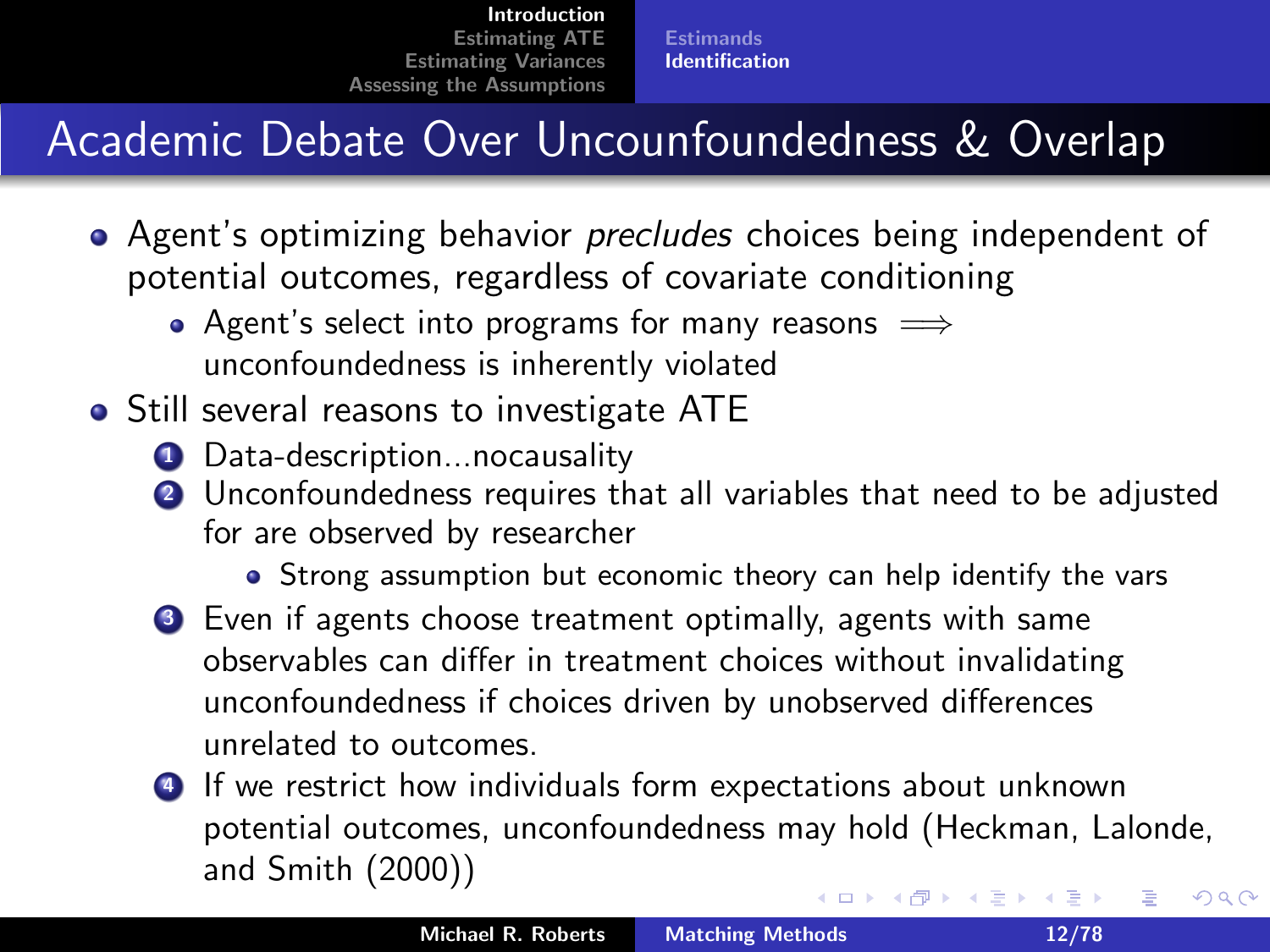[Estimands](#page-6-0) [Identification](#page-7-0)

#### Useful Facts

• Recall that the observed outcome Y can be written

$$
Y = DY(1) + (1 - D)Y(0)
$$

• This implies

 $E[Y|D = 0] = E[DY(1) + (1 - D)Y(0)|D = 0] = E[Y(0)|D = 0]$  $E[Y|D = 1] = E[DY(1) + (1 - D)Y(0)|D = 1] = E[Y(1)|D = 1]$ 

 $\equiv$ 

 $2Q$ 

K ロ ⊁ K 倒 ≯ K ミ ⊁ K ミ ⊁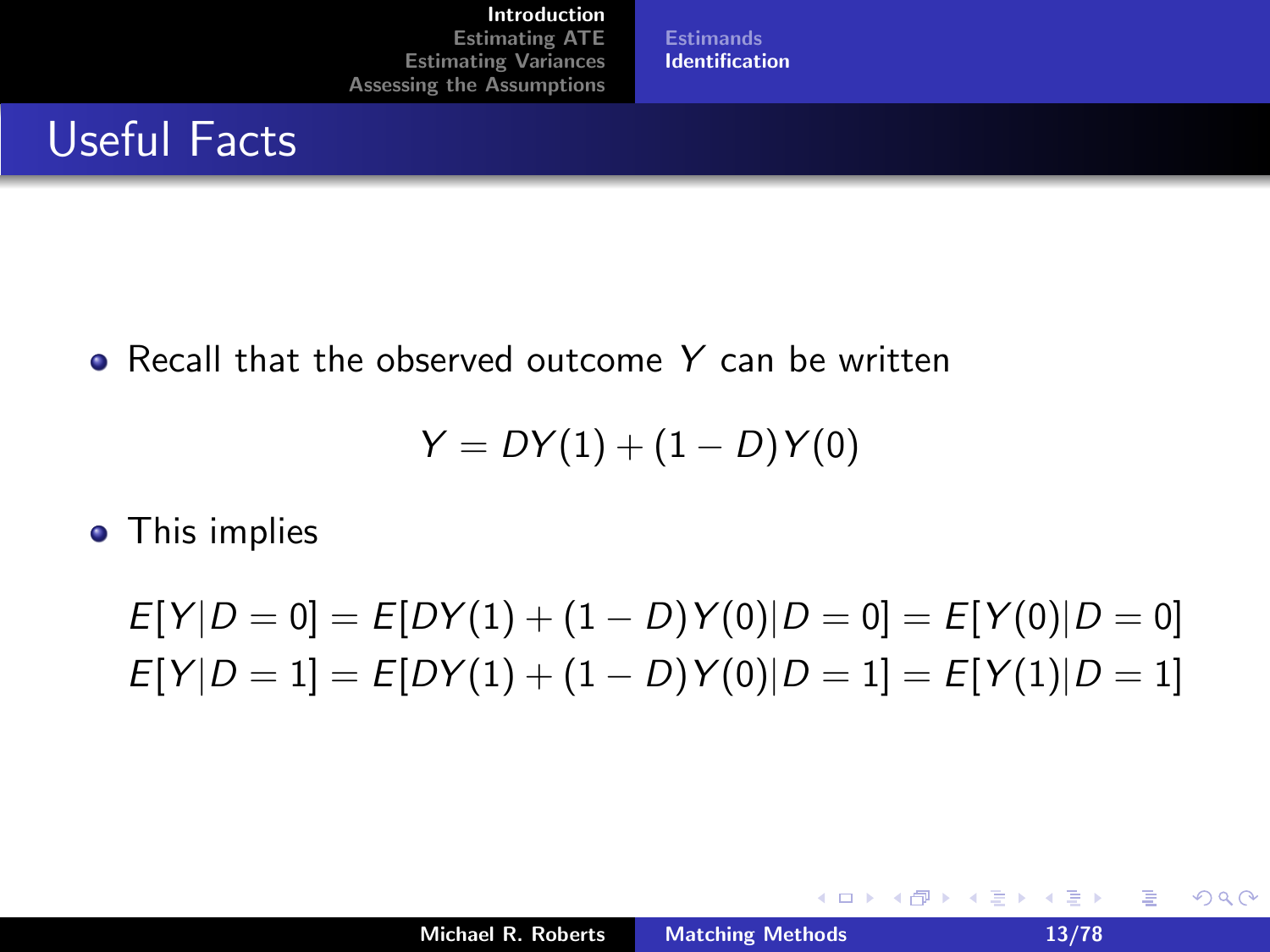[Estimands](#page-6-0) **[Identification](#page-7-0)** 

#### Identification of ATE 1

• Write the ATE for a subpopulation with a certain  $X = x$ , ATE(x), in terms of observables.

$$
ATE(x) = E[Y(1) - Y(0)|X = x] \text{ def.}
$$
  
=  $E[Y(1) - Y(0)|X = x, D = d]$  unconf.  
=  $E[Y(1)|X = x, D = 1] - E[Y(0)|X = x, D = 0]$   
=  $E[DY(1) + (1 - D)Y(0)|X = x, D = 1]$   
-  $E[DY(1) + (1 - D)Y(0)|X = x, D = 0]$   
=  $E[Y|X = x, D = 1] - E[Y|X = x, D = 0] \text{ def of Y}$ 

重

 $2Q$ 

**≮ロ ▶ ⊀ 御 ▶ ⊀ 君 ▶ ⊀ 君 ▶**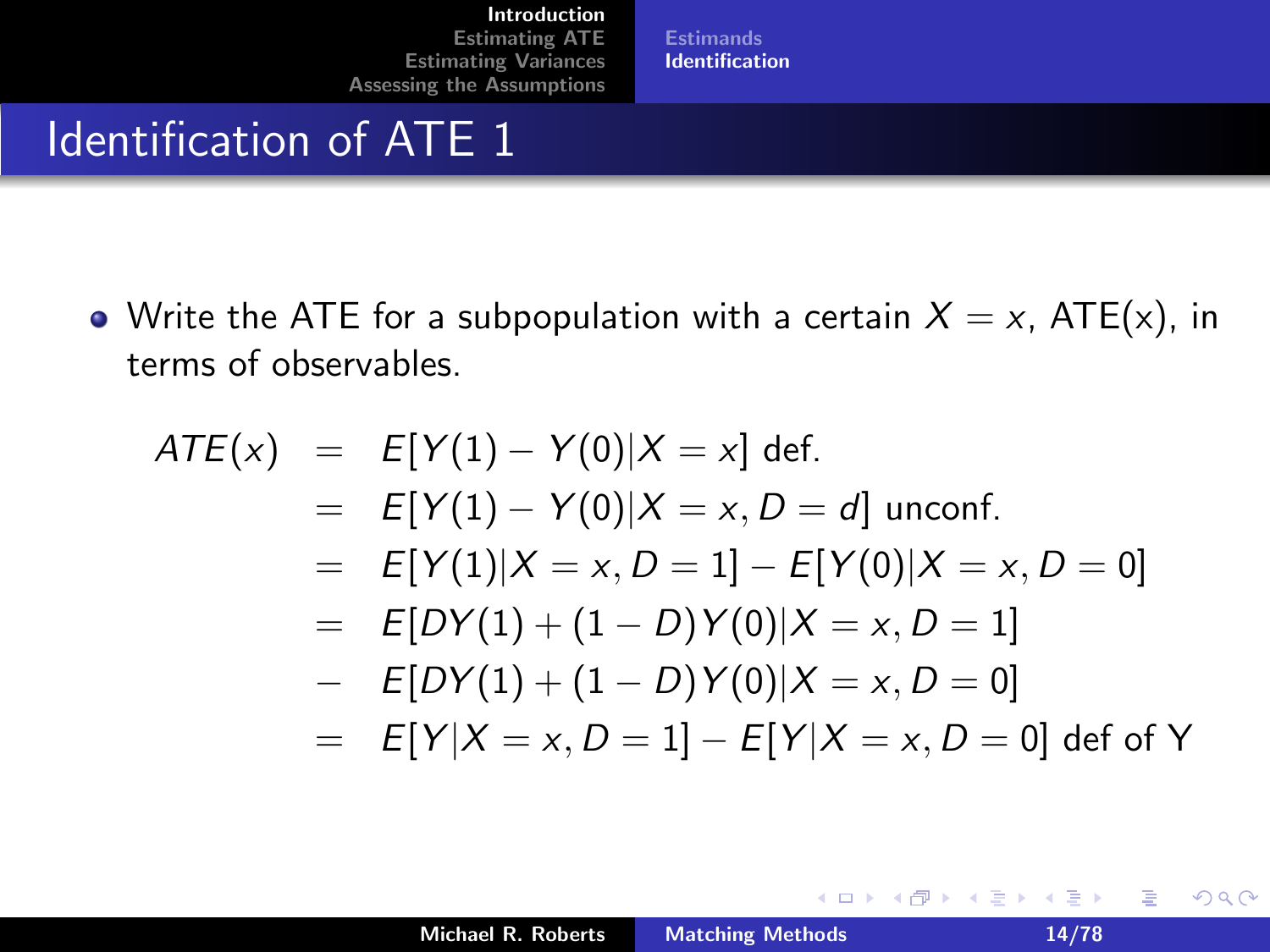[Estimands](#page-6-0) [Identification](#page-7-0)

#### Identification of ATE 2

 $\bullet$  We need to be able to estimate the expectations comprising ATE(x)

$$
E[Y(1)|X = x, D = 1]
$$
 and  $E[Y(0)|X = x, D = 0]$ 

- This is where we need overlap. If overlap violated at  $X = x$  then we couldn't estimate both of the expectations since there wouldn't be any observations to estimate one of them.
- We need to both unconfoundedness and overlap for identification of the ATE

へのへ

결 시 시 결 시

 $\leftarrow$   $\leftarrow$   $\leftarrow$   $\leftarrow$   $\leftarrow$   $\leftarrow$   $\leftarrow$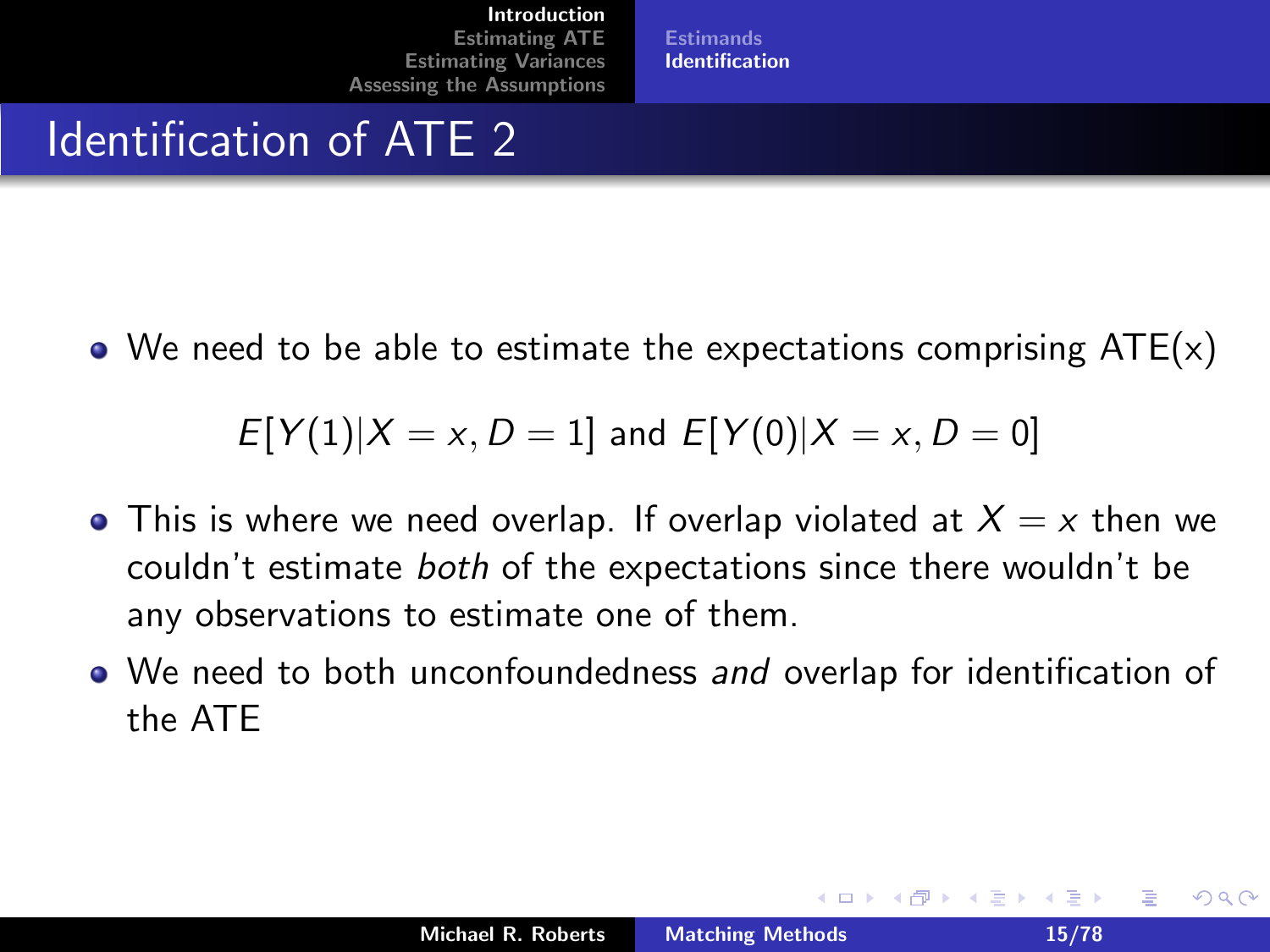## Weakening Unconfoundedness 1

• Mean Independence Assumption

$$
E(Y(d)|D,X)=E(Y(d)|X)
$$

for  $d = 0.1$ .

- Weaker version of unconfoundedness (Heckman, Ichimura, and Todd (1998))
- In practice, hard to make a case for this assumption without also making one for unconfoundedness.
- Mean independence intrinsically tied to functional-form assumptions,
	- $\bullet \implies$  one cannot identify average effects on transformations of original outcome (e.g., logarithms) without unconfoundedness

へのへ

4 n + 4 n +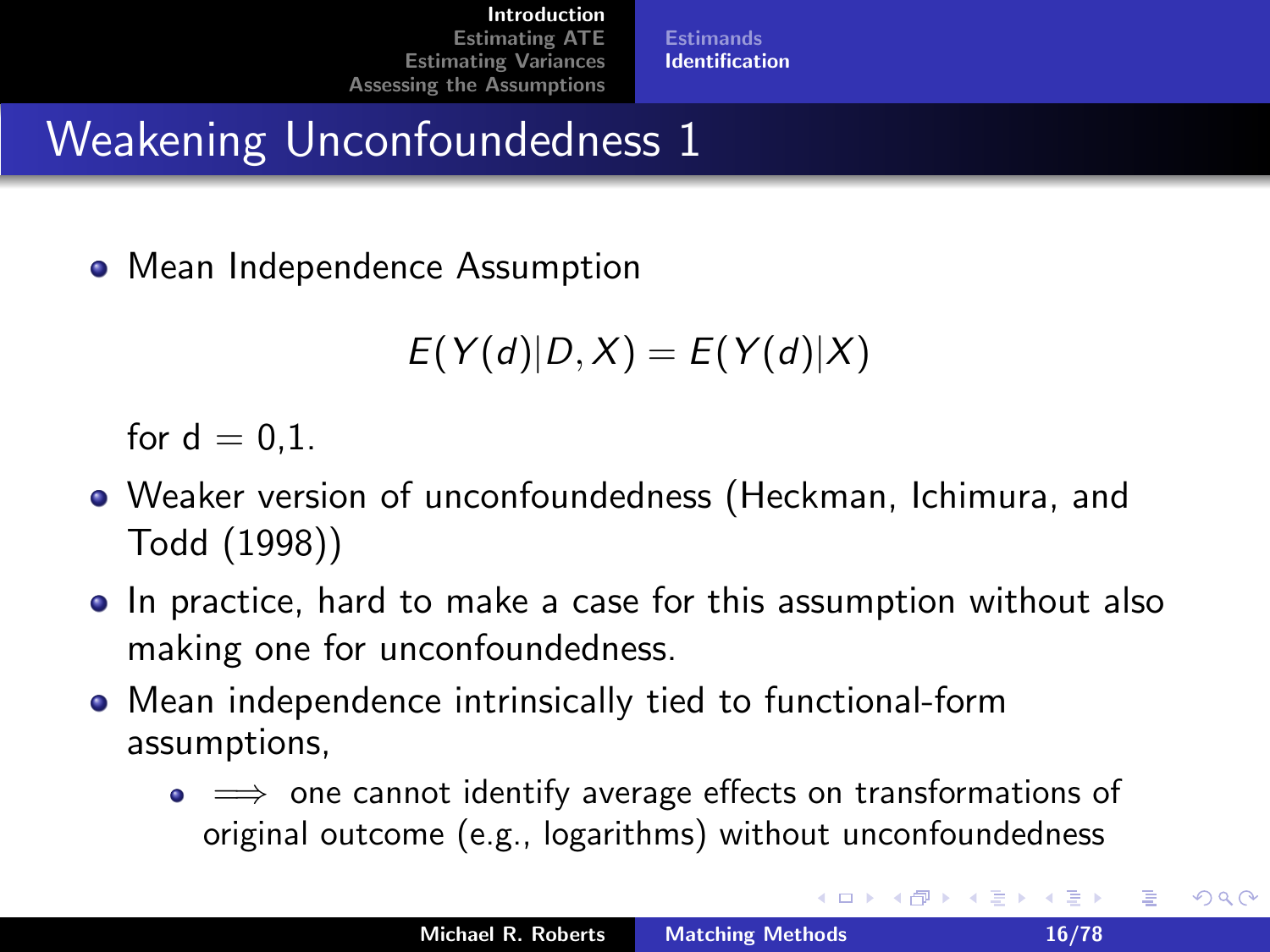[Estimands](#page-6-0) [Identification](#page-7-0)

## Weakening Unconfoundedness & Overlap for ATT

- If interest only in ATT, can weaken both key assumptions (Heckman et al. (1997))
- **Q.** Unconfoundedness for controls:

 $Y(0) \perp D \mid X$ 

• Overlap for controls:

$$
Pr(D=1|X)<1
$$

These assumptions sufficient for identification of ATT because moments of distribution of  $Y(1)$  for treated are observable.

$$
E(Y(1)|D=1)=E(Y|D=1)
$$

 $\leftarrow$   $\Box$ 

へのへ

결 시 시 결 시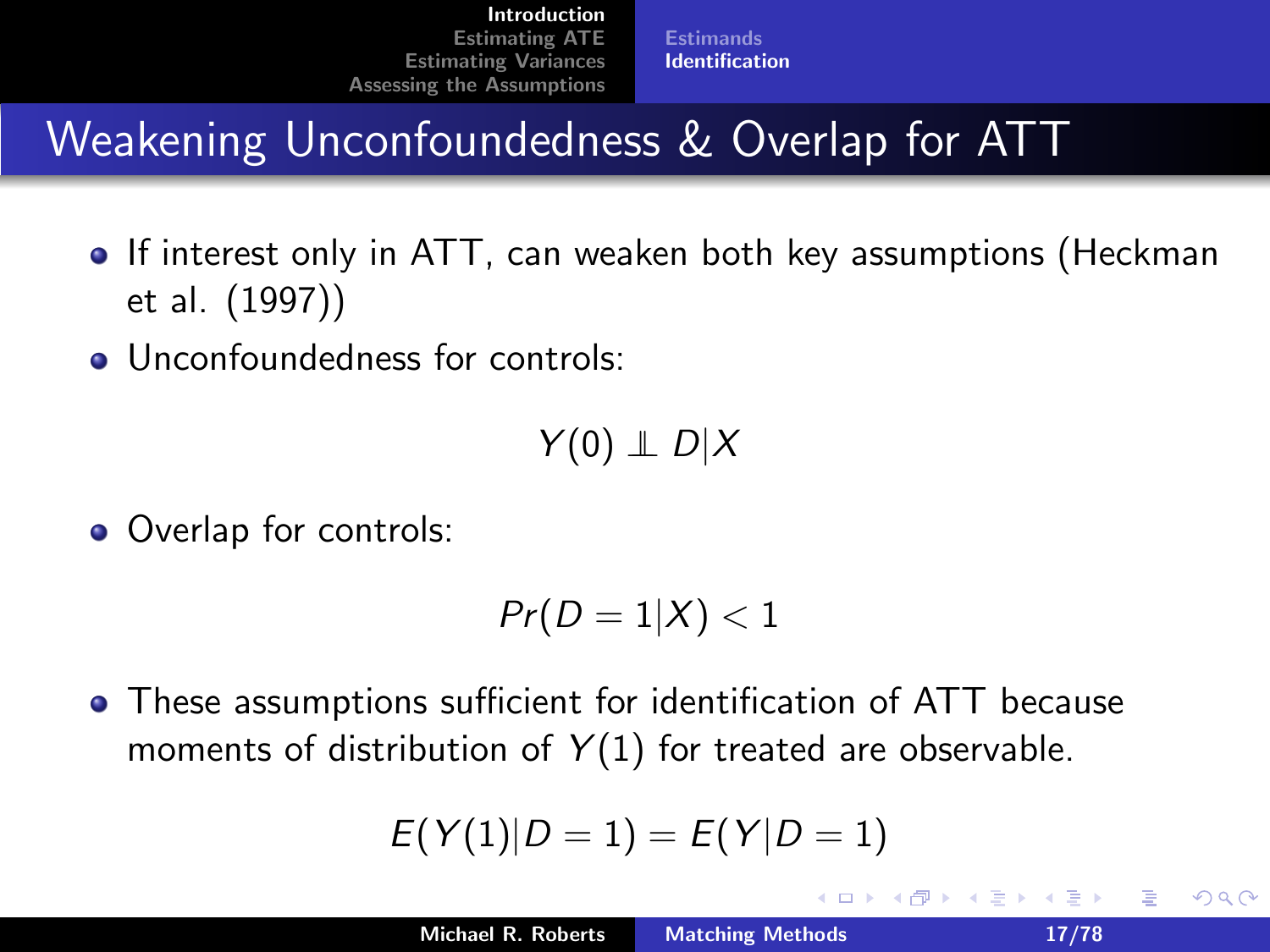[Estimands](#page-6-0) [Identification](#page-7-0)

#### Identification of ATT

• Write ATT in terms of observables

$$
ATT(x) = E[Y(1) - Y(0)|X = x, D = 1]
$$
  
= E[Y(1)|X = x, D = 1] - E[Y(0)|X = x, D = 1]  
= E[Y|X = x, D = 1] - E[Y(0)|X = x, D = 1]  
= E[Y|X = x, D = 1] - E[Y(0)|X = x, D = 0] (unconf.)  
= E[Y|X = x, D = 1] - E[Y|X = x, D = 0] (unconf.)  
= ATE(x)

- To get unconditional ATT, need to average over appropriate distribution of  $X$  conditioning on treatment
- $\bullet$  Overlap is only needed at points x where there is a treatment unit

 $\leftarrow$   $\leftarrow$   $\leftarrow$   $\leftarrow$   $\leftarrow$   $\leftarrow$   $\leftarrow$ 

 $2Q$ 

目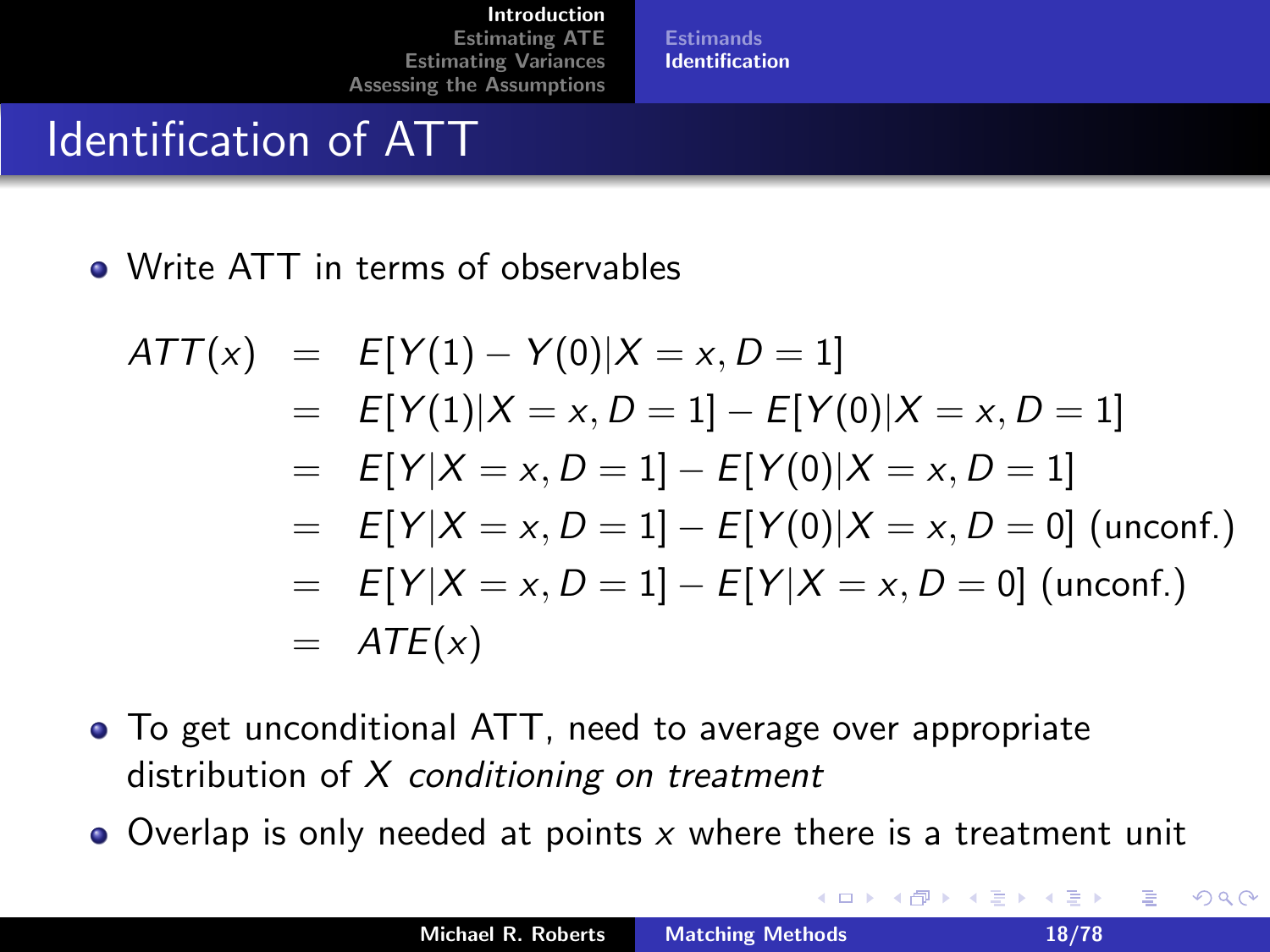[Estimands](#page-6-0) [Identification](#page-7-0)

#### Propensity Score

All biases due to observable covariates can be removed by conditioning on propensity score (Rosenbaum and Rubin (1983))

$$
(Y(0), Y(1)) \perp D|X \implies (Y(0), Y(1)) \perp D|ps(X)
$$

- **Intuition, conditioning on propensity score,**  $ps(X)$ **, has same effect** as conditioning on all covariates  $X$ .
- So, when matching on X is valid (under key assumptions  $#1$  and  $#2$ ) so too is matching on  $ps(X)$

<span id="page-18-0"></span>へのへ

造る メ告ず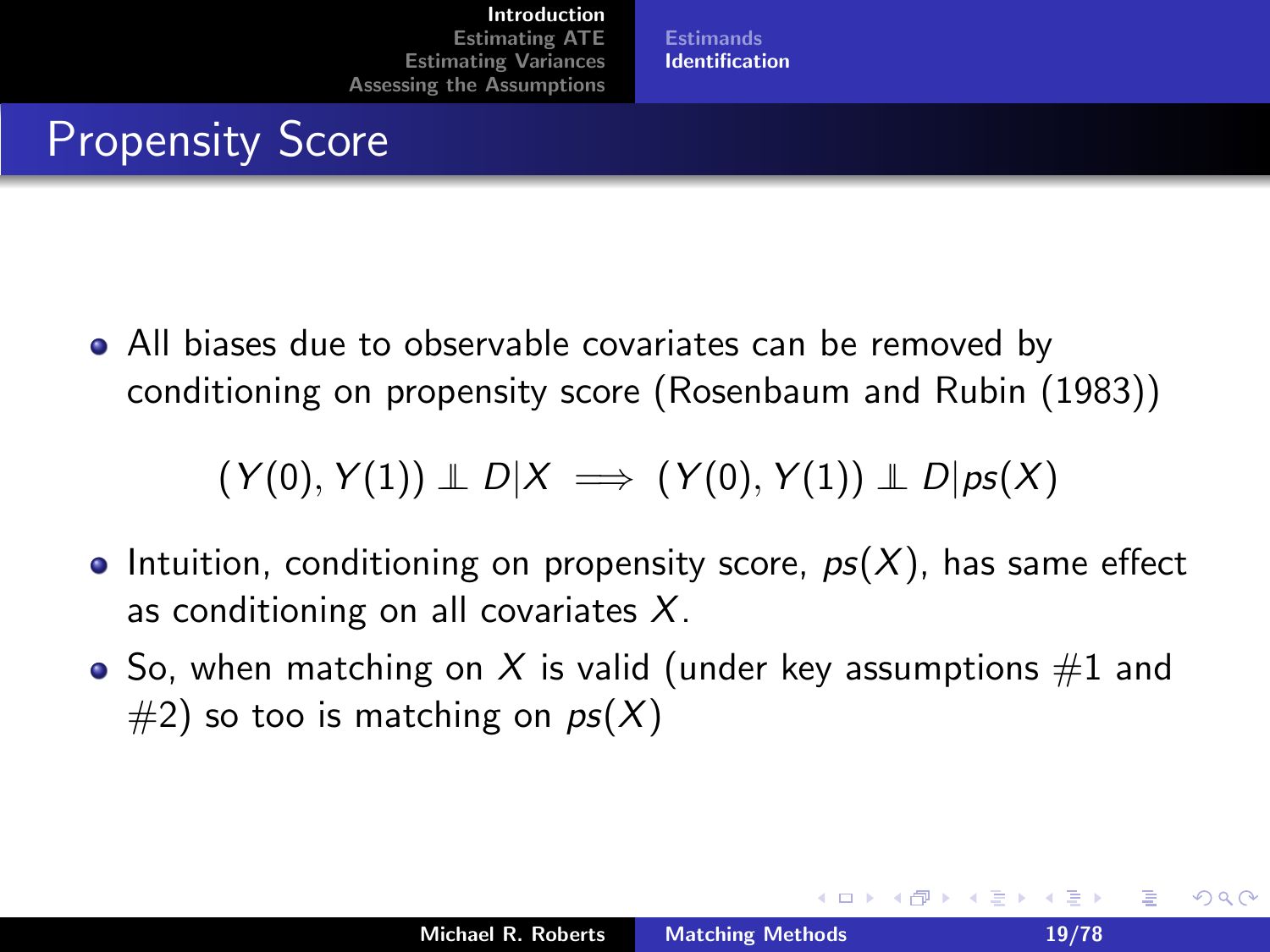**[Estimands](#page-6-0)** [Identification](#page-7-0)

## Propensity Score Result Proof

•  $Pr(D = 1 | Y(0), Y(1), ps(X)) =$ 

- $= E(D = 1|Y(0), Y(1), ps(X))$  def
- $= E[E(D = 1|Y(0), Y(1), ps(X), X]|Y(0), Y(1), ps(X)]$  tower
- $= E[E(D = 1|Y(0), Y(1), X)|Y(0), Y(1), ps(X)]$
- $= E[E(D = 1|X)|Y(0), Y(1), ps(X)]$  unconf.
- $=$   $E[ps(X)|Y(0), Y(1), ps(X)]$  def.
- $=$   $ps(X)$
- **•** This shows that

<span id="page-19-0"></span>
$$
Pr(D = 1 | Y(0), Y(1), ps(X)) = Pr(D = 1 | ps(X)) = ps(X)
$$

implying in[d](#page-18-0)ependen[c](#page-18-0)e [o](#page-1-0)f  $(Y(0), Y(1))$  and D c[on](#page-19-0)[di](#page-20-0)[t](#page-6-0)[io](#page-7-0)[n](#page-21-0)[a](#page-21-0)[l](#page-0-0) on  $ps(X)$  $ps(X)$  $ps(X)$  $ps(X)$ K 등 > K 등  $\Omega$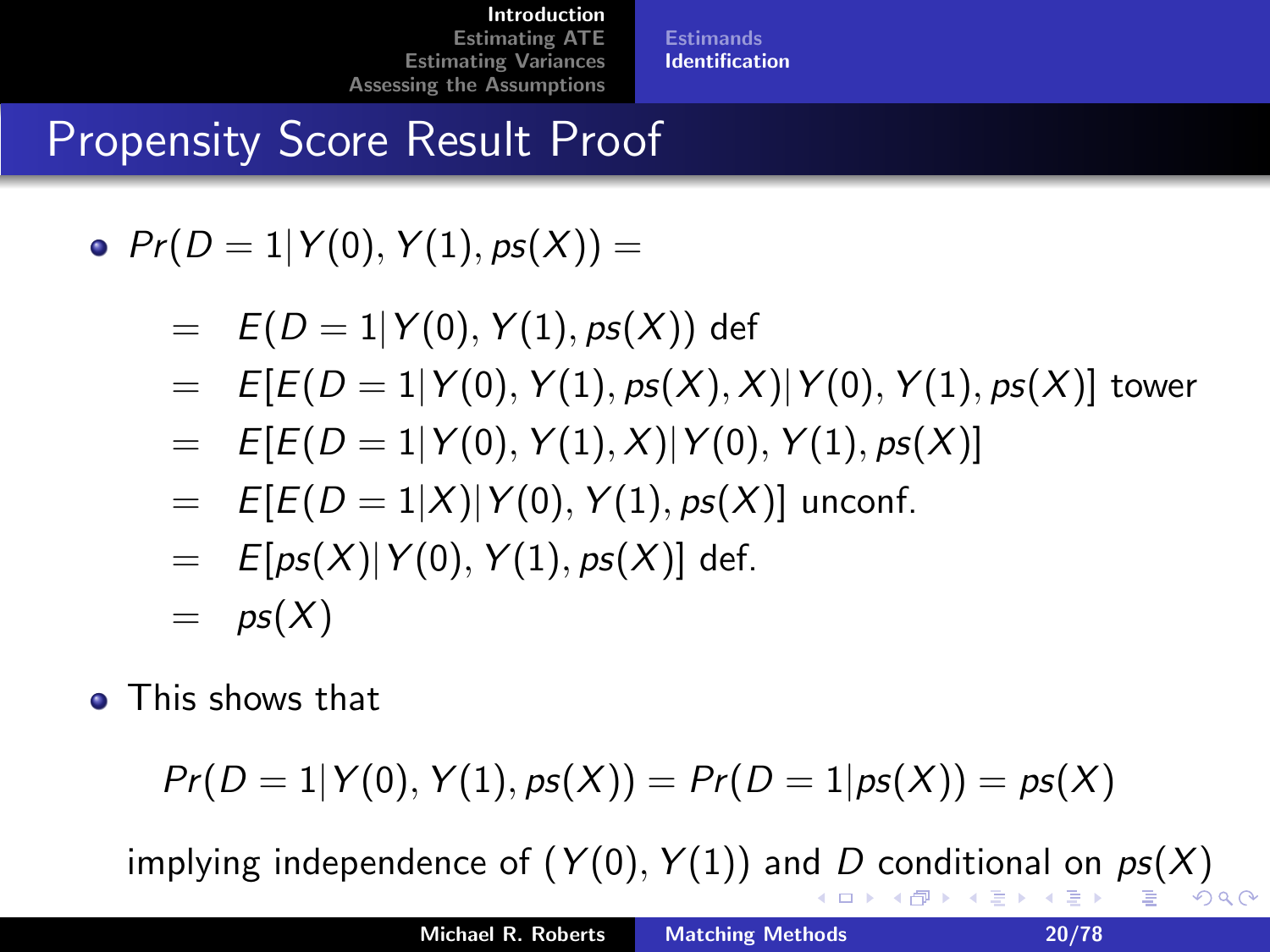[Estimands](#page-6-0) [Identification](#page-7-0)

#### Intuition for Propensity Score Results

• Consider regression model

$$
Y_i = \beta_0 + \beta_1 D_i + \beta_2' X_i + \varepsilon_i
$$

- Bias on  $\beta_1$  from omitting  $X$  equals  $\beta_2'$  $\zeta_2\delta$ , where  $\delta$  is vector of coefficients on  $D$  in regressions of each element of  $X$  on  $D$ .
- By conditioning on propensity score, we remove correlation between X and D because  $X \perp\!\!\!\perp D|ps(X)$
- $\bullet$  So, omitting X no longer leads to bias (but may lead to inefficiency).

 $4.17 \times$ 

<span id="page-20-0"></span>へのへ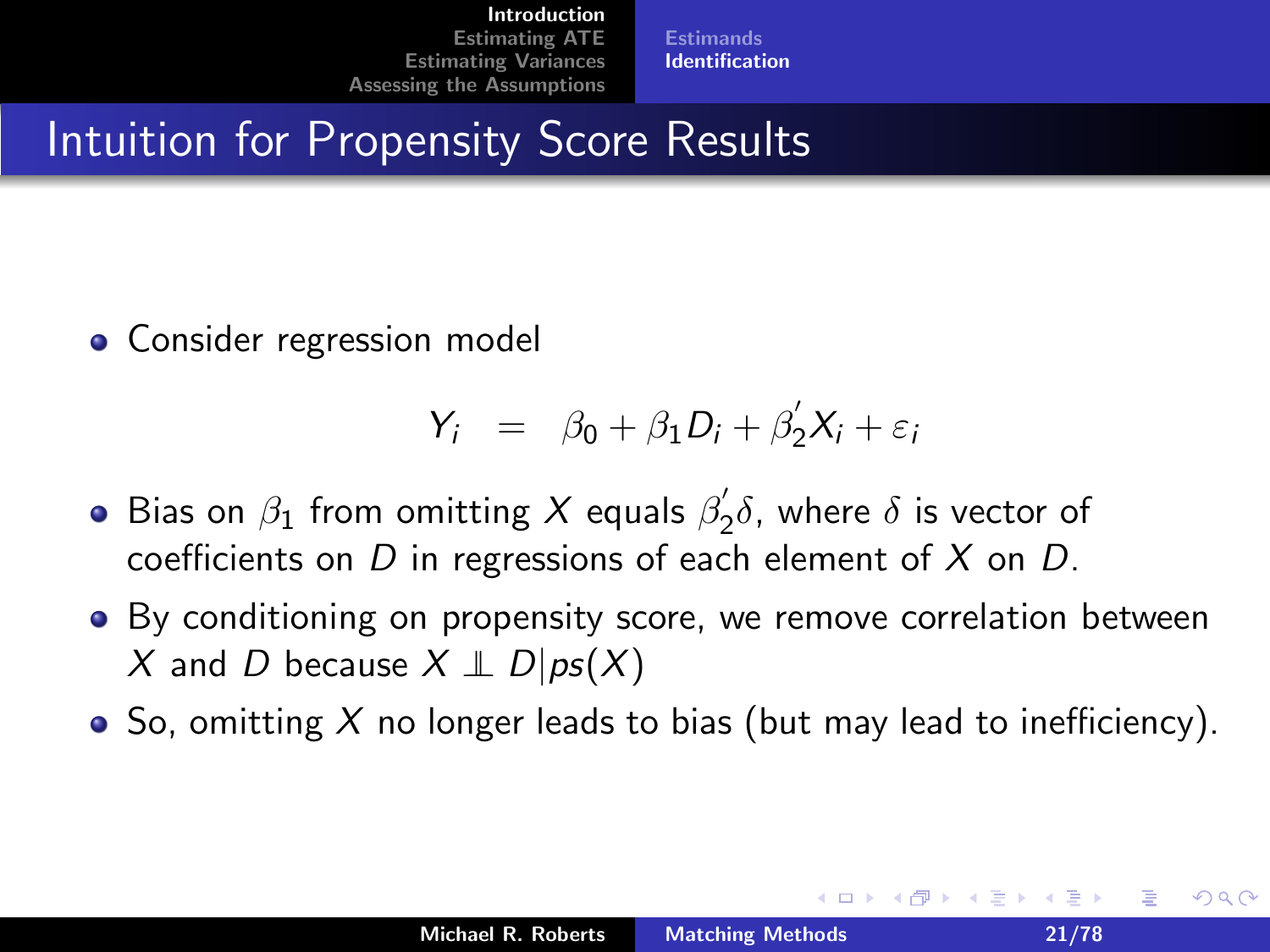[Regression Estimators](#page-22-0) [Matching Estimators](#page-36-0) [Propensity Score \(PS\) Methods](#page-40-0) [Mixed Methods](#page-54-0)

#### **Estimators**

**Q** Regression Estimators rely on consistent estimation of conditional regression functions

$$
E(Y_d|X=x) \text{ for } d=0,1
$$

- **2 Matching Estimators** compare outcomes across pairs of matched treated and control units
	- each unit matched to fixed  $#$  of obs with opposite treatment
	- As  $N \rightarrow 0$ , bias of within-pair ests  $\rightarrow 0$ , but variance doesn't because  $#$  of matches constant
- <sup>3</sup> Propensity Score (PS) estimators
	- **1** Weighting by reciprocal of PS
	- Blocking on the PS
	- **3** Regression on the PS
	- **4** Matching on the PS

#### **Mixed Methods**

**K ロ ▶ K 倒 ▶** 

<span id="page-21-0"></span>つくい

澄後 メ澄き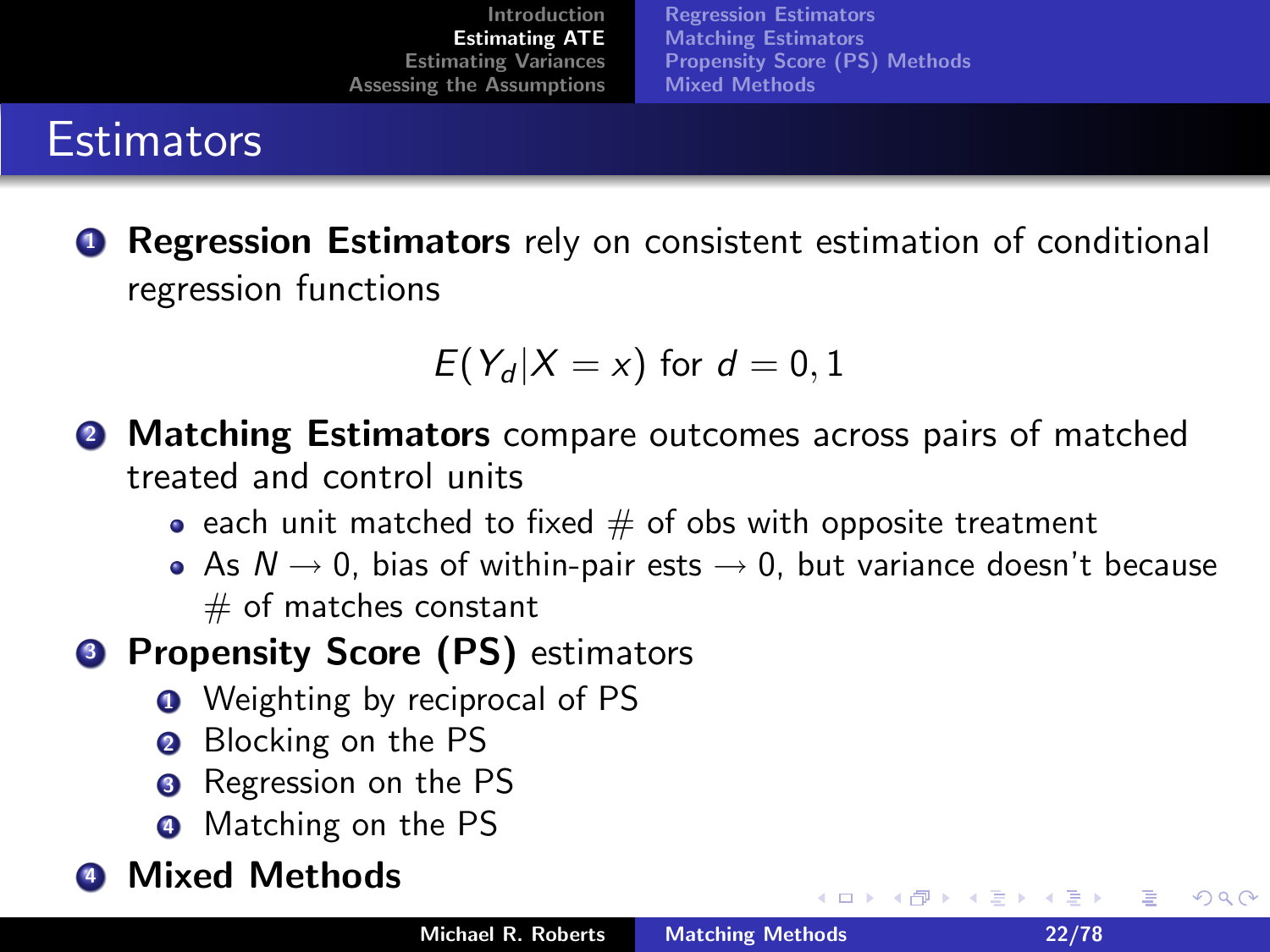[Regression Estimators](#page-22-0) [Matching Estimators](#page-36-0) [Propensity Score \(PS\) Methods](#page-40-0) [Mixed Methods](#page-54-0)

#### Estimation of ATE

Recall to estimate ATE (and ATT) we need to estimate conditional expectations of potential outcomes

$$
\hat{\mu}_1(x) \to \mu_1(x) \equiv E(Y(1)|X=x) \n\hat{\mu}_0(x) \to \mu_0(x) \equiv E(Y(0)|X=x)
$$

ATE estimated by averaging difference over empirical distribution of covariates

$$
\begin{array}{lcl} A\hat{T}E & = & \displaystyle \frac{1}{N}\sum_{i=1}^N\left[\hat{\mu}_1(x_i)-\hat{\mu}_0(x_i)\right] \\ \\ & = & \displaystyle \frac{1}{N}\sum_{i=1}^N D_i\left[Y_i-\hat{\mu}_0(x_i)\right] + \left(1-D_i\right)\left[\hat{\mu}_1(x_i)-Y_i\right] \end{array}
$$

<span id="page-22-0"></span> $2Q$ 

重き メミメ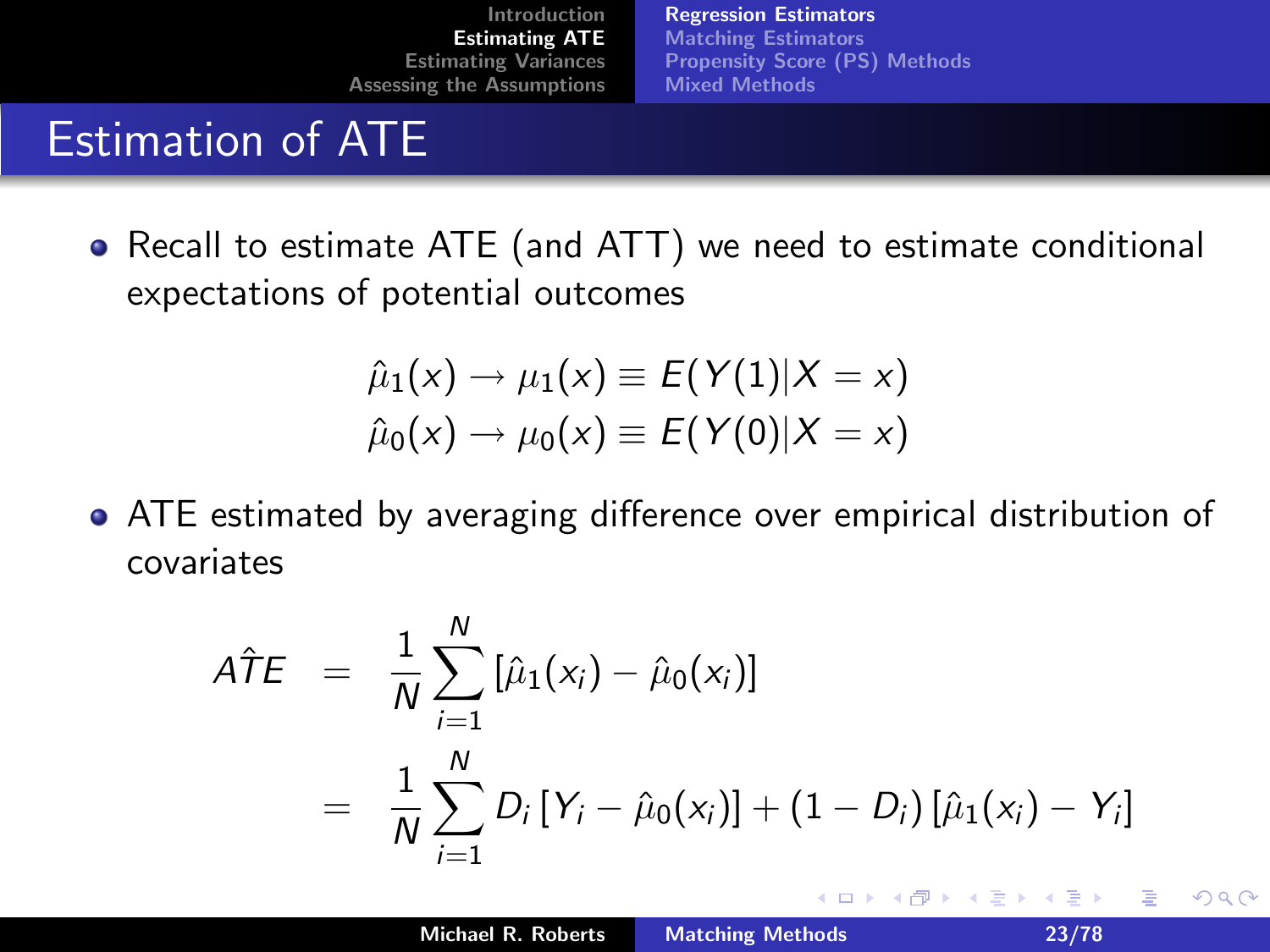[Regression Estimators](#page-22-0) [Matching Estimators](#page-36-0) [Propensity Score \(PS\) Methods](#page-40-0) [Mixed Methods](#page-54-0)

#### Interpretation

**•** From previous slide

$$
\hat{ATE} = \frac{1}{N} \sum_{i=1}^{N} [\hat{\mu}_1(x_i) - \hat{\mu}_0(x_i)]
$$
  
= 
$$
\frac{1}{N} \sum_{i=1}^{N} D_i [Y_i - \hat{\mu}_0(x_i)] + (1 - D_i) [\hat{\mu}_1(x_i) - Y_i]
$$

- First term is avg outcome of treated obs  $(D_i Y_i)$  minus avg estimated counterfactual for treated obs  $(D_i \hat{\mu}_0(X_i))$
- $\bullet$  Second term is avg outcome of control obs  $((1 D_i)Y_i)$  minus avg estimated counterfactual for control obs  $((1 - D_i)\hat{\mu}_0(X_i))$

つくい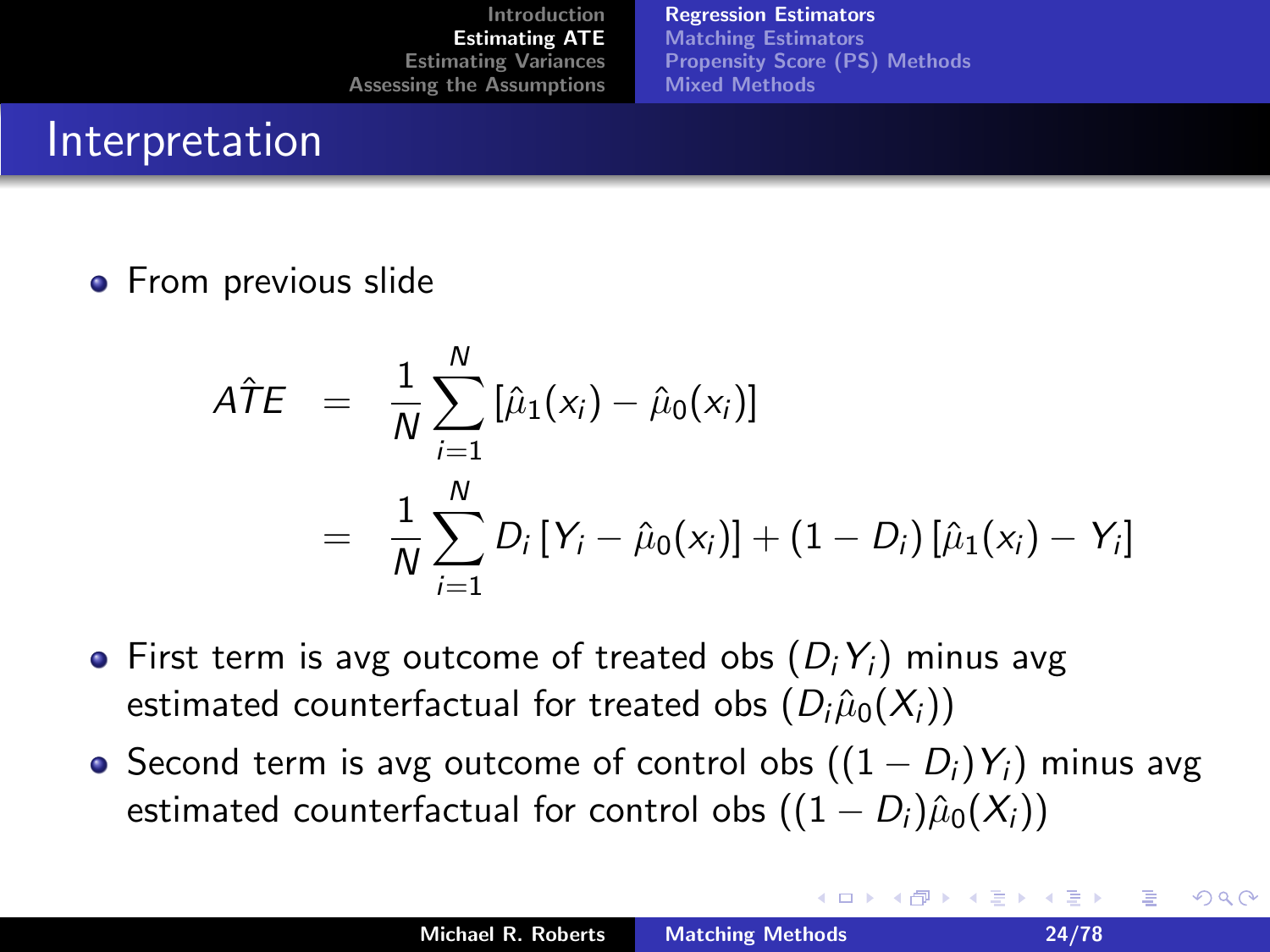[Regression Estimators](#page-22-0) [Matching Estimators](#page-36-0) [Propensity Score \(PS\) Methods](#page-40-0) [Mixed Methods](#page-54-0)

#### Estimation of ATT

• For ATT only control regression function is estimated  $\implies$  only need to predict control outcomes for treatment obs

$$
\hat{ATT} = \frac{1}{N_T} \sum_{i=1}^{N} D_i \left[ Y_i - \hat{\mu}_0(x_i) \right]
$$

• First term is avg outcome of treated obs  $(D_i Y_i)$  minus avg estimated counterfactual for treated obs  $(D_i \hat{\mu}_0(X_i))$ 

 $2Q$ 

目

④重き ④重き

K ロ ▶ K 倒 ▶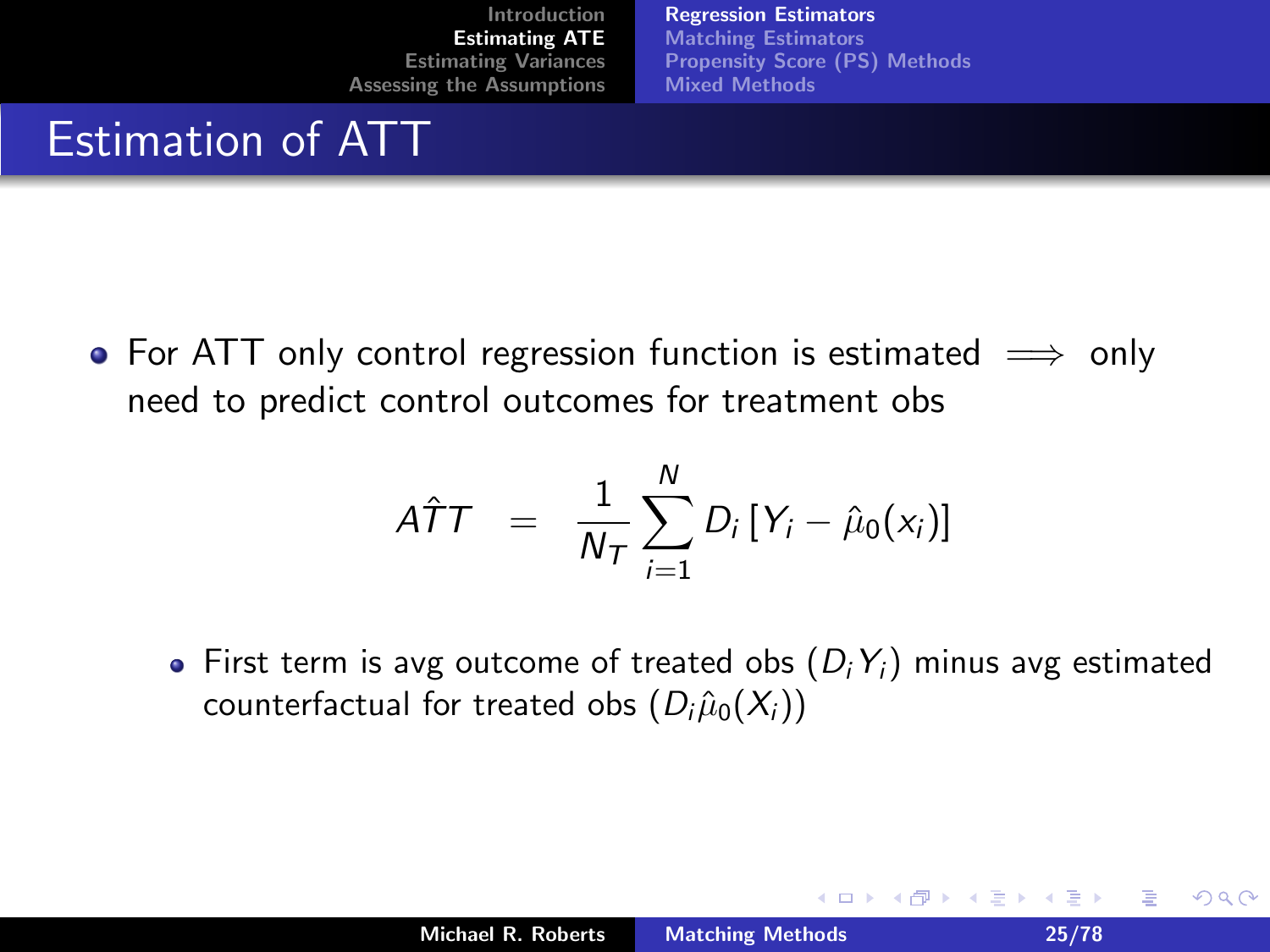[Regression Estimators](#page-22-0) [Matching Estimators](#page-36-0) [Propensity Score \(PS\) Methods](#page-40-0) [Mixed Methods](#page-54-0)

# OLS Estimation of Regression Function  $\mu_d(x)$

OLS with regression function:  $\mu_d(x) = \beta^{'} x + \tau d$ **ATE** =  $\tau$  since

$$
\hat{ATE} = \hat{\mu}_1(x) - \hat{\mu}_0(x) = [\beta' x + \tau] - [\beta' x] = \tau
$$

• OLS on 
$$
Y_i = \alpha + \beta' X_i + \tau D_i + \varepsilon_i
$$

- OLS with regression functions:  $\mu_d(x) = \beta_d'$  $d^{\chi}$ 
	- Estimate 2 separate regressions on 2 subsamples (treatment & control)
	- Substitute predicted values into  $\widehat{ATE}$  equation
- Nonparametric regression (Rubin (1977))

へのへ

4 E 6 4 E 6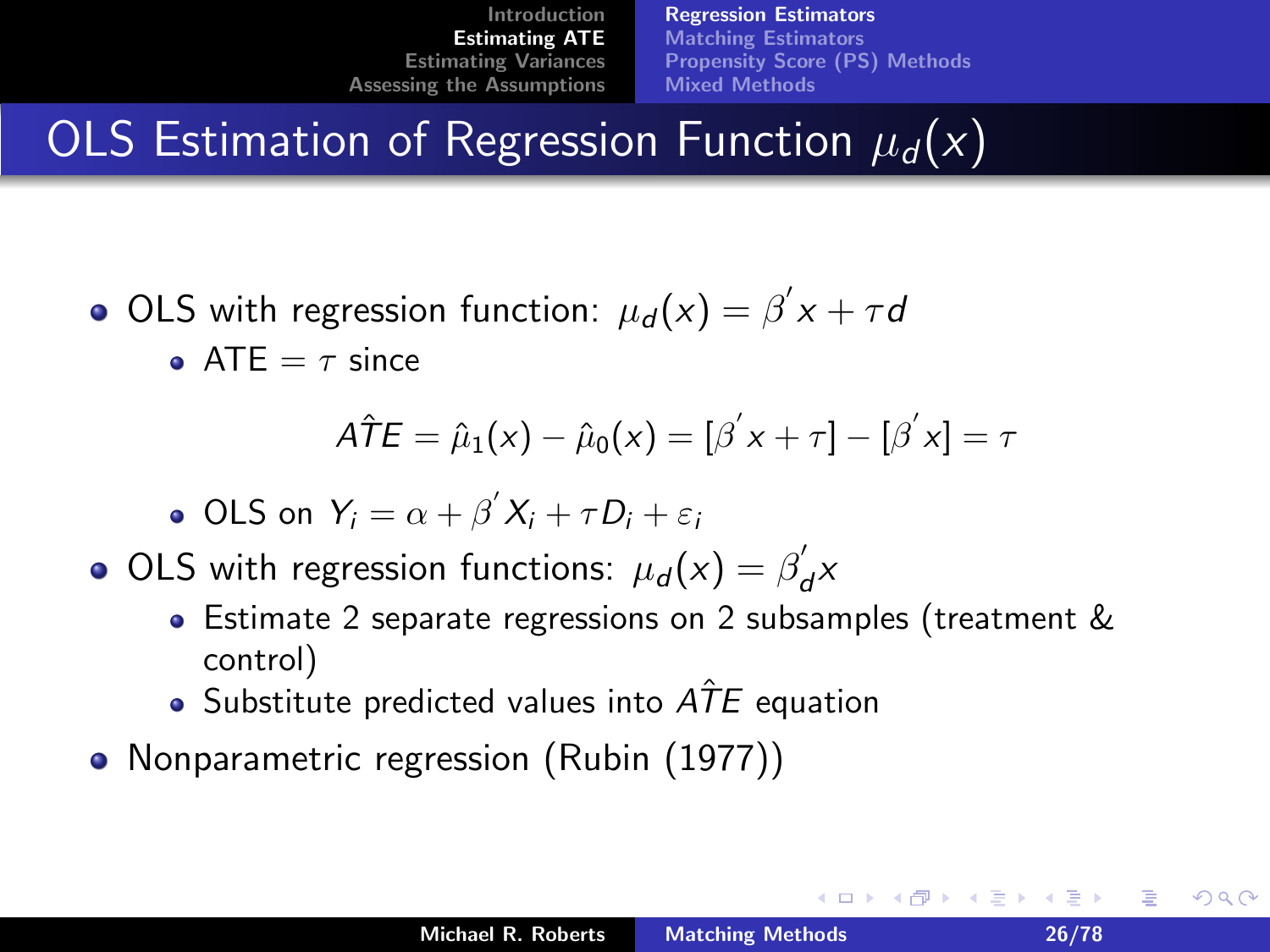[Regression Estimators](#page-22-0) [Matching Estimators](#page-36-0) [Propensity Score \(PS\) Methods](#page-40-0) [Mixed Methods](#page-54-0)

## Potential Concerns

- Regression estimators rely heavily on extrapolation
	- $\bullet \implies$  estimates can be very sensitive to differences in covariate distributions for treated and control units
- **o** Intuition:
	- Estimate missing outcomes for treated using regression function for the controls (& vice versa)
	- On avg., want to predict the control outcome at  $\bar{x}_1$ , the avg. covariate value for the treated
	- With linear regression, avg prediction is

$$
\bar{Y}(0)+\beta^{'}(\bar{X}(1)-\bar{X}(0))
$$

- When covariate avgs are close, coefficient has little impact
- When covariate avgs not close, prediction based on linear regression can be very sensitive to changes in specification

へのへ

∢ □ ▶ ⊣ *∈* D ▶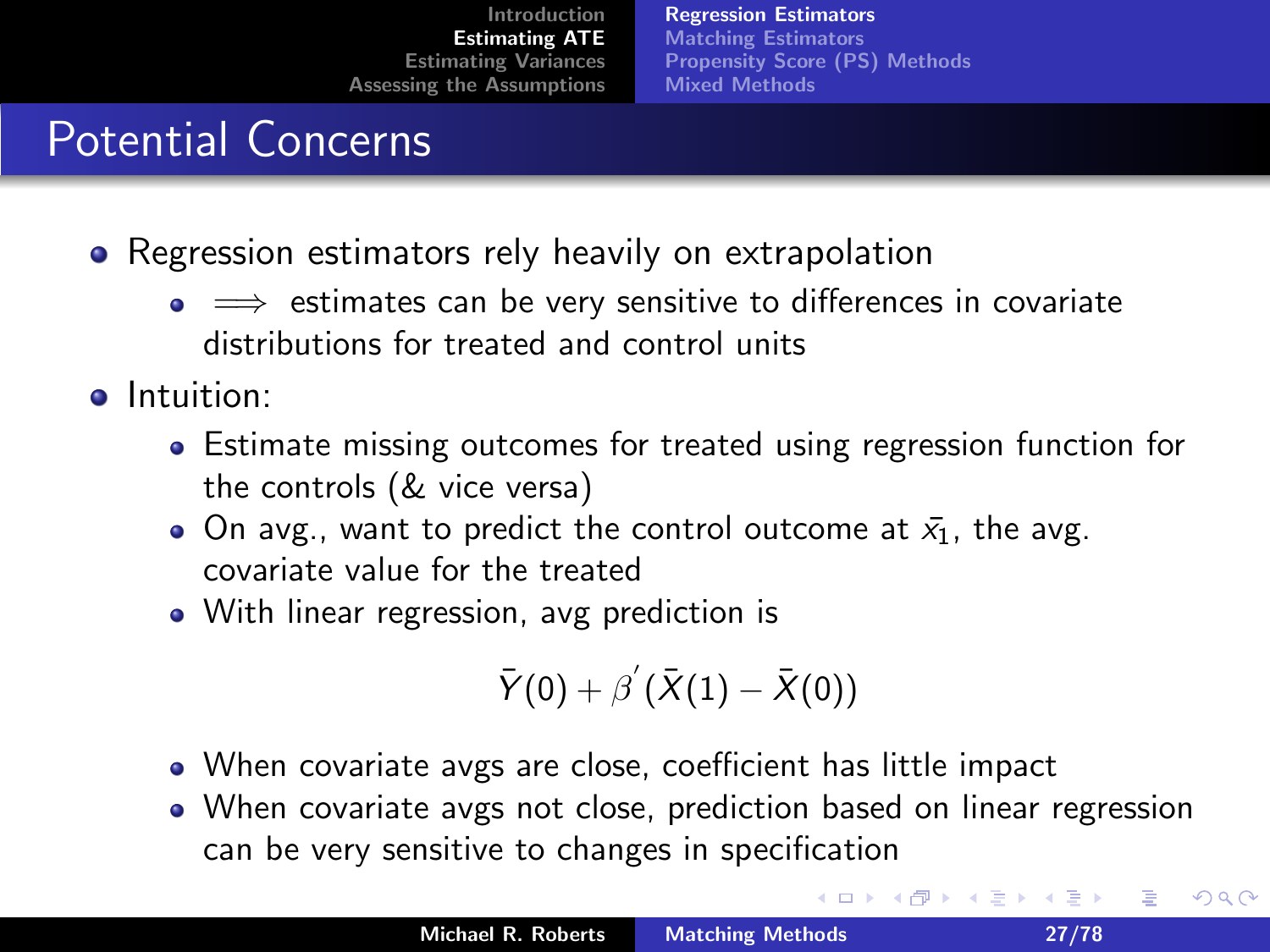[Regression Estimators](#page-22-0)

[Matching Estimators](#page-36-0) [Propensity Score \(PS\) Methods](#page-40-0) [Mixed Methods](#page-54-0)

#### Dissimilar Group Characteristics 1



 $2Q$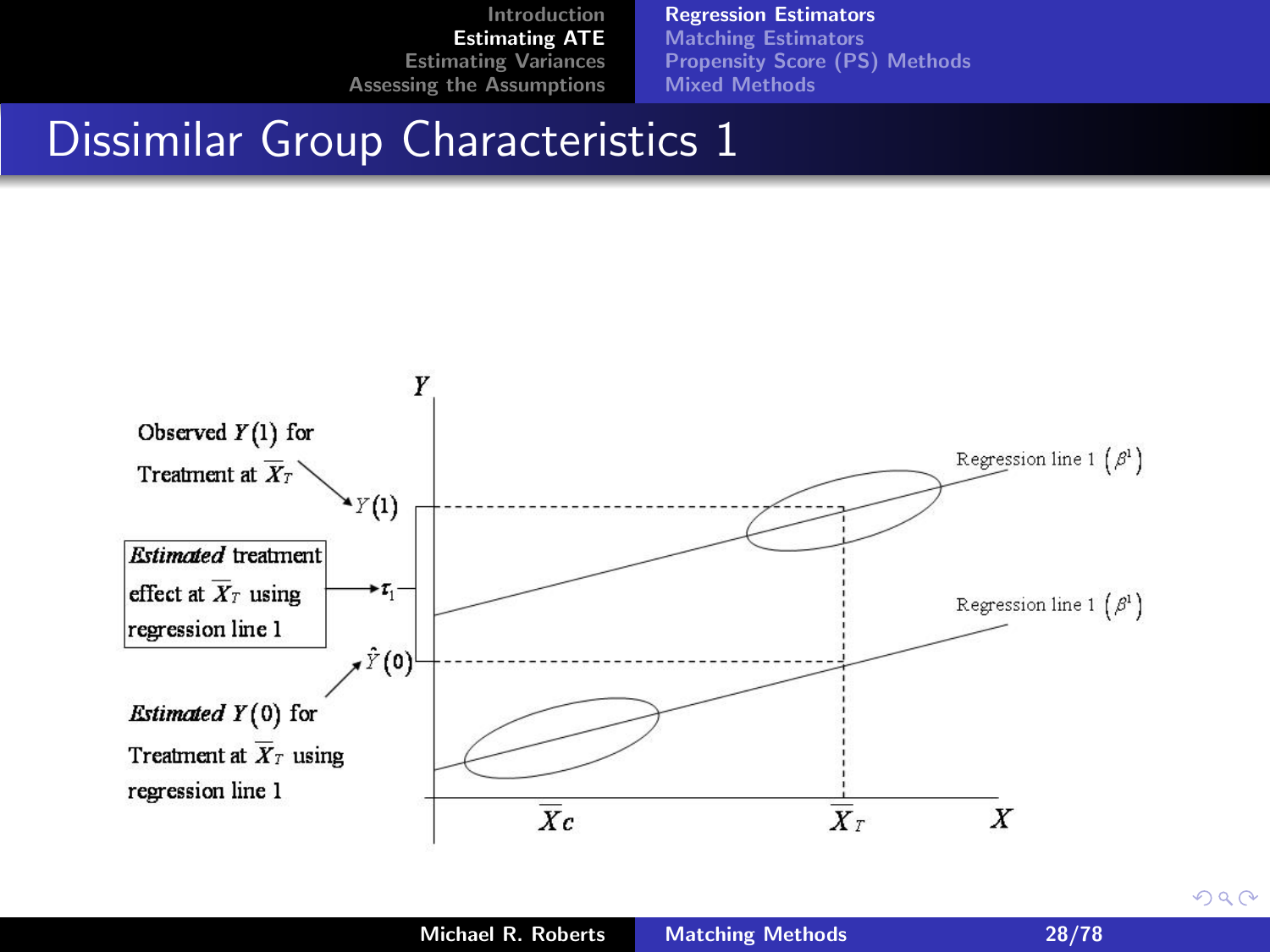[Regression Estimators](#page-22-0)

[Matching Estimators](#page-36-0) [Propensity Score \(PS\) Methods](#page-40-0) [Mixed Methods](#page-54-0)

#### Dissimilar Group Characteristics 2





 $2Q$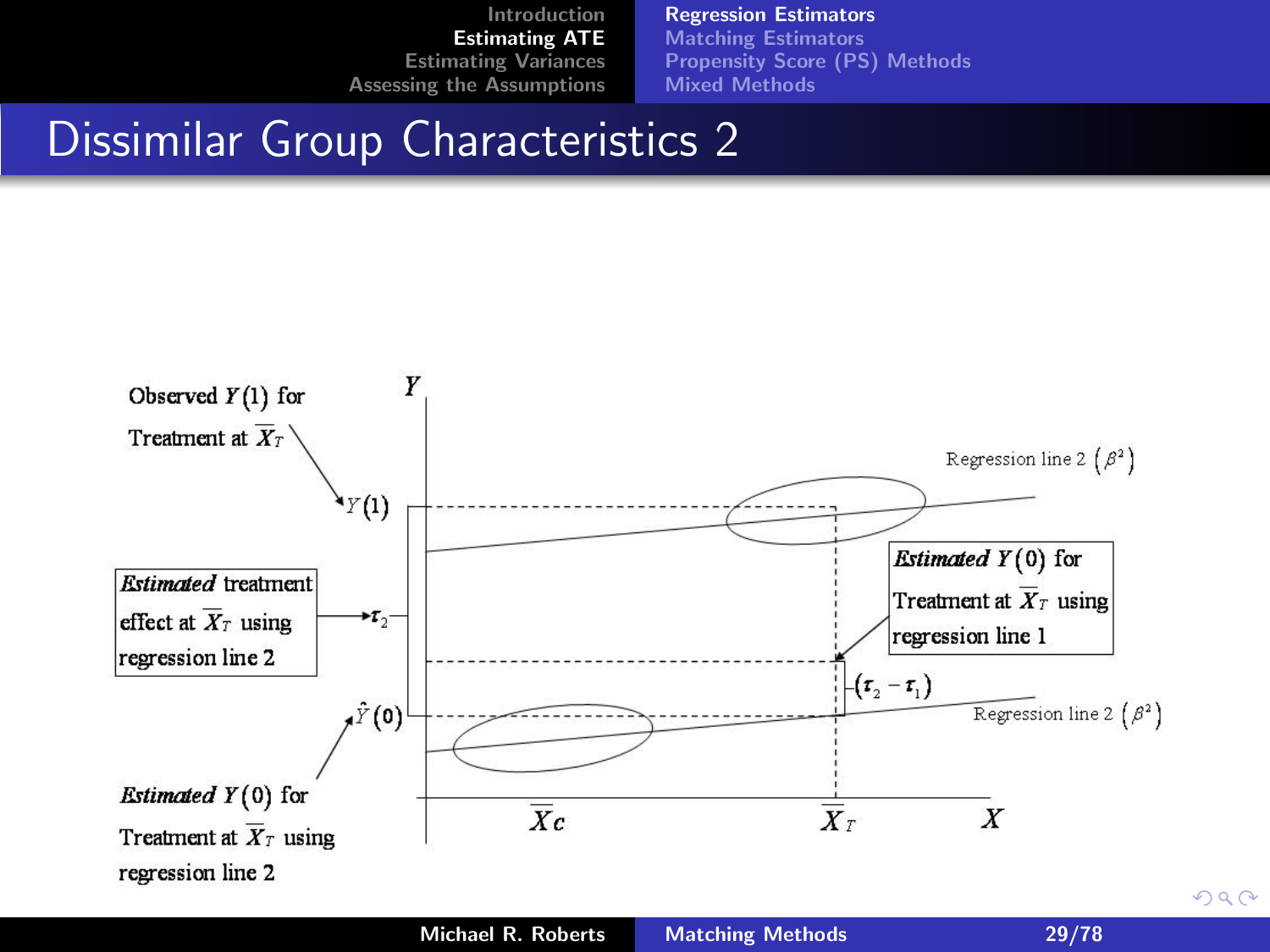[Regression Estimators](#page-22-0) [Matching Estimators](#page-36-0) [Propensity Score \(PS\) Methods](#page-40-0) [Mixed Methods](#page-54-0)

## Dissimilar Group Characteristics Discussions

- **•** Slight change in slope of estimated regression equation,  $\beta_1$  to  $\beta_2$ , leads to a large change in the estimated effect from  $\tau_1$  to  $\tau_2$
- This sensitivity is due to the dissimilarity of the treatment and control groups along the  $X$  dimension

$$
\bar{Y}(1)+\beta^{'}\underbrace{(\bar{X}(1)-\bar{X}(0))}
$$

つくい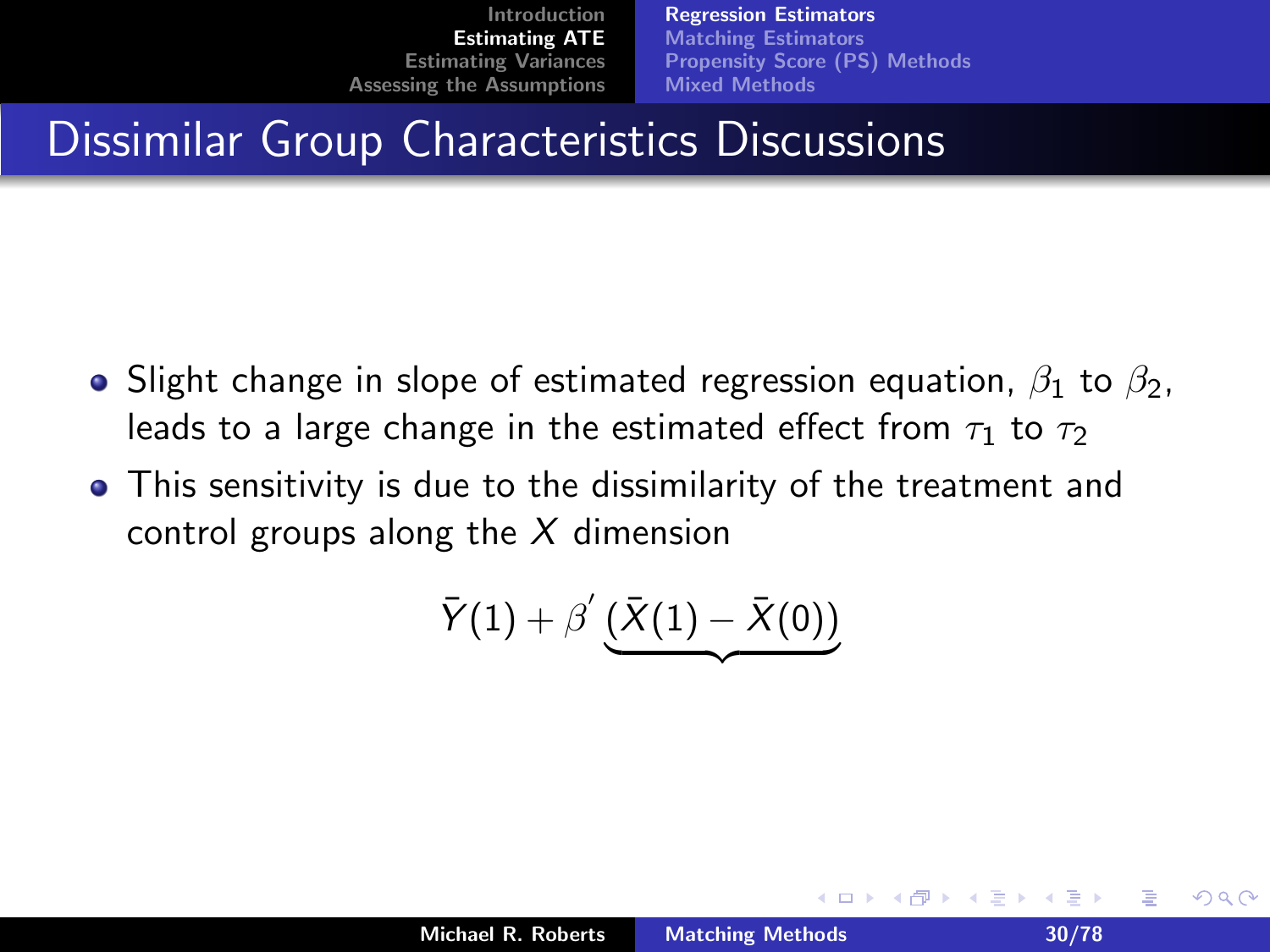[Regression Estimators](#page-22-0)

[Matching Estimators](#page-36-0) [Propensity Score \(PS\) Methods](#page-40-0) [Mixed Methods](#page-54-0)

#### Similar Group Characteristics 1



 $2Q$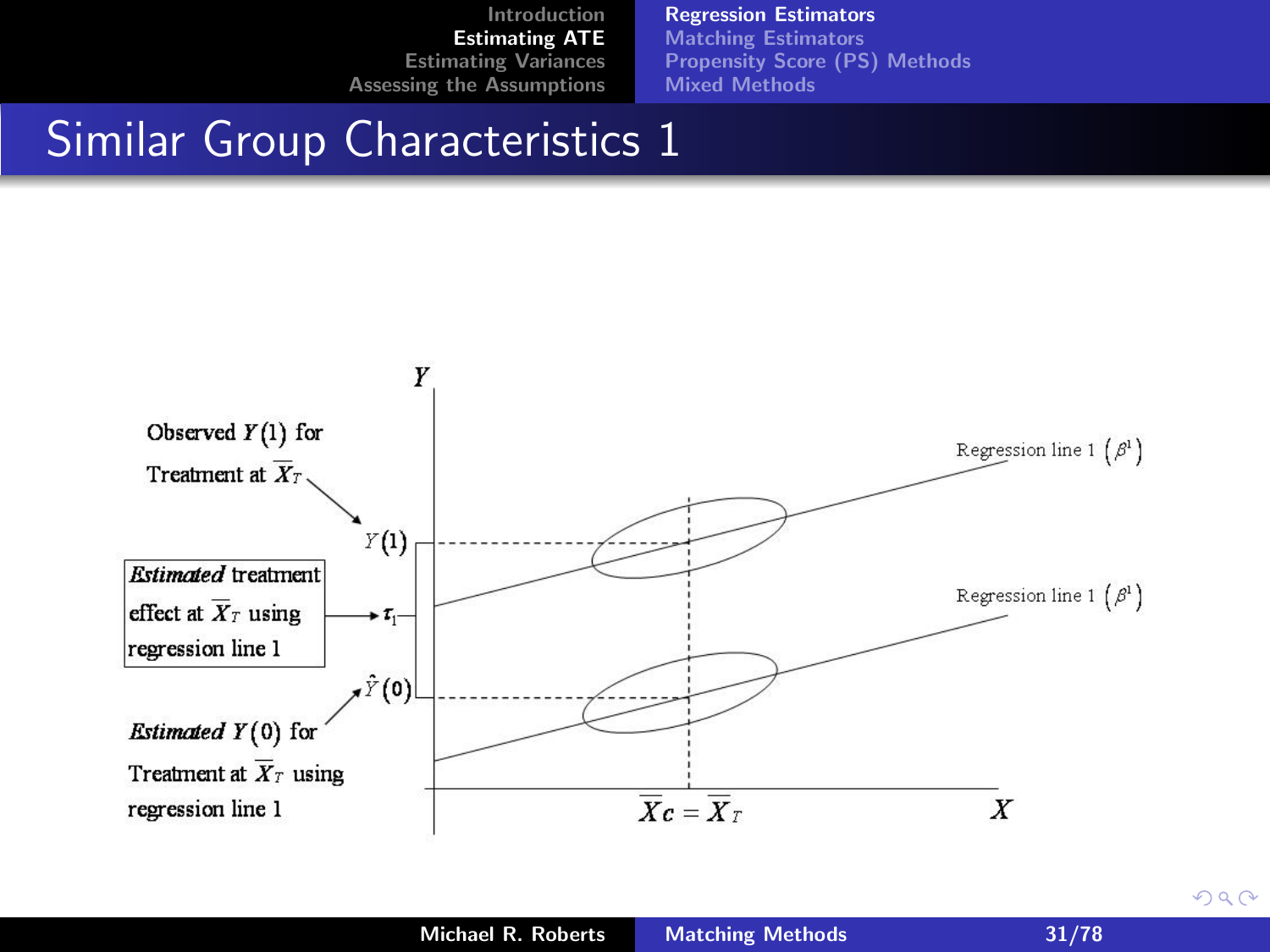[Regression Estimators](#page-22-0)

[Matching Estimators](#page-36-0) [Propensity Score \(PS\) Methods](#page-40-0) [Mixed Methods](#page-54-0)

#### Similar Group Characteristics 2



 $2Q$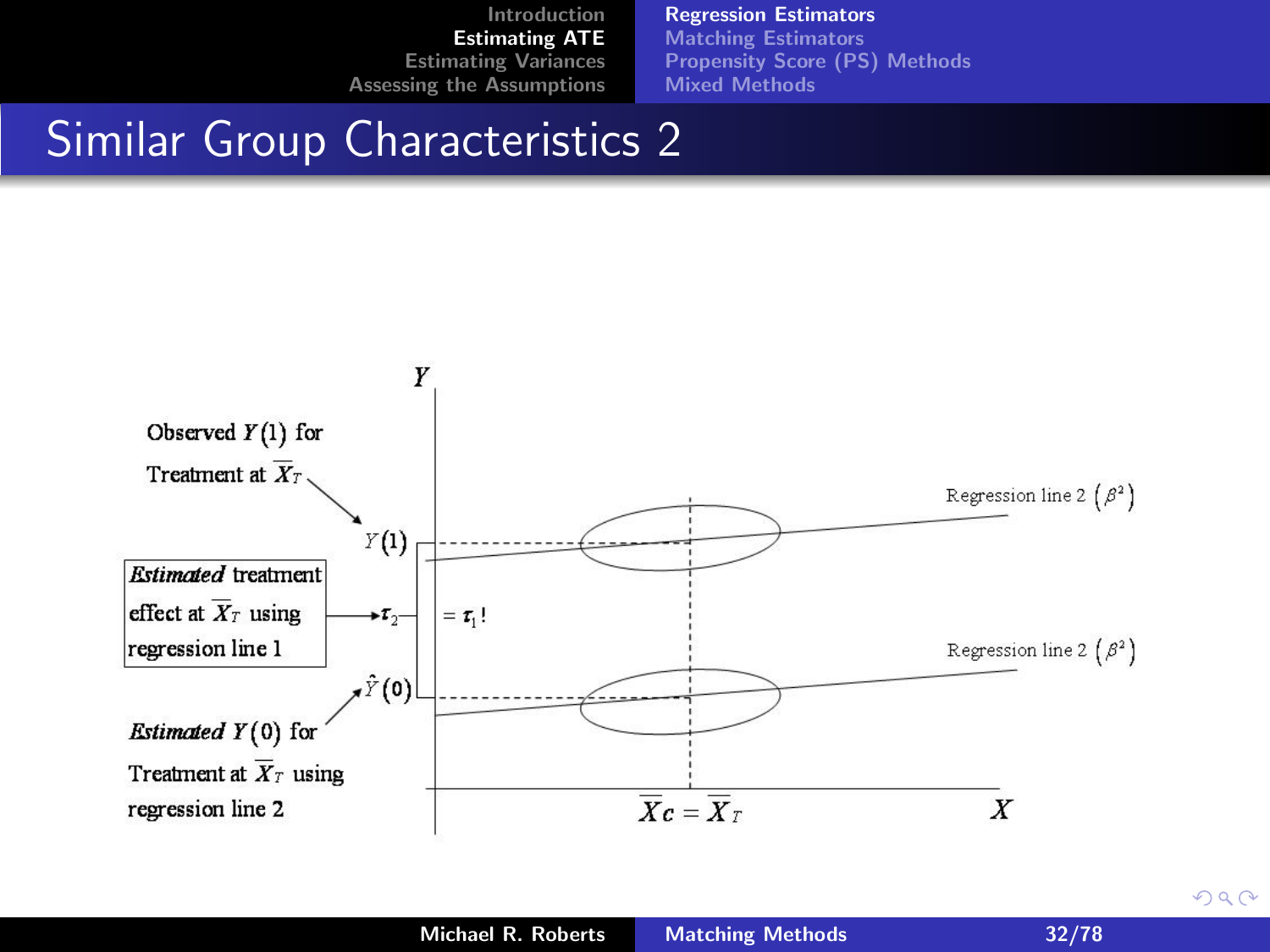[Regression Estimators](#page-22-0) [Matching Estimators](#page-36-0) [Propensity Score \(PS\) Methods](#page-40-0) [Mixed Methods](#page-54-0)

## Similar Group Characteristics Discussions

- No change in estimated effect
- Regression lines rotate through point of averages  $\bullet$
- Recall

$$
\bar{Y}(0)+\beta^{'}\underbrace{(\bar{X}(1)-\bar{X}(0))}
$$

so  $\bar{X}(1) = \bar{X}(0) \implies$  second term is 0

- Lesson: Treatment and Control groups better be similar along observables!
	- Means are important but other moments matter as well.

<span id="page-32-0"></span>へのへ

澄後 メ澄き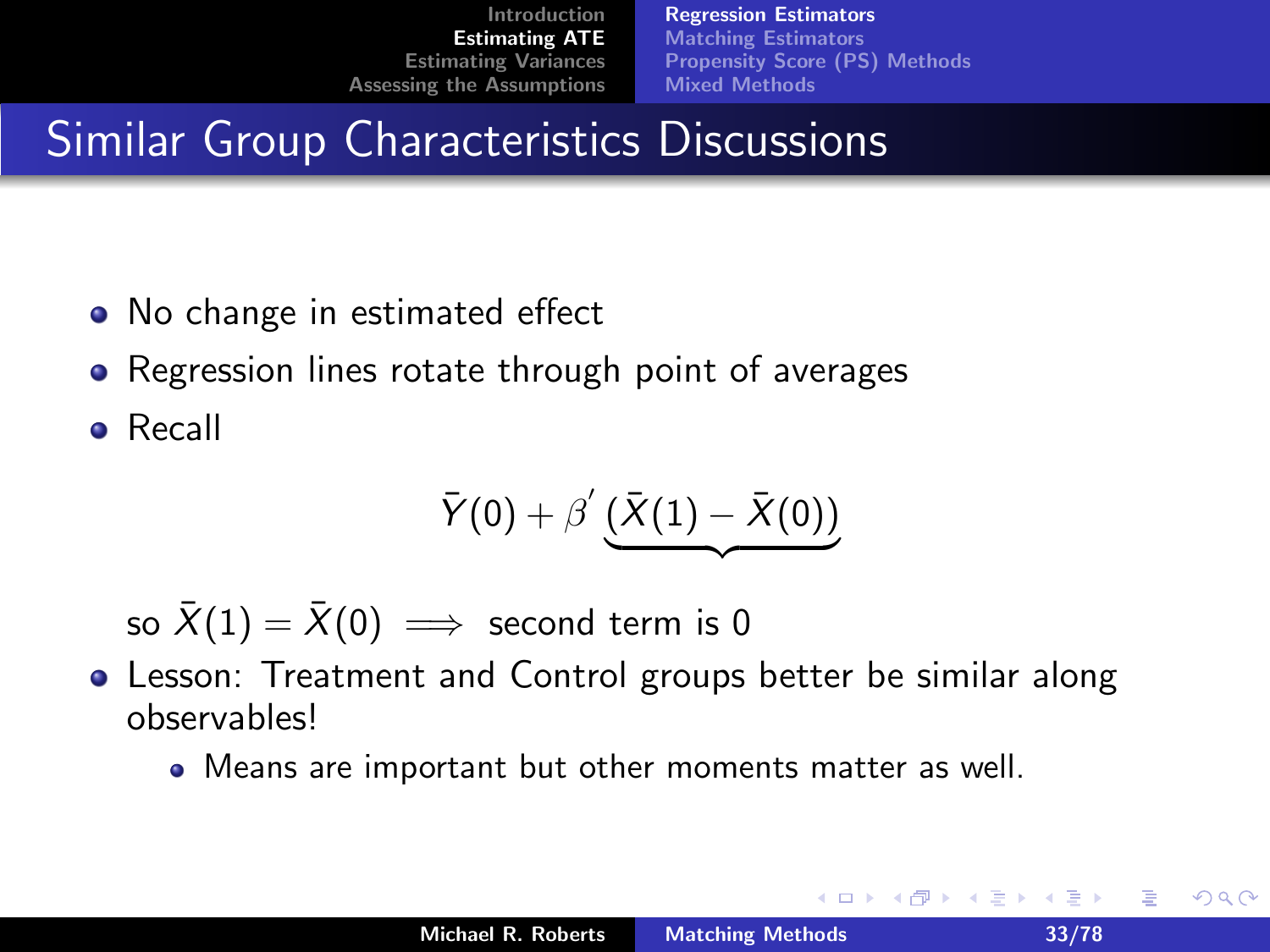[Regression Estimators](#page-22-0) [Matching Estimators](#page-36-0) [Propensity Score \(PS\) Methods](#page-40-0) [Mixed Methods](#page-54-0)

#### Nonparametric Estimators - Hahn (1998)

Estimate nonparametrically using series methods the following:

$$
g_1(x) = E(DY|X)
$$
  
\n
$$
g_0(x) = E((1 - D)Y|X)
$$
  
\n
$$
pS(x) = E(D|X)
$$

• With  $g_1, g_2, e$  we can estimate the regression functions  $\mu_1(x)$  and  $\mu_0(x)$  as follows

$$
\hat{\mu}_1(x) = \frac{\hat{g}_1(x)}{\hat{\rho}s(x)}
$$

$$
\hat{\mu}_0(x) = \frac{\hat{g}_0(x)}{1 - \hat{\rho}s(x)}
$$

See Imbens, Newey, and Ridder (2003) for [re](#page-32-0)[fin](#page-34-0)[e](#page-32-0)[m](#page-33-0)[e](#page-34-0)[nt](#page-21-0)

 $\Box$ - 6 <span id="page-33-0"></span>つくい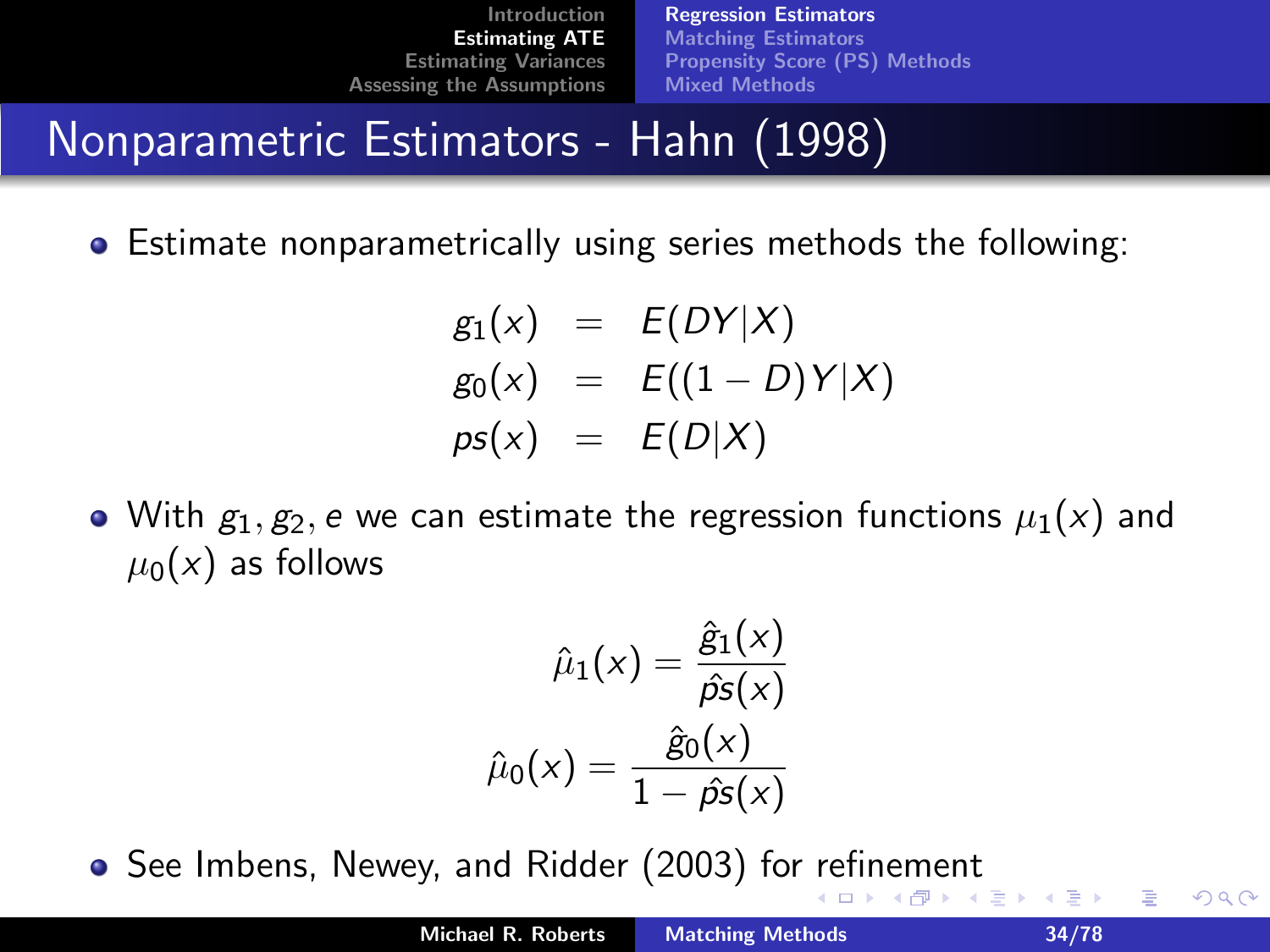[Regression Estimators](#page-22-0) [Matching Estimators](#page-36-0) [Propensity Score \(PS\) Methods](#page-40-0) [Mixed Methods](#page-54-0)

Nonparametric Estimators - Heckman et al. (1997,1998)

• Simple kernel estimator:

$$
\hat{\mu}_d(x) = \frac{\sum_{i:D_i=d} Y_i \cdot K\left(\frac{X_i - x}{h}\right)}{\sum_{i:D_i=d} K\left(\frac{X_i - x}{h}\right)}
$$

with kernel  $K(\cdot)$ , bandwidth h.

• Local linear kernel regression. Regression function  $\mu_d(x)$  estimated by  $\beta_0$  in

$$
\min_{\beta_0,\beta_1}\sum_{i:D_i=d}[Y_i-\beta_0-\beta_1'(X_i-x)]^2\cdot K\left(\frac{X_i-x}{h}\right)
$$

<span id="page-34-0"></span>つくい

④重き ④重き

K ロ ▶ K 倒 ▶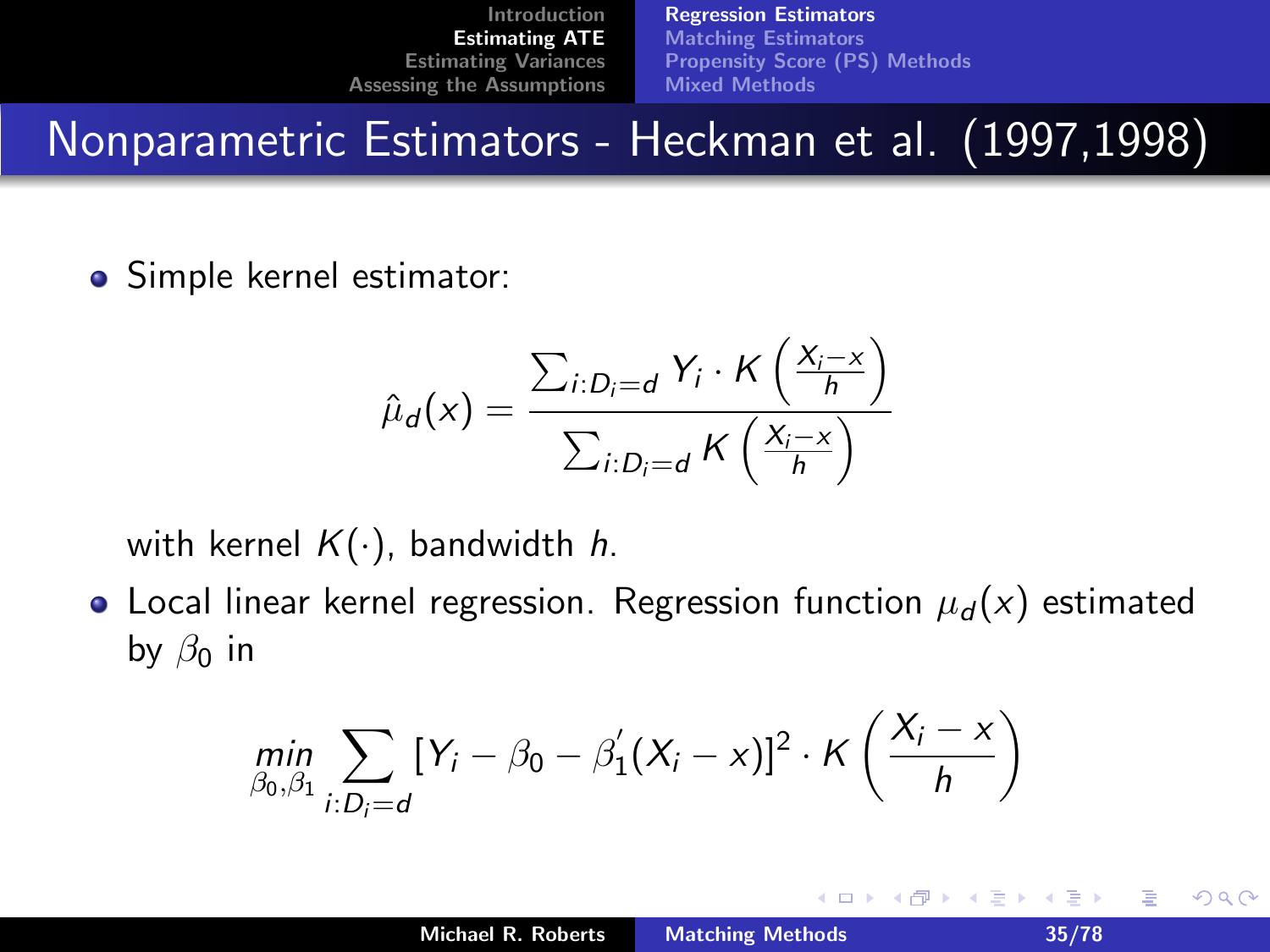[Regression Estimators](#page-22-0) [Matching Estimators](#page-36-0) [Propensity Score \(PS\) Methods](#page-40-0) [Mixed Methods](#page-54-0)

#### Nonparametric Estimators - Loose Ends

- Choice of kernel less important than bandwidth (i.e., smoothing parameter)
- Choice of smoothing parameter?
	- $\bullet$  In Hahn,  $\#$  of terms in the series
	- In Heckman et al., bandwidth
- Not a lot of guidance here. Robustness should be overarching concern.

つくい

결 시 시 결 시

( □ ) ( <sub>□</sub> )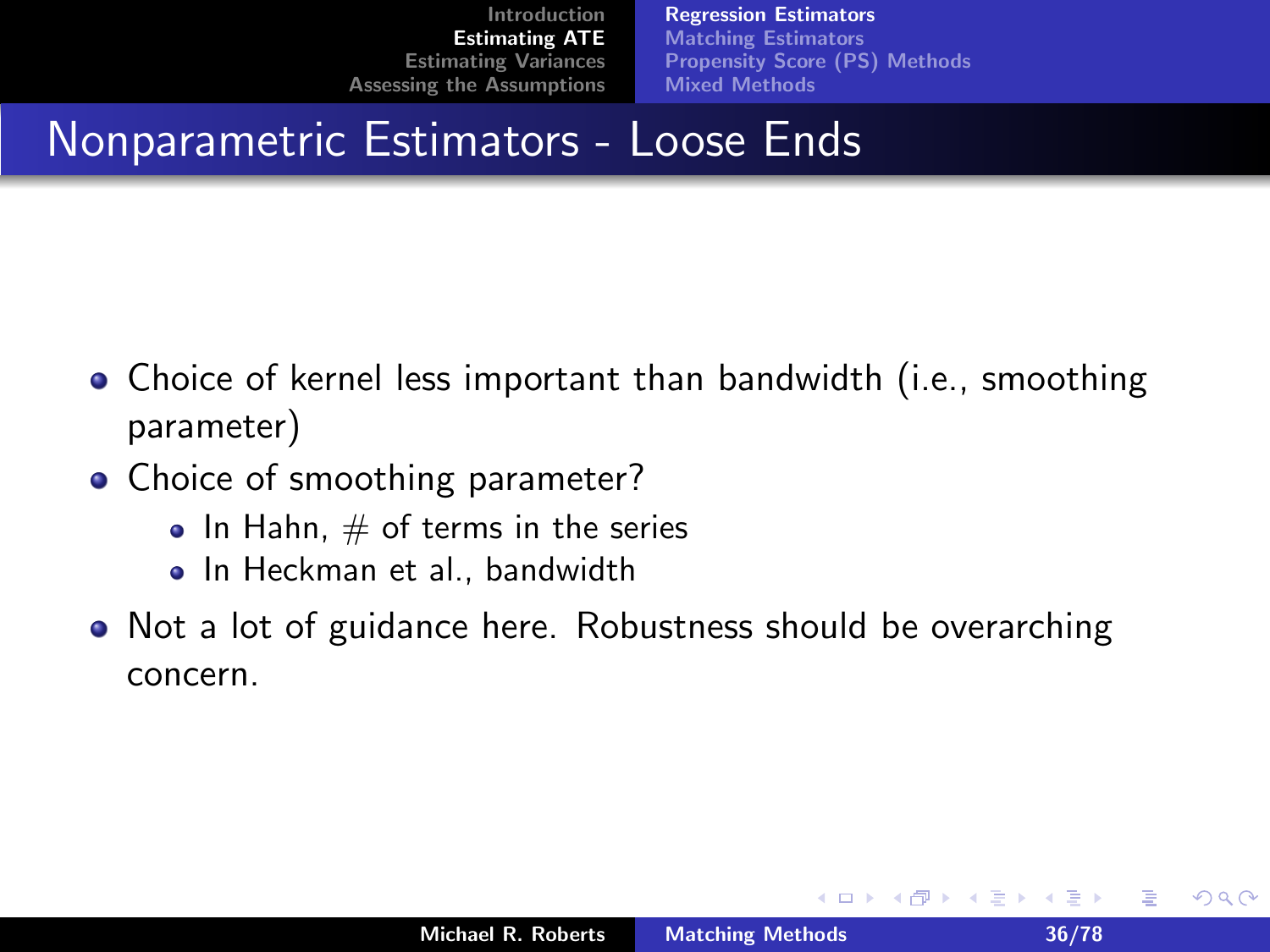[Regression Estimators](#page-22-0) [Matching Estimators](#page-36-0) [Propensity Score \(PS\) Methods](#page-40-0) [Mixed Methods](#page-54-0)

# **Overview**

- Regression based estimators impute missing potential value (i.e., counterfactual) using the estimated regression function,  $\hat{\mu}_d(x)$ .
- Matching based estimators impute missing potential value using only the outcomes of nearest neighbors of the opposite treatment group
	- $\bullet \#$  of neighbors is like bandwidth in nonparametric regression
	- Matching estimators are unbiased but inconsistent ( $#$  of matches doesn't change as sample size grows)
	- Regression estimators rely on consistency of  $\hat{\mu}_d(x)$
	- Less neighbors  $\implies$  less bias and less precision
	- Given matching metric, only need choose  $#$  of neighbors
	- Given matched pairs, treatment effect within pair is difference in outcomes. ATT estimator is average of within pair differences.
	- Matching examples: Gu & Rosenbaum (1993); Rosenbaum (1989,1995,2002), Rubin (1973, 1979), Heckman et al. (1998), Dehejia & Wahba (1999), Abadie & Imbens (2002)

<span id="page-36-0"></span>つへへ

∢ロト ∢母 ▶ ∢ ヨ ▶ ∢ ヨ ▶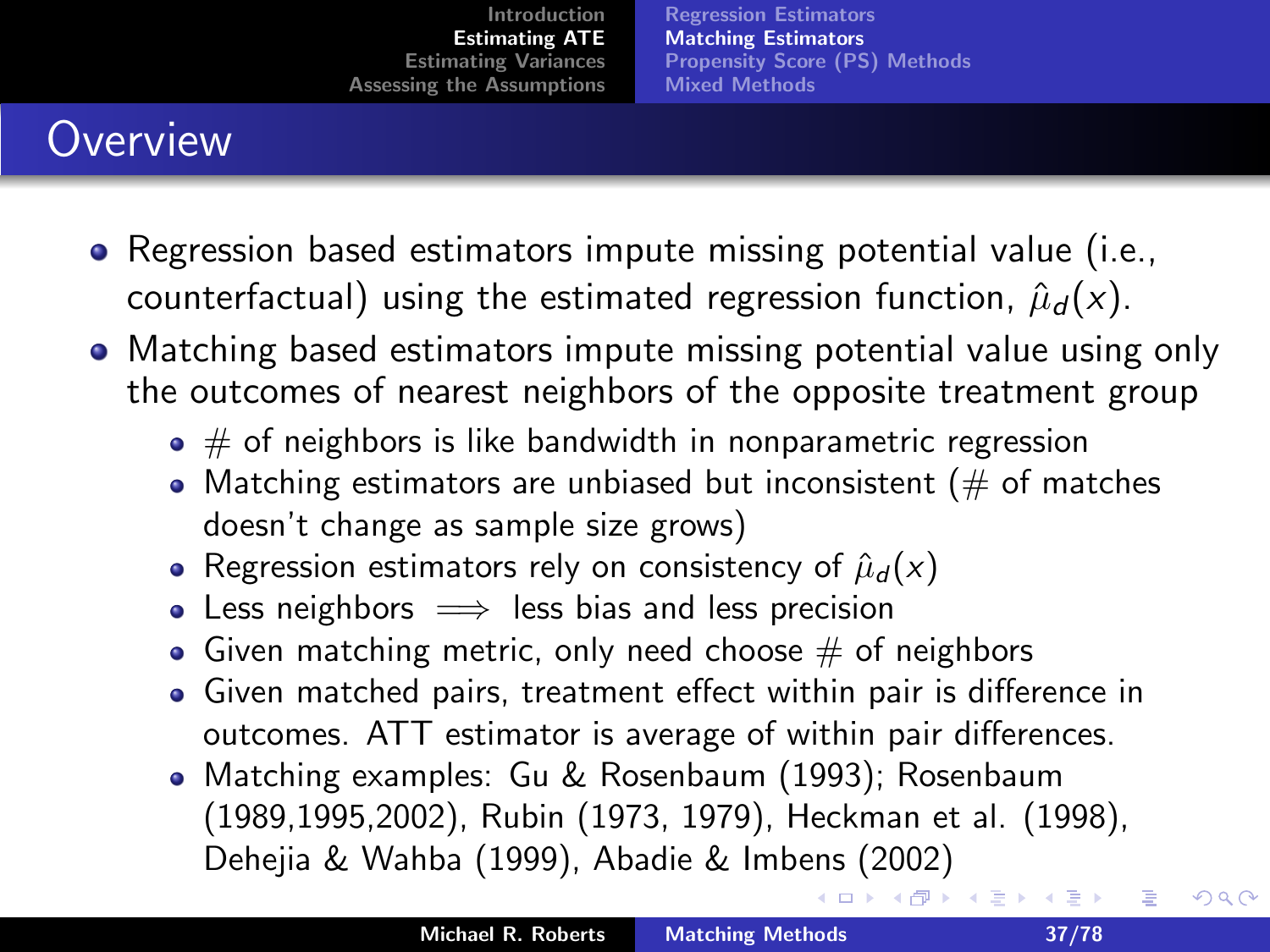[Regression Estimators](#page-22-0) [Matching Estimators](#page-36-0) [Propensity Score \(PS\) Methods](#page-40-0) [Mixed Methods](#page-54-0)

# Abadie & Imbens (2002) Estimator

- Loose descendant of Dehejia and Wahba (1999)
- $\mathsf{Sample}\ (\mathsf{Y}_i,\mathsf{X}_i,\mathsf{D}_i), i=1,..., \mathsf{N}$
- Let  $I_m(i)$  be the index  $I: D_i \neq D_i$  and

$$
\sum_{j|D_j\neq D_i} I(||X_j - X_i|| \leq ||X_i - X_i||) = m
$$

- $\bullet$  Intuition: *l* is the index of the unit in the opposite group that is the  $m<sup>th</sup>$  closest to unit *i* in terms of the distance measure based on the norm  $|| \cdot ||$ .
	- $l_1(i)$  is the nearest match for unit i

つへへ

K ロ ⊁ K 倒 ≯ K ミ ⊁ K ミ ⊁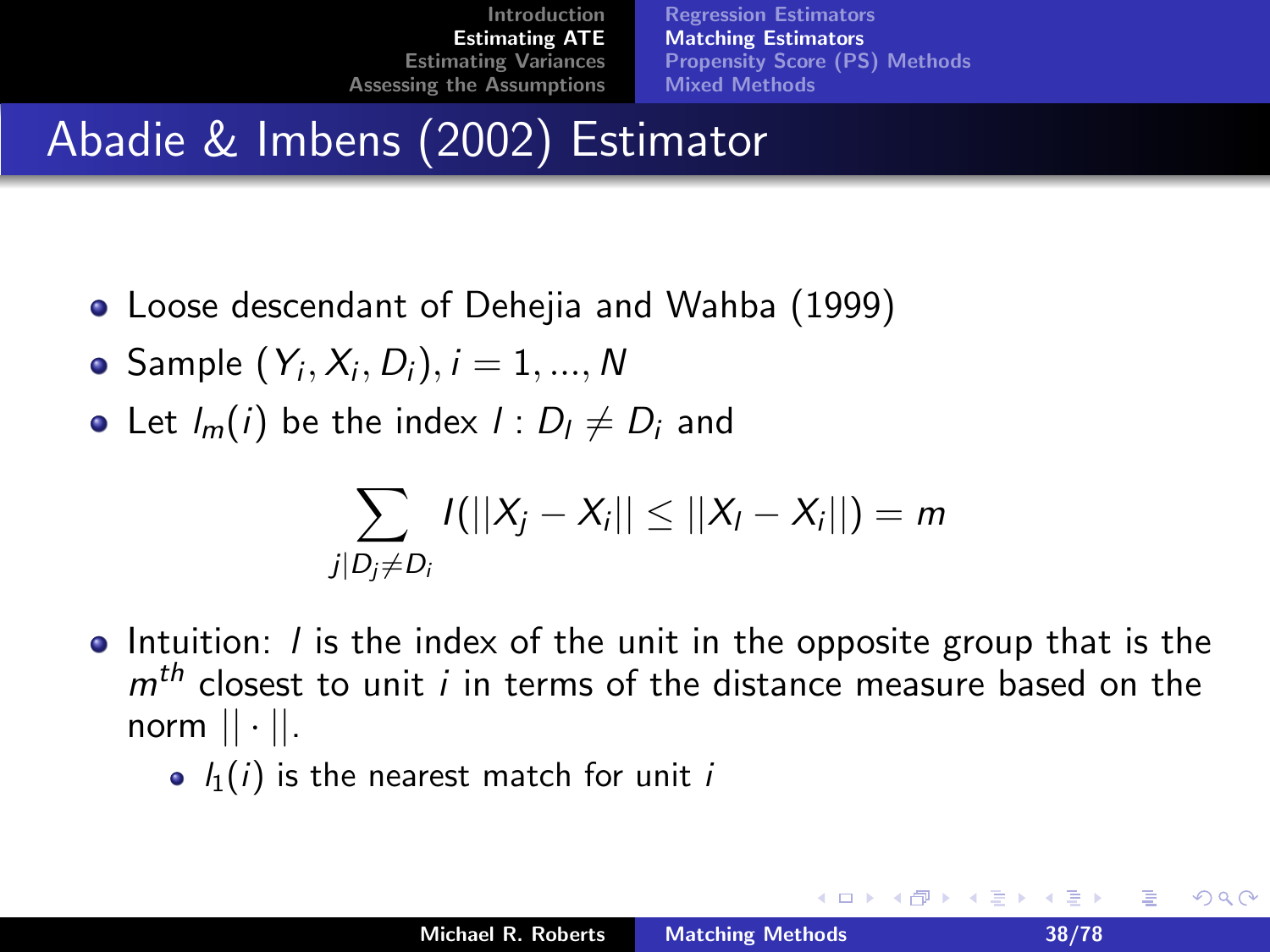[Regression Estimators](#page-22-0) [Matching Estimators](#page-36-0) [Propensity Score \(PS\) Methods](#page-40-0) [Mixed Methods](#page-54-0)

# Abadie & Imbens (2002) Estimator (Cont)

• Let  $L_M(i)$  be the set of indices for the first M matches to unit i.  $L_M(i) = \{l_1(i), ..., l_M(i)\}\$ 

 $\bullet$  Imputed potential outcomes for  $i$  are

$$
\hat{Y}_i(0) = \begin{cases}\nY_i & \text{if } D_i = 0, \\
\frac{1}{M} \sum_{j \in L_M(i)} Y_j & \text{if } D_i = 1, \\
\hat{Y}_i(1) = \begin{cases}\n\frac{1}{M} \sum_{j \in L_M(i)} Y_j & \text{if } D_i = 0, \\
Y_i & \text{if } D_i = 1,\n\end{cases}
$$

• Simple matching estimator is:

$$
\frac{1}{N}\sum_{i=1}^N[\hat{Y}_i(1)-\hat{Y}_i(0)]
$$

つへへ

重き メミメ

 $\leftarrow$   $\cap$   $\rightarrow$   $\leftarrow$   $\cap$   $\rightarrow$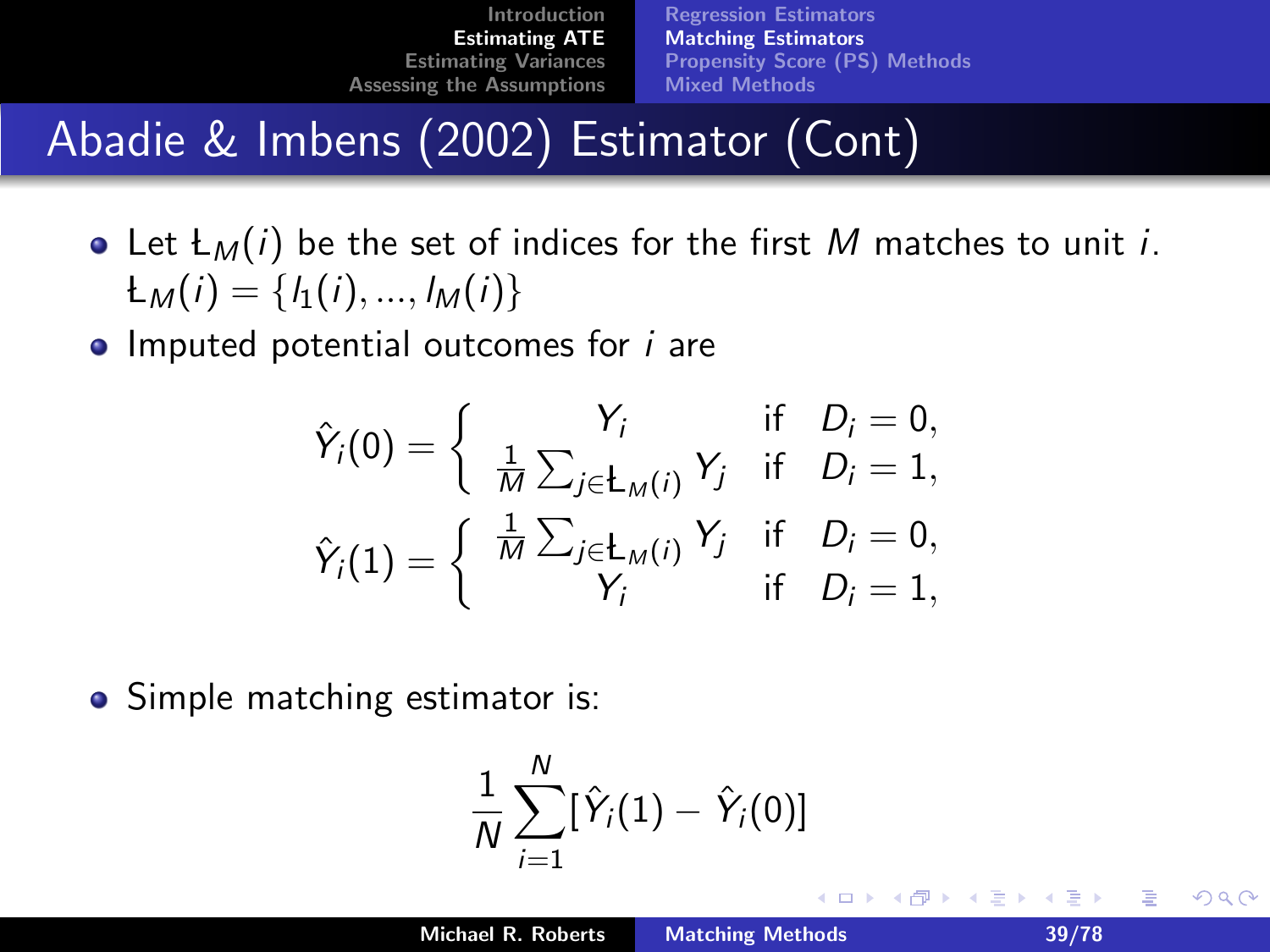[Regression Estimators](#page-22-0) [Matching Estimators](#page-36-0) [Propensity Score \(PS\) Methods](#page-40-0) [Mixed Methods](#page-54-0)

# Abadie & Imbens (2002) Estimator - Loose Ends

- Since estimator is just difference between two sample means, can use standard methods to compute SEs
- $\bullet$  This estimator is biased and bias doesn't disappear with large N and at least 3 covariates!
- How do we choose the  $#$  of matches?
- What is the distance metric?

|  | Euclidean : $d_E(x, z) = (x - z)'(x - z)$                        |
|--|------------------------------------------------------------------|
|  | Standardized : $d_S(x, z) = (x - z)' diag(\Sigma_X^{-1})(x - z)$ |
|  | Mahalanobis : $d_M(x, z) = (x - z)' \Sigma_X^{-1}(x - z)$        |

where  $\Sigma_X$  is the covariance matrix of the covariates, and  $diag(\cdot)$  is the matrix consisting of zero everywhere but the diagonal.

重

 $2Q$ 

メミメ メミメ

(□ ) (@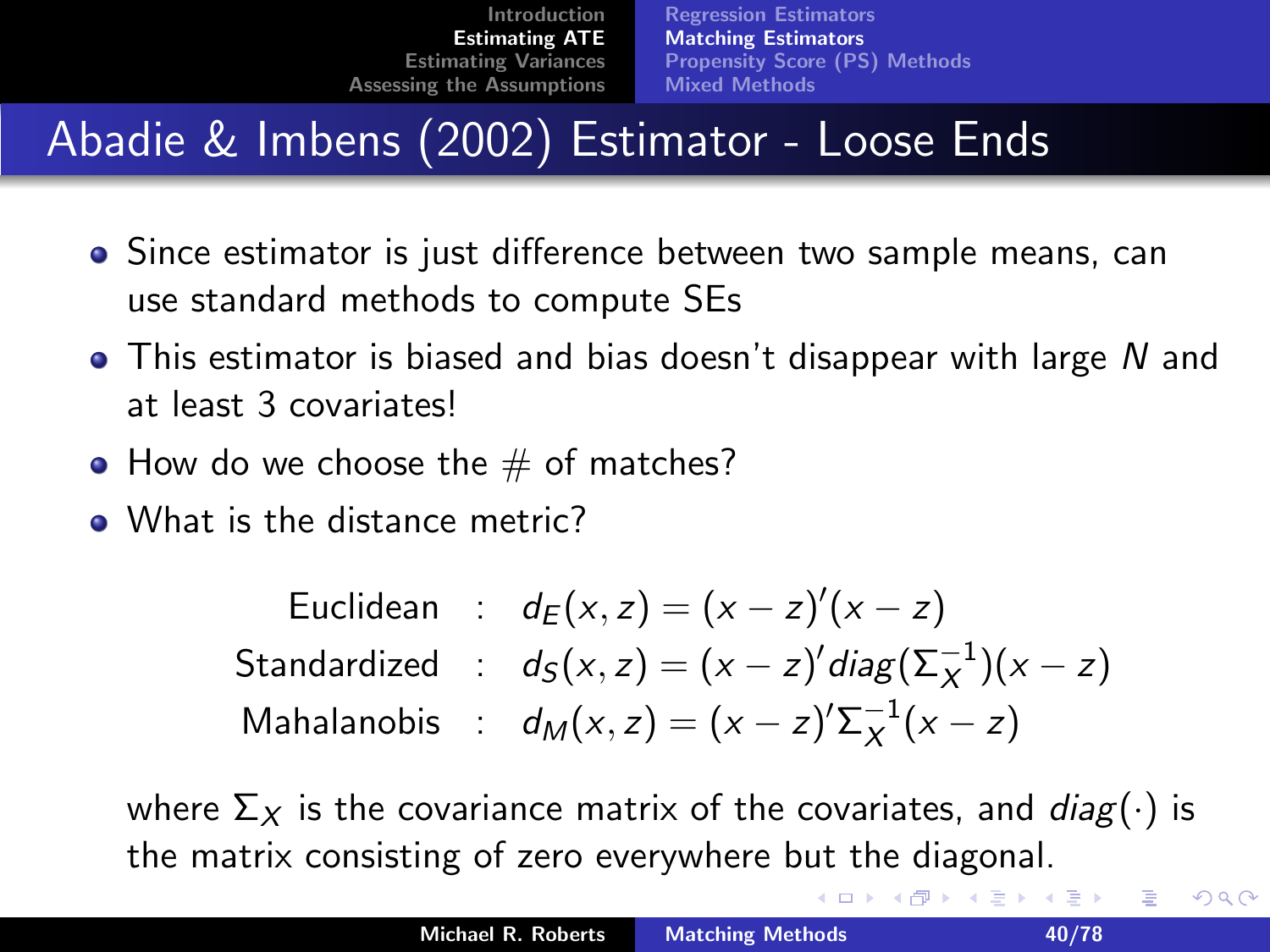[Regression Estimators](#page-22-0) [Matching Estimators](#page-36-0) [Propensity Score \(PS\) Methods](#page-40-0) [Mixed Methods](#page-54-0)

## **Overview**

- Matching requires "adjusting" directly for all covariates
- **Propensity Score Matching requires "adjusting" only for the** propensity score.
- Several different Propensity Score (PS) based estimators:
	- **1** Weighting by reciprocal of PS
	- **2** Blocking on the PS
	- **3** Regression on the PS
	- **4** Matching on the PS

<span id="page-40-0"></span>つくい

E.N.

 $\leftarrow$   $\cap$   $\rightarrow$   $\leftarrow$   $\cap$   $\rightarrow$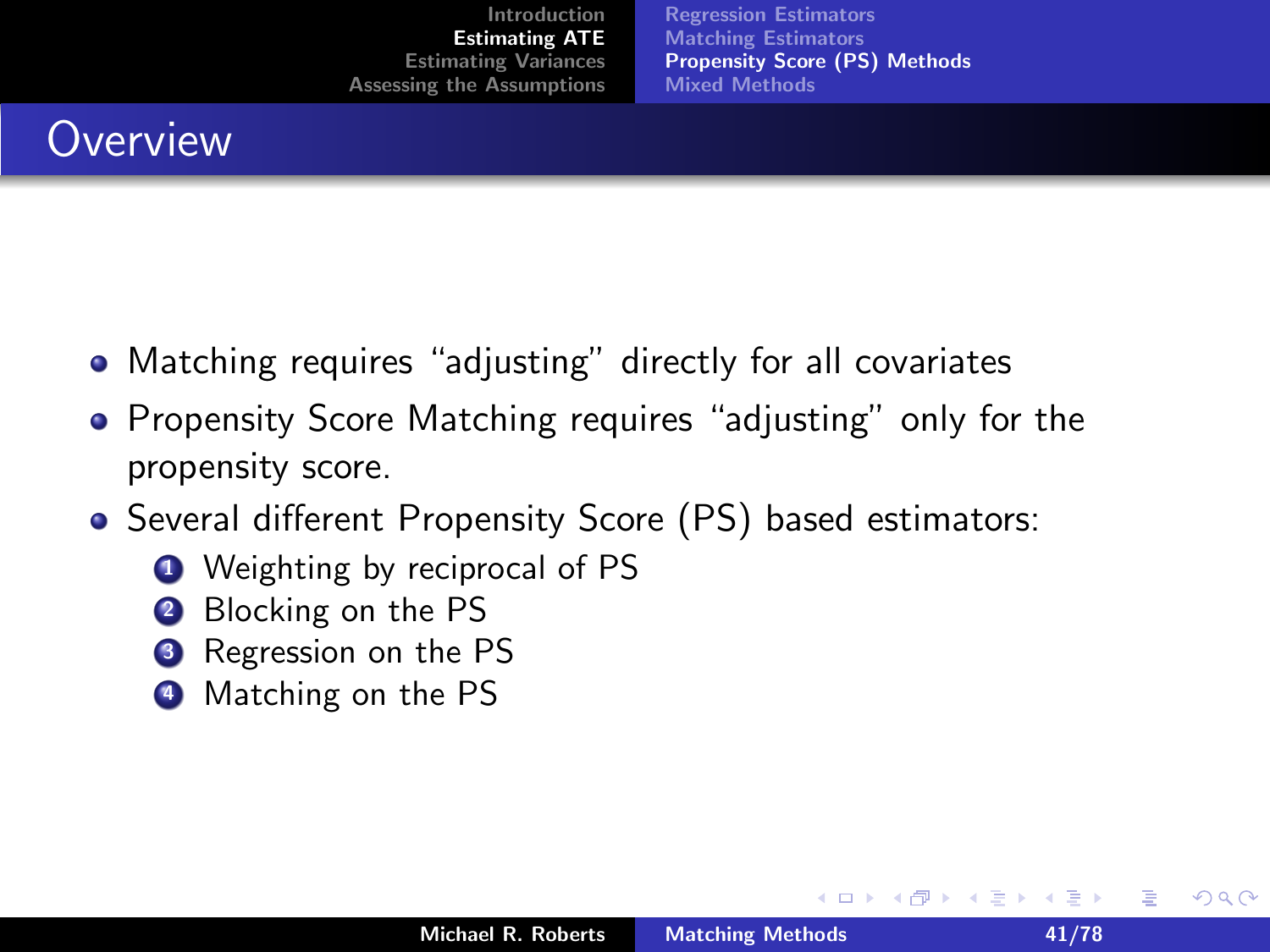[Regression Estimators](#page-22-0) [Matching Estimators](#page-36-0) [Propensity Score \(PS\) Methods](#page-40-0) [Mixed Methods](#page-54-0)

# Estimating the Propensity Score

- A number of options
- Key consideration is accuracy and robustness
	- **0** OLS
	- 2 Discrete Choice Model (e.g., Logit, Probit)
	- **3** Nonparametric approach (e.g., series estimator, kernel regression, sieve estimator)

K ロ ▶ K 倒 ▶

 $2Q$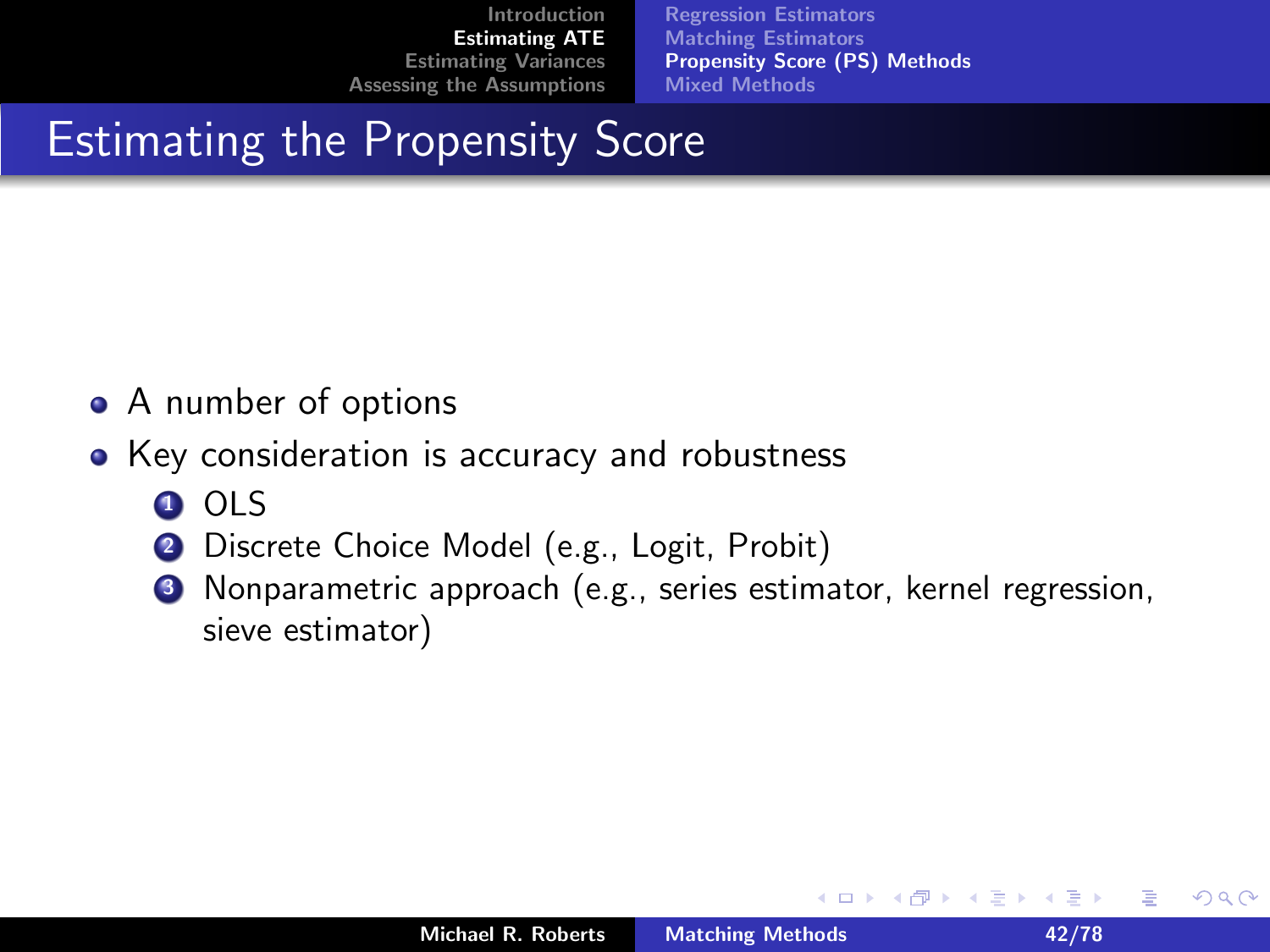[Regression Estimators](#page-22-0) [Matching Estimators](#page-36-0) [Propensity Score \(PS\) Methods](#page-40-0) [Mixed Methods](#page-54-0)

# Weighting Estimators 1

- Weighting estimators use PSs as weights to balance sample of treatment and controls
- Note difference in avg outcomes for treatment and control groups

$$
\hat{ATE} = \frac{\sum D_i Y_i}{\sum D_i} - \frac{\sum (1 - D_i) Y_i}{\sum 1 - W_i}
$$

is **not** unbiased estimator for ATE =  $E(Y_1 - Y_0)$ 

- Problem is conditional on treatment indicator, distributions of covariates differ.
- **•** Formally

$$
E\left[\frac{DY}{ps(X)}\right] = E\left[\frac{DY_1}{ps(X)}\right] = E\left[E\left[\frac{DY_1}{ps(X)}\middle|X\right]\right]
$$

 $\Omega$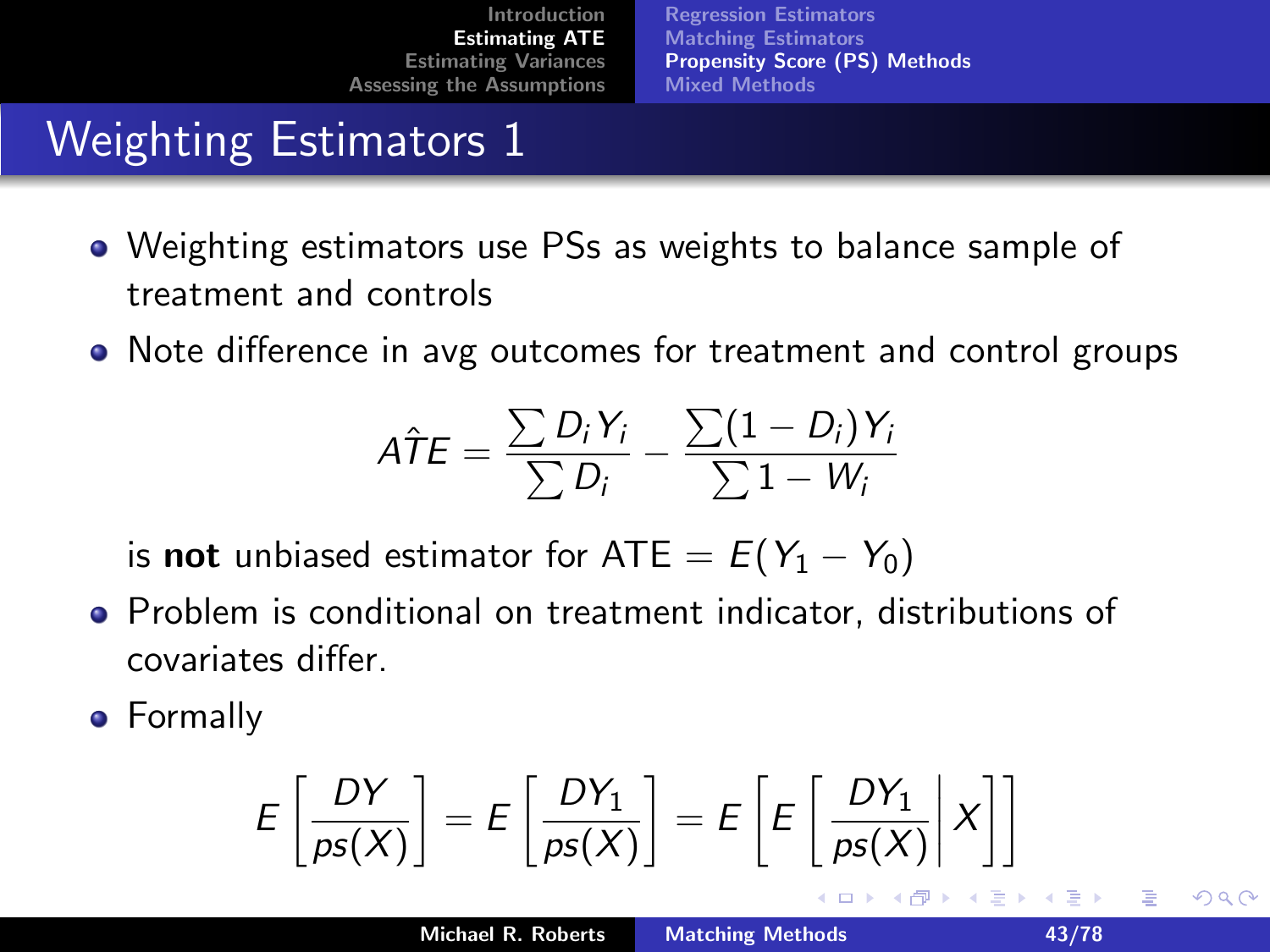[Regression Estimators](#page-22-0) [Matching Estimators](#page-36-0) [Propensity Score \(PS\) Methods](#page-40-0) [Mixed Methods](#page-54-0)

## Weighting Estimators Problem

• Formally, the problem is:

$$
E\left[\frac{DY}{ps(X)}\right] = E\left[\frac{DY(1)}{ps(X)}\right] = E\left[E\left[\frac{DY(1)}{ps(X)}\middle|X\right]\right] \text{ (tower)}
$$

$$
= E\left[\frac{1}{ps(X)}E\left[DY(1)|X\right]\right]
$$

$$
= E\left[\frac{1}{ps(X)}E[D|X]E[Y(1)|X]\right] \text{ (unconf)}
$$

$$
= E\left[\frac{ps(X)}{ps(X)}E[Y(1)|X]\right] = E[Y(1)]
$$

**•** Similarly,

$$
E\left[\frac{(1-D)Y}{1-ps(X)}\right] = E[Y(0)]
$$

重

 $2Q$ 

メミメ メミメ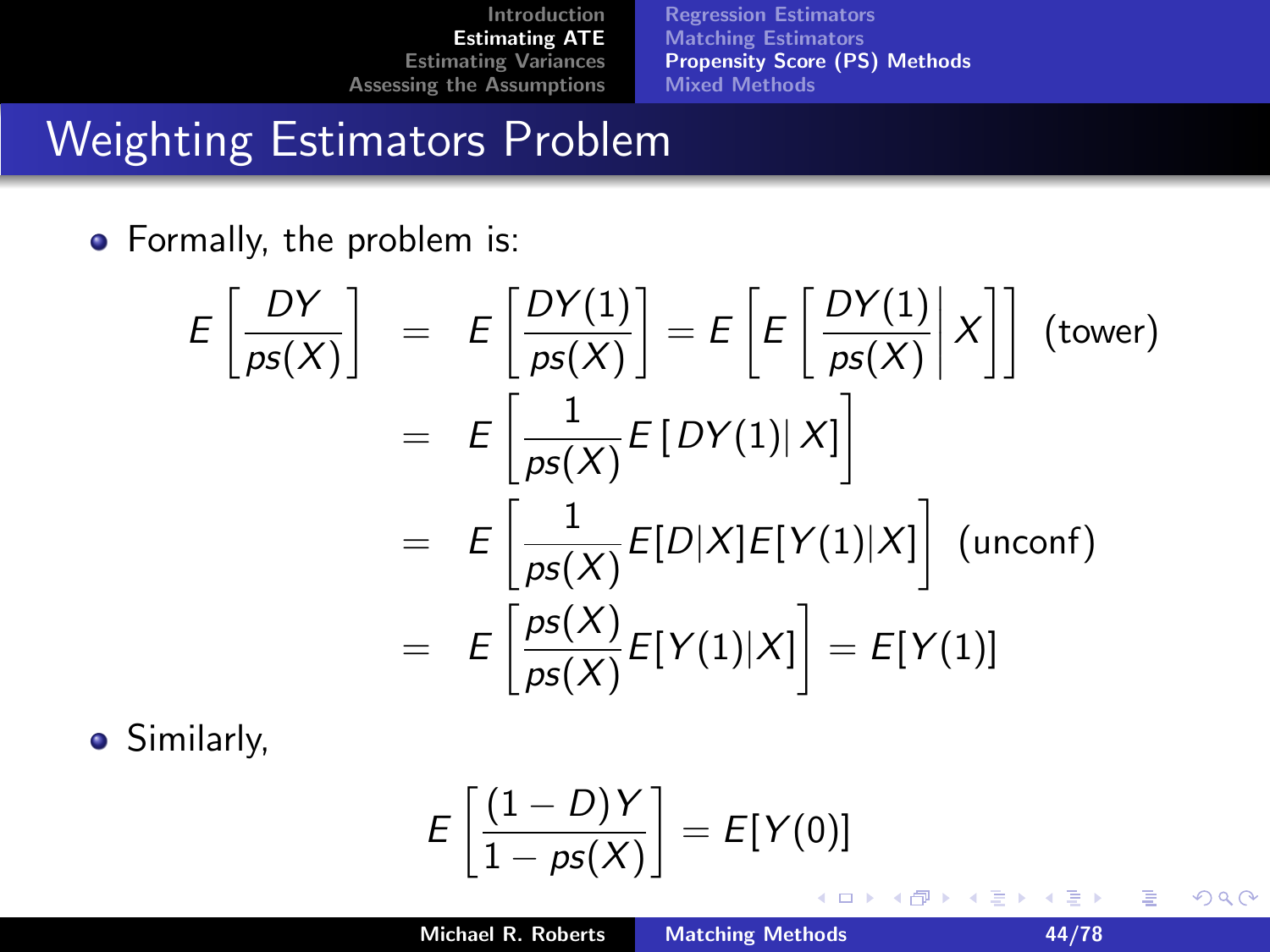[Regression Estimators](#page-22-0) [Matching Estimators](#page-36-0) [Propensity Score \(PS\) Methods](#page-40-0) [Mixed Methods](#page-54-0)

#### ATE Weighting Estimator

• The ATE is equal to

$$
ATE = E\left[\frac{DY}{ps(X)} - \frac{(1-D)Y}{1-ps(X)}\right]
$$

• The weighting propensity score estimator of ATE is equal to

$$
\hat{ATE} = \frac{1}{N} \sum_{i=1}^{N} \left[ \frac{D_i Y_i}{\hat{ps}(X_i)} - \frac{(1 - D_i) Y_i}{1 - \hat{ps}(X_i)} \right]
$$

 $\sim$ 

 $2Q$ 

目

**←ロ ▶ → 伊 ▶**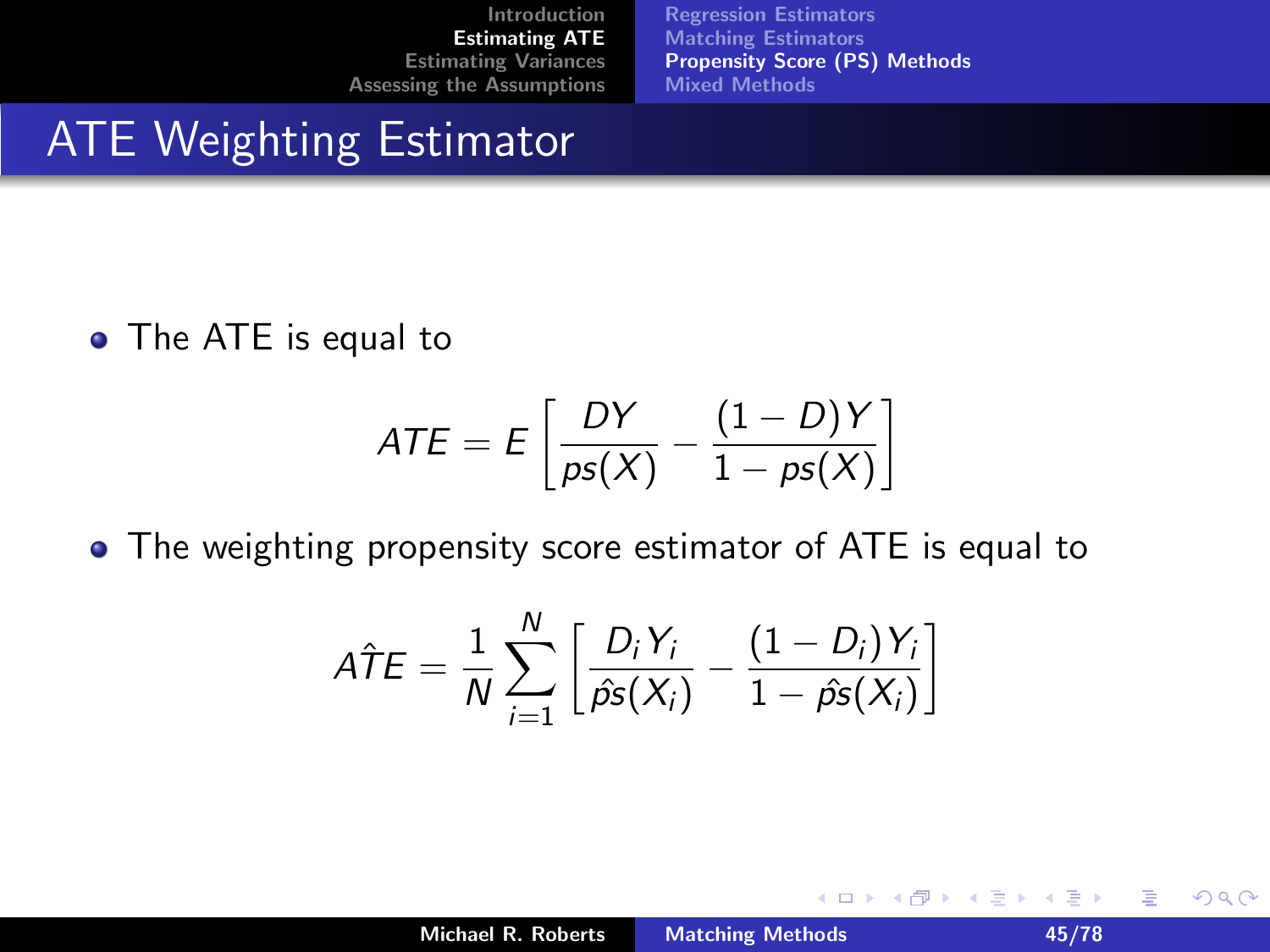[Regression Estimators](#page-22-0) [Matching Estimators](#page-36-0) [Propensity Score \(PS\) Methods](#page-40-0) [Mixed Methods](#page-54-0)

#### Normalizing the Weights

Problem: Weights don't sum to 1 (only in expectation). So, normalize

$$
A\hat{T}E = \sum_{i=1}^{N} \frac{D_i Y_i}{\hat{p}s(X_i)} / \sum_{i=1}^{N} \frac{D_i}{\hat{p}s(X_i)} - \sum_{i=1}^{N} \frac{(1 - D_i)Y_i}{1 - \hat{p}s(X_i)} / \sum_{i=1}^{N} \frac{1 - D_i}{1 - \hat{p}s(X_i)}
$$

重

 $2Q$ 

K ロ ⊁ K 倒 ≯ K ミ ⊁ K ミ ⊁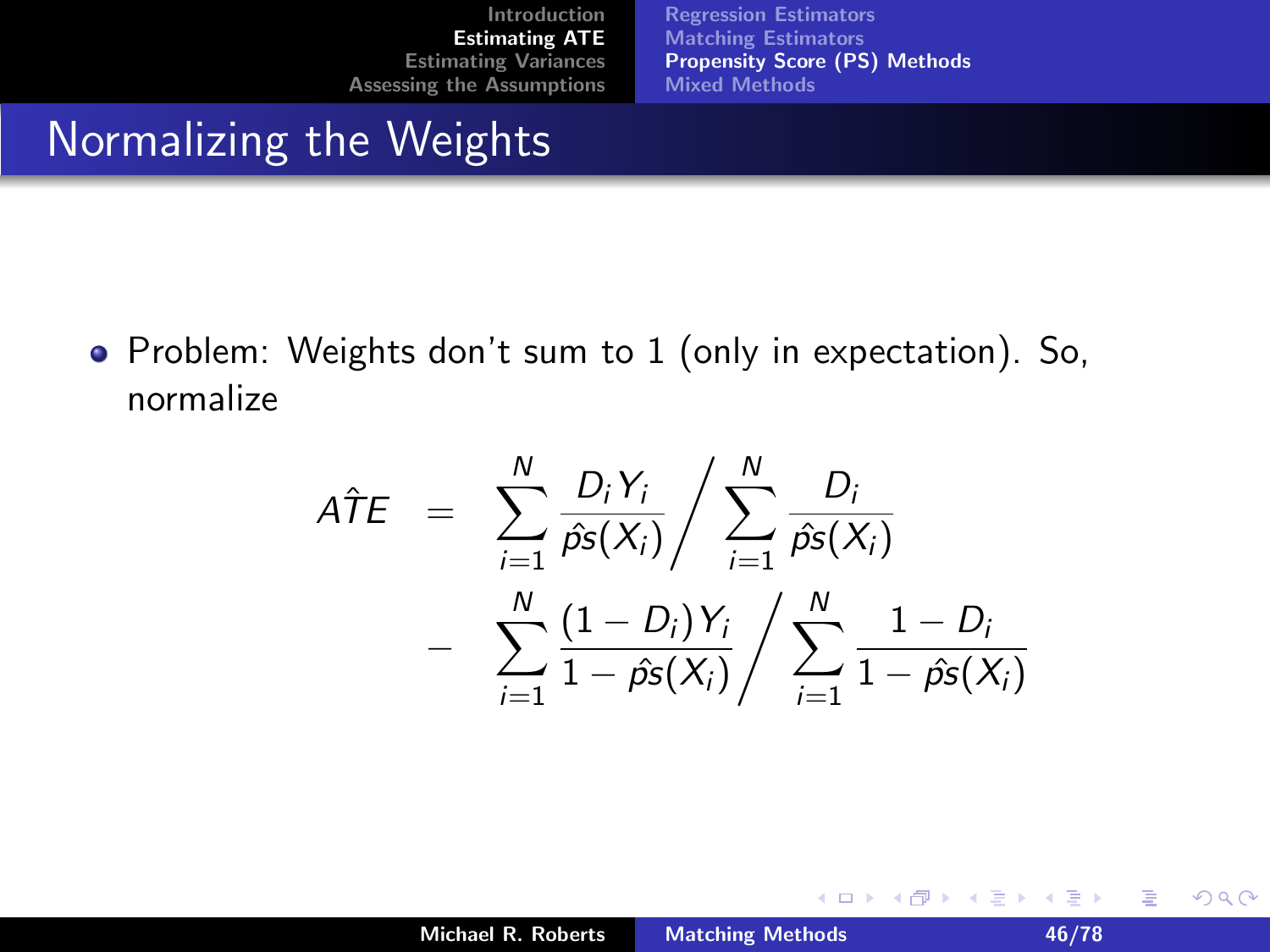[Regression Estimators](#page-22-0) [Matching Estimators](#page-36-0) [Propensity Score \(PS\) Methods](#page-40-0) [Mixed Methods](#page-54-0)

#### ATT Weighting Estimator

**o** The ATT estimator is:

$$
A\hat{T}T = \left[\frac{1}{N_1} \sum_{i:D_i=1} Y_i\right]
$$

$$
- \left[\sum_{i:D_i=0} Y_i \cdot \frac{\hat{ps}(X_i)}{1-\hat{ps}(X_i)} / \sum_{i:D_i=0} \cdot \frac{\hat{ps}(X_i)}{1-\hat{ps}(X_i)}\right]
$$

重

 $2Q$ 

K ロ ▶ K 御 ▶ K 君 ▶ K 君 ▶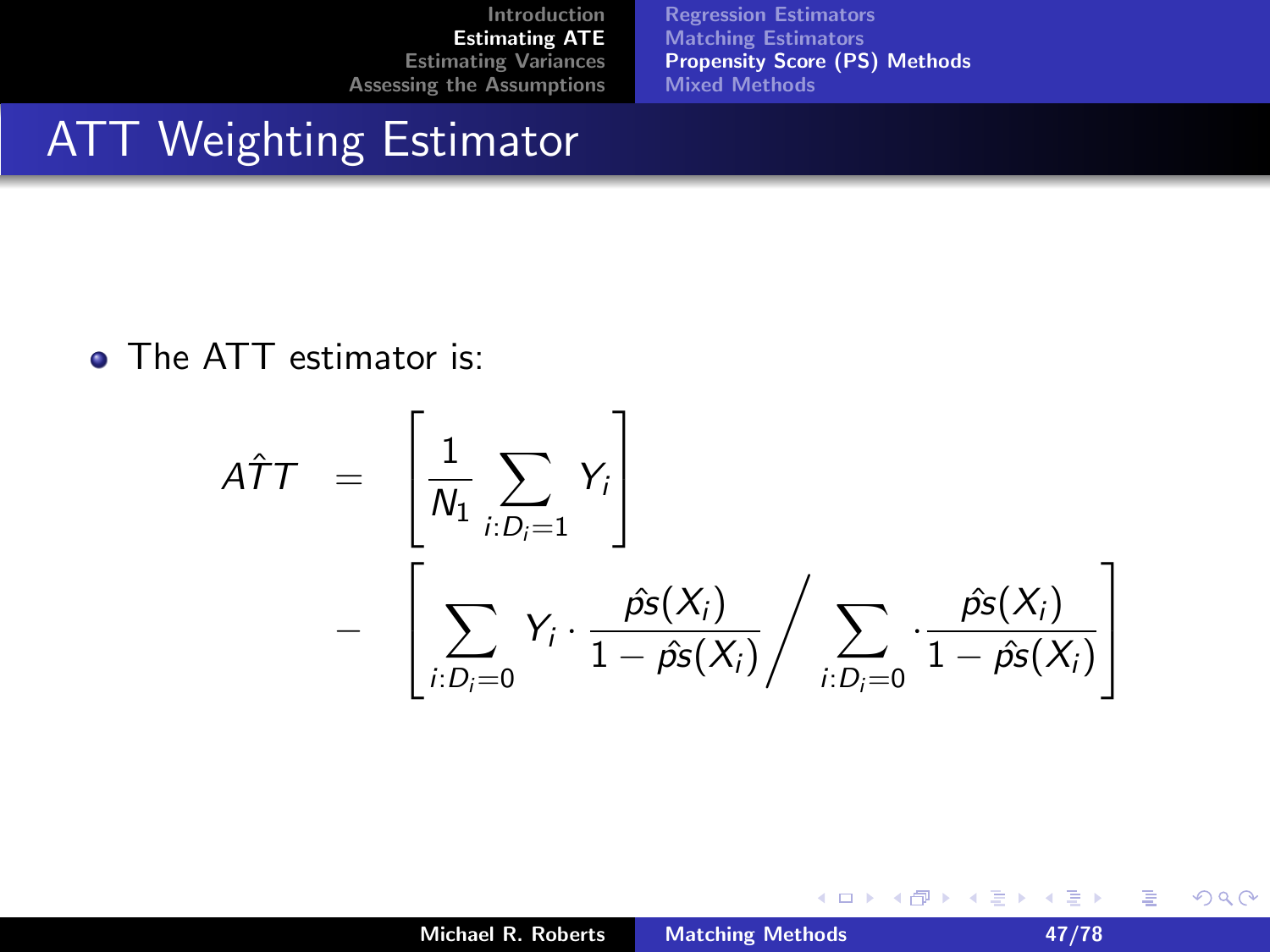[Regression Estimators](#page-22-0) [Matching Estimators](#page-36-0) [Propensity Score \(PS\) Methods](#page-40-0) [Mixed Methods](#page-54-0)

## Weighting Estimators Loose Ends

- Choice of smoothing parameters
	- Hirano, Imbens & Ridder (2003) use series estimators  $\implies$  need to choose  $#$  of terms
	- Ichimura and Linton (2001) use kernel version  $\implies$  need to choose bandwidth

 $2Q$ 

目

ミド メモド

K ロ ▶ K 倒 ▶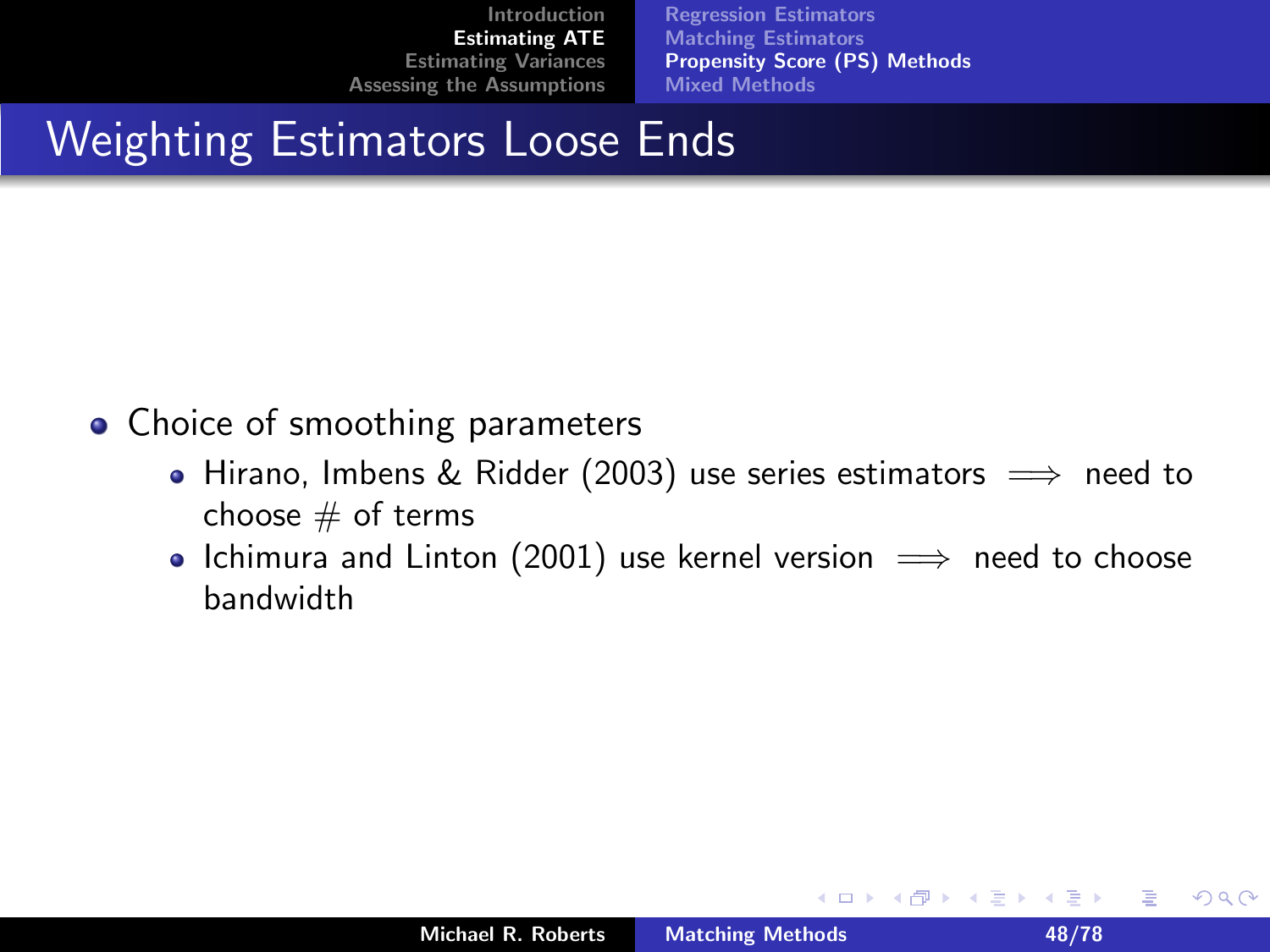[Regression Estimators](#page-22-0) [Matching Estimators](#page-36-0) [Propensity Score \(PS\) Methods](#page-40-0) [Mixed Methods](#page-54-0)

# Blocking on the Propensity Score

- Originally suggested by Rosenbaum & Rubin (1983)
- The recipe/intuition
	- **1** Estimate propensity score (parametrically or nonparametrically)
	- 2 Divide sample into M blocks of units of approximately equal probability of treatment
		- Implement by dividing unit interval into  $M$  blocks with boundary values equal to  $m/M$  for  $m = 1, ..., M - 1$  so

$$
J_{im}=I\left\{\frac{m-1}{M}
$$

 $J_{im}$  is indicator for unit *i* being in block m

**3** Within each block,  $N_{dm}$  obs with treatment  $= d$ 

$$
N_{dm}=\sum_i I\{D_i=d,J_{im}=1\}
$$

すきわ すきわ

つへへ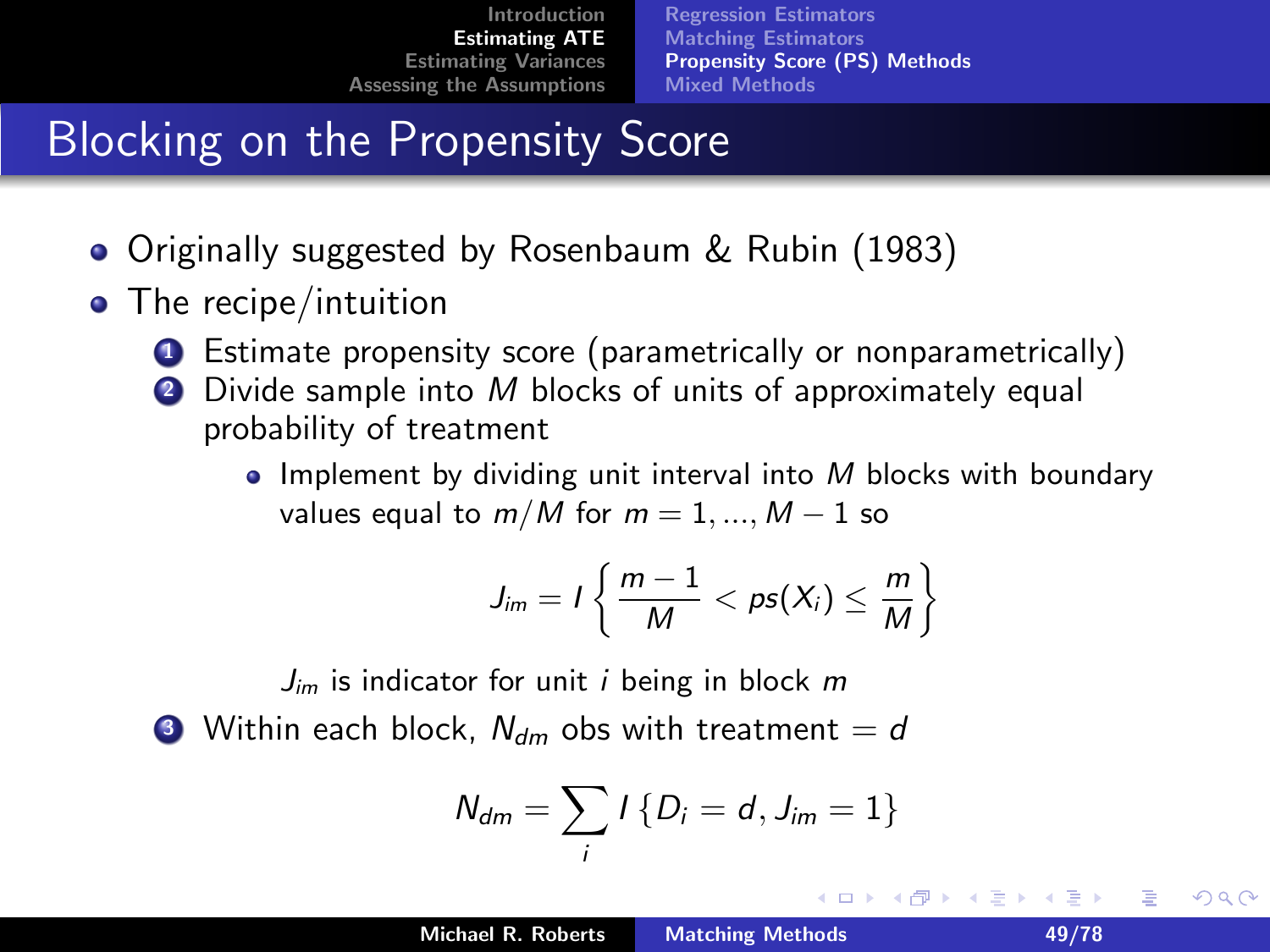[Regression Estimators](#page-22-0) [Matching Estimators](#page-36-0) [Propensity Score \(PS\) Methods](#page-40-0) [Mixed Methods](#page-54-0)

# Blocking on the PS 2

Estimate within each block, avg. treatment effect as if random assignment held

$$
\hat{ATE}_{m} = \frac{1}{N_{1m}} \sum_{i=1}^{N} J_{im} D_{i} Y_{i} - \frac{1}{N_{0m}} \sum_{i=1}^{N} J_{im} (1 - D_{i}) Y_{i}
$$

Intuition:

- $\bullet$   $J_{im}$  identifies the units in bloc m,
- $D_i$  identifies the treated units, and
- $U_i$  is the outcome.
- $1^{st}$  sum is average outcome of treatment units in block m
- $2^{nd}$  sum is average outcome of control units in block  $m$

つへへ

경어 지경이

 $\leftarrow$   $\cap$   $\rightarrow$   $\leftarrow$   $\cap$   $\rightarrow$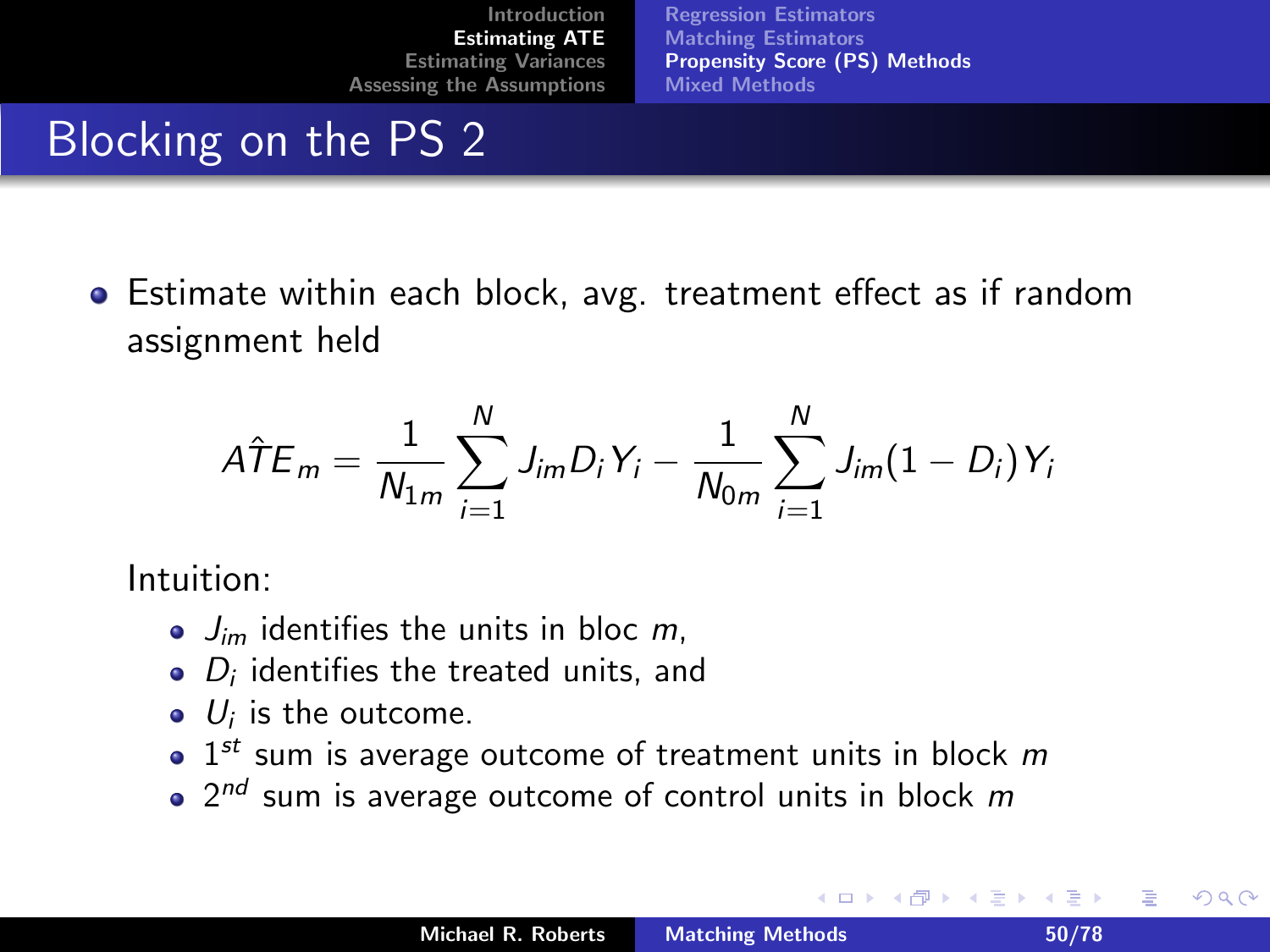[Regression Estimators](#page-22-0) [Matching Estimators](#page-36-0) [Propensity Score \(PS\) Methods](#page-40-0) [Mixed Methods](#page-54-0)

#### Blocking on the PS ATE & ATT

• Overall ATE is:

$$
\hat{ATE} = \sum_{m=1}^{M} \hat{ATE}_{m} \cdot \frac{N_{1m} + N_{0m}}{N}
$$

• Overall ATT is:

$$
\hat{ATE} = \sum_{m=1}^{M} \hat{ATE}_{m} \cdot \frac{N_{1m}}{N_{T}}
$$

where  $N<sub>T</sub>$  is the number of treated units

重

 $2Q$ 

K ロ ⊁ K 倒 ≯ K ミ ⊁ K ミ ⊁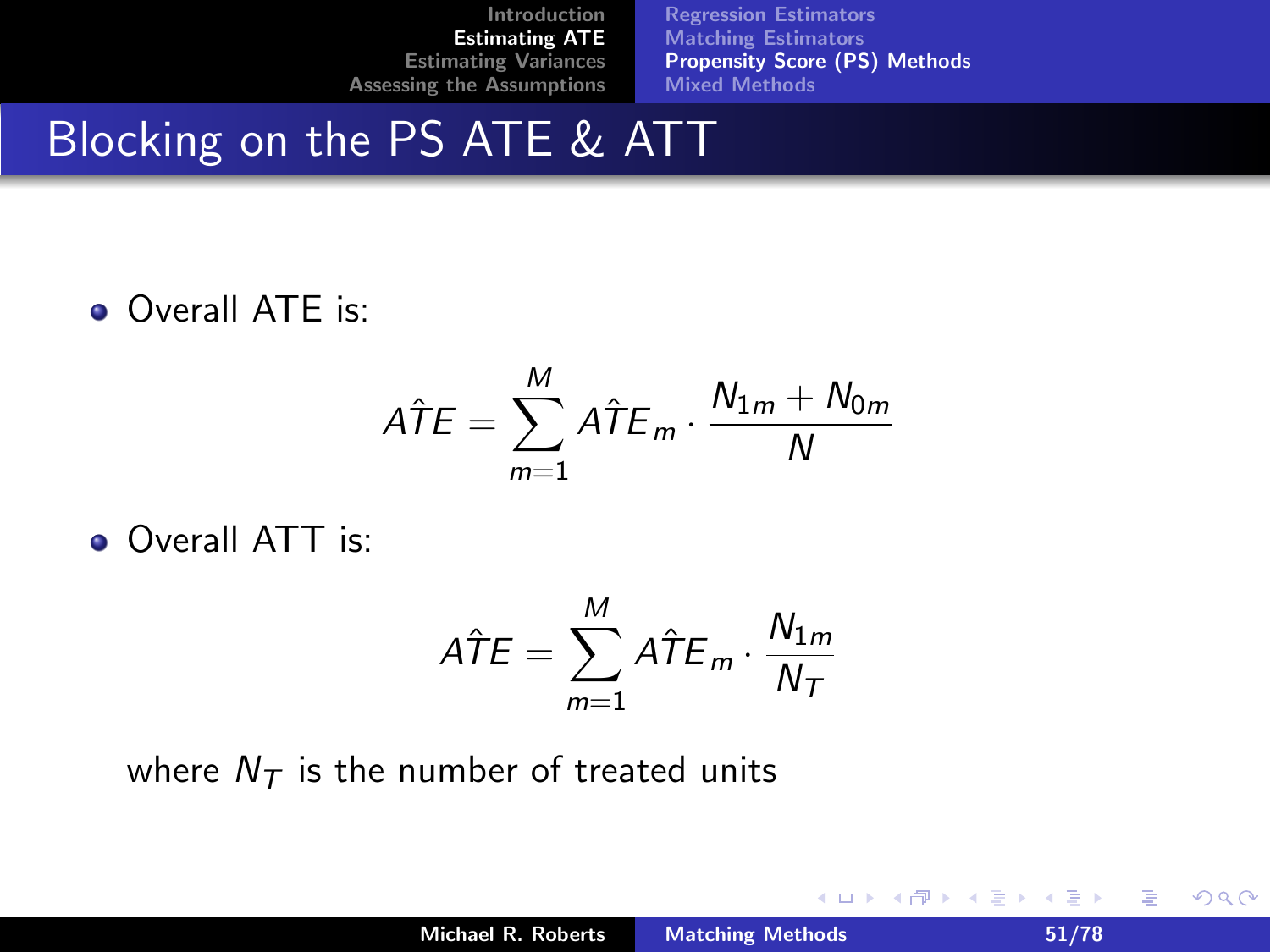[Regression Estimators](#page-22-0) [Matching Estimators](#page-36-0) [Propensity Score \(PS\) Methods](#page-40-0) [Mixed Methods](#page-54-0)

# Blocking on the PS Loose Ends

- Akin to nonparametric regression where unknown fxn is approximated by step fxn with fixed jump points
- How many blocks to use in practice?
	- Rule of thumb suggest 5 blocks (Cochran (1968))
	- Should check balance of covariates within each block
	- If true PS is constant within a block, the distribution of the covariates among treatment and control should be identical (i.e., covariates should be balanced)
	- Assess adequacy of model by comparing distribution of covariates among treated and controls within blocks
	- If distributions are different, we can
		- **1** split blocks into subblocks, or
		- 2 generalize specification of PS
	- If within-block PS is unbalanced, blocks too large  $\&$  need to be split
	- If within-block PS is balanced but covariates unbalanced, PS specification is inadequate メロメ メ御 メメ ミメ メミメ

つへへ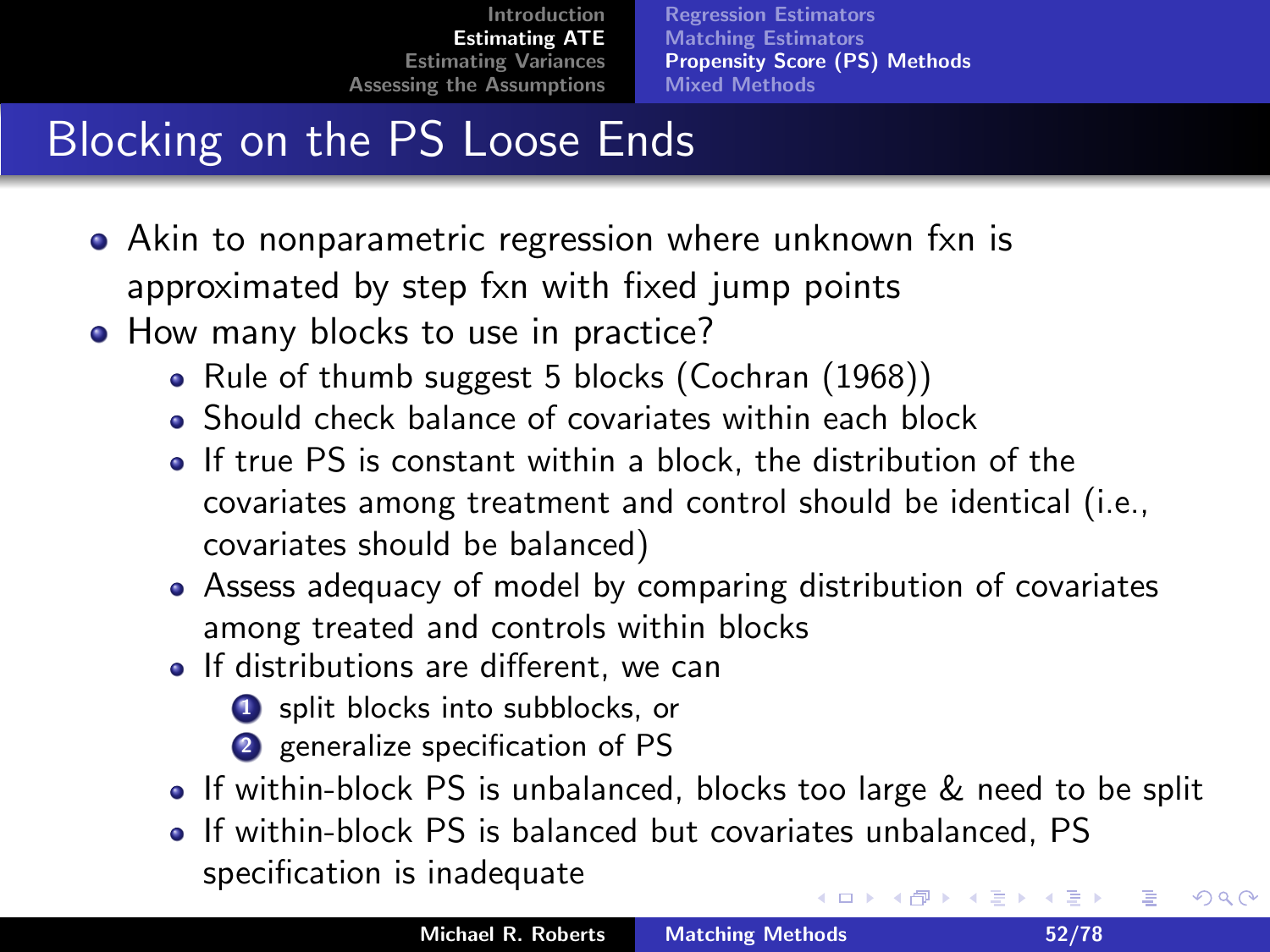[Regression Estimators](#page-22-0) [Matching Estimators](#page-36-0) [Propensity Score \(PS\) Methods](#page-40-0) [Mixed Methods](#page-54-0)

## Regression on the PS

 $\bullet$  This method estimates conditional expectation of Y given D and  $pS(X)$ 

<span id="page-52-0"></span>
$$
E[Y(d)|ps(X) = e]
$$
 (2)

• Unconfoundedness implies

$$
E[Y(d)|ps(X) = e] = E[Y|D = d, ps(X) = e]
$$

**If** we have an estimator for eqn [2,](#page-52-0)  $\hat{v}_d(e)$ , then we can estimate ATE as

$$
\hat{\mathcal{ATE}} = \frac{1}{N} \sum_{i=1}^N [\hat{v}_1(e(X_i)) - \hat{v}_0(e(X_i))]
$$

- Heckman et al. (1998) consider local linear version estimator.
- Hahn (1998) consider series estimator (less efficient than local linear). 重き メミメ  $\leftarrow$   $\cap$   $\rightarrow$   $\leftarrow$   $\cap$   $\rightarrow$

へのへ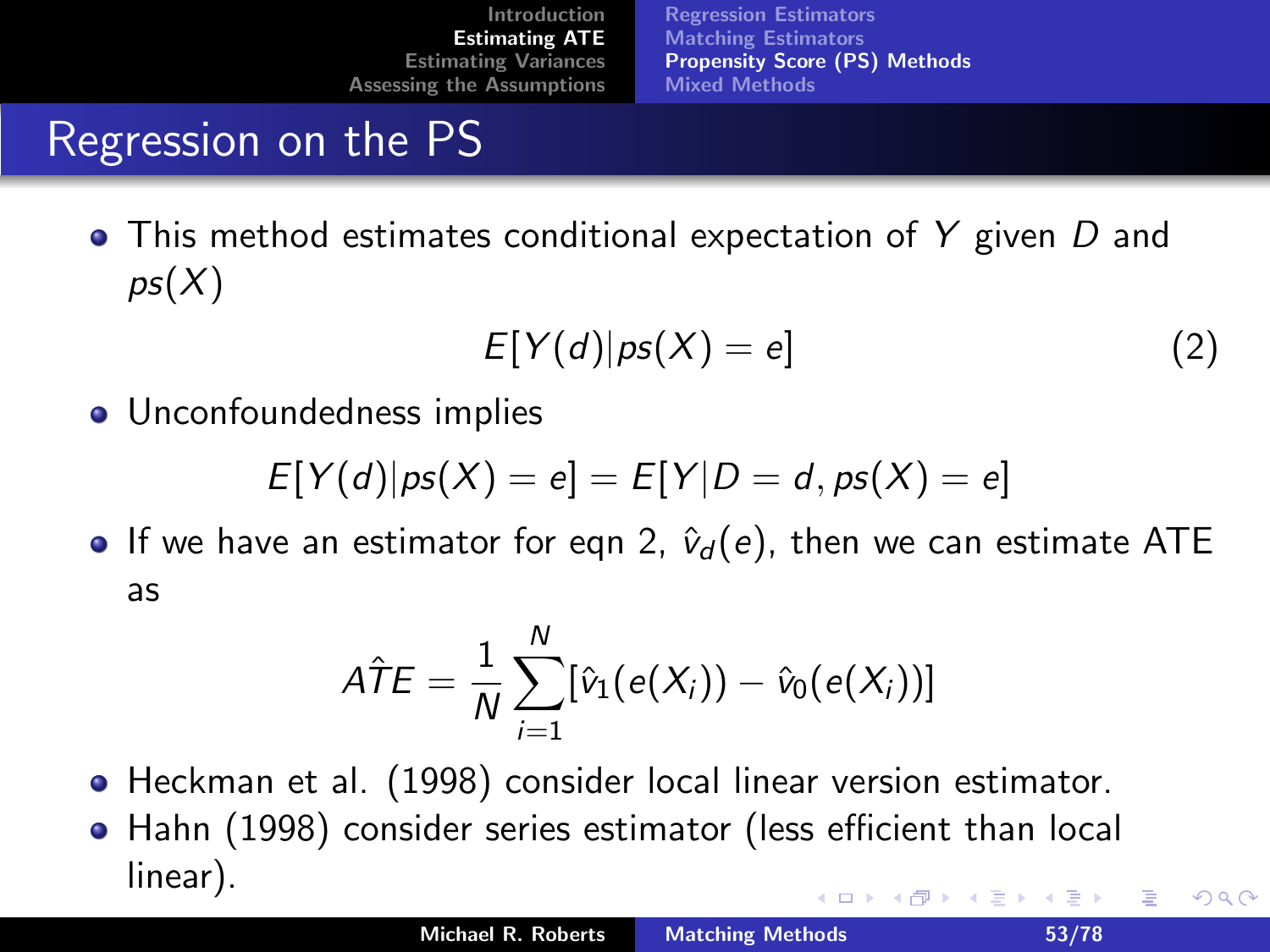[Regression Estimators](#page-22-0) [Matching Estimators](#page-36-0) [Propensity Score \(PS\) Methods](#page-40-0) [Mixed Methods](#page-54-0)

# Matching on the PS

- Recall: it's sufficient to adjust solely for differences in the PS between treatment and control units.
- One way to adjust for differences in covariates is matching.
- Therefore, we can use the propensity score to match treatment and control units
- Problem: matching on the estimated PS produces an estimated ATE (or ATT) for which there is no known variance formula.

<span id="page-53-0"></span>つへへ

造る メ告ず

 $\leftarrow$   $\cap$   $\rightarrow$   $\leftarrow$   $\cap$   $\rightarrow$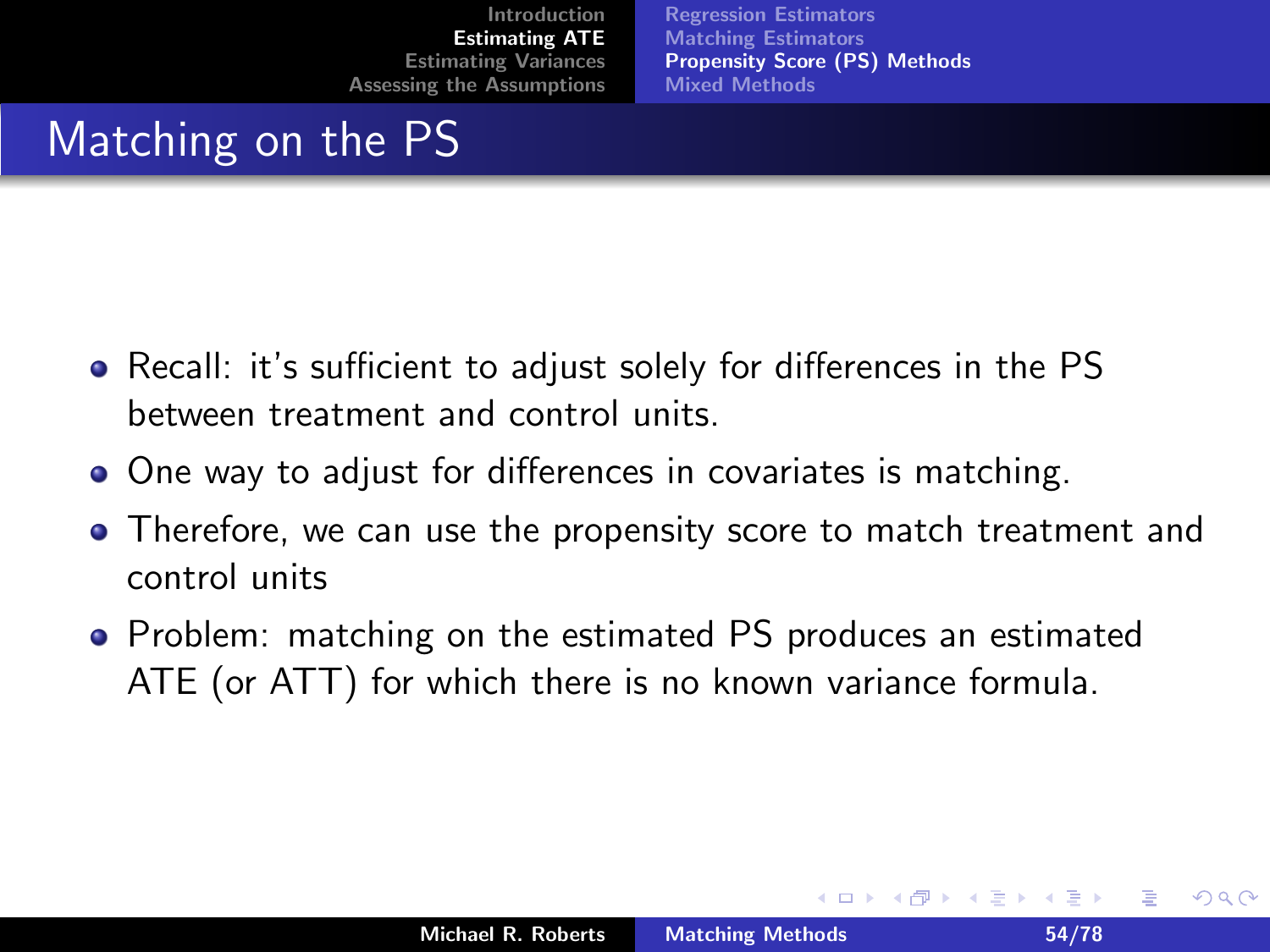[Regression Estimators](#page-22-0) [Matching Estimators](#page-36-0) [Propensity Score \(PS\) Methods](#page-40-0) [Mixed Methods](#page-54-0)

## **Overview**

- Mixed methods combine two of the three (regression, matching, PS) methods.
- One method alone is sufficient to obtain consistent (or even) efficient estimates, incorporating regression may eliminate remaining bias and improve precision
- E.g., Robins and Ritov (1997) mix weighting and regression to produce double robustness
- **•** Methods that combine matching & regression are robust against misspecification of the regression function

<span id="page-54-0"></span>つへへ

メロメ メ御 メメミメメ ミメ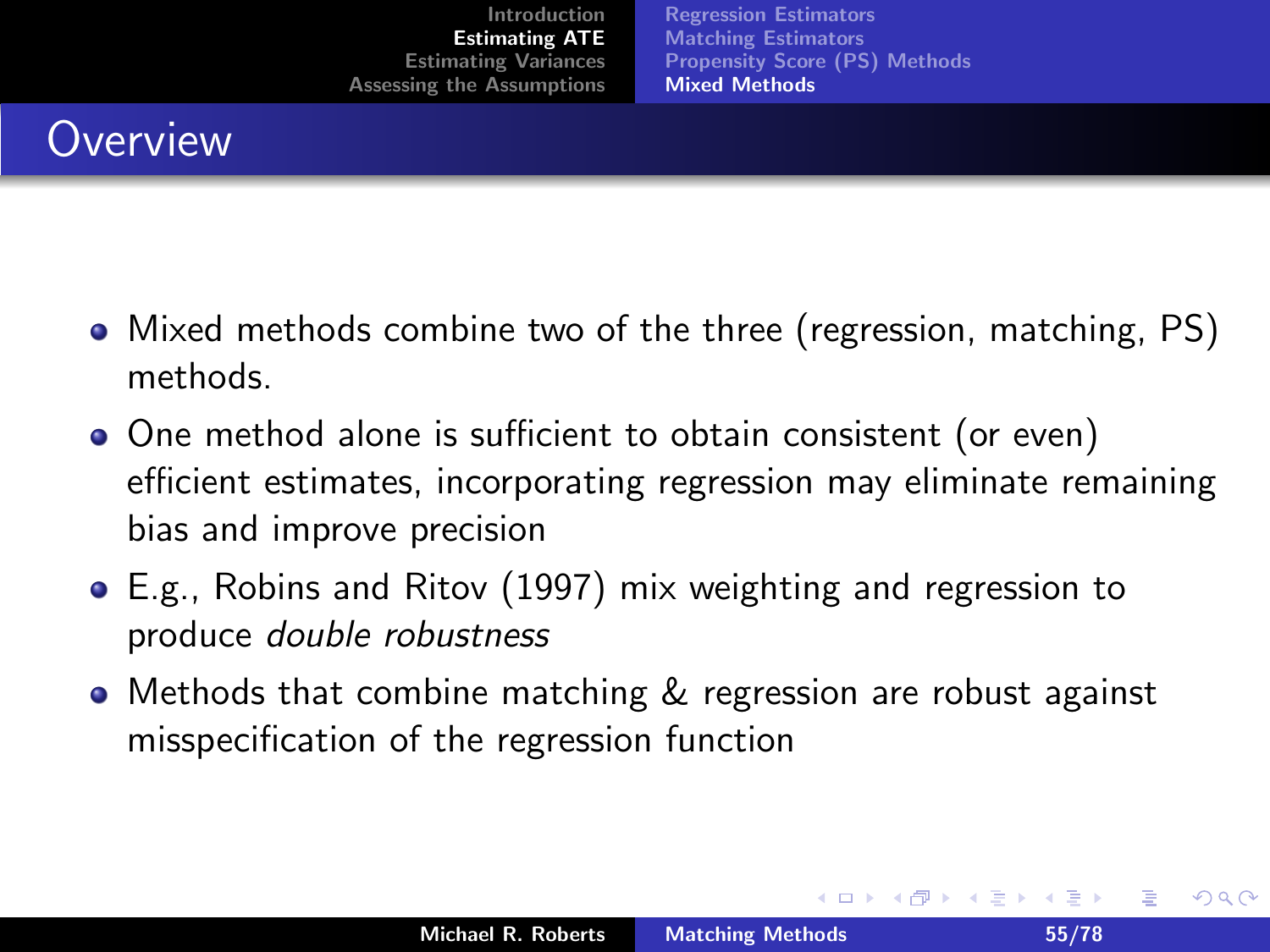[Regression Estimators](#page-22-0) [Matching Estimators](#page-36-0) [Propensity Score \(PS\) Methods](#page-40-0) [Mixed Methods](#page-54-0)

# Weighting and Regression

• Recall weighting estimator above:

$$
\hat{ATE} = \sum_{i=1}^{N} \frac{D_i Y_i}{\hat{p} s(X_i)} / \sum_{i=1}^{N} \frac{D_i}{\hat{p} s(X_i)} - \sum_{i=1}^{N} \frac{(1 - D_i) Y_i}{1 - \hat{p} s(X_i)} / \sum_{i=1}^{N} \frac{1 - D_i}{1 - \hat{p} s(X_i)}
$$

• We can rewrite this as estimating the following regression fxn by weighted least squares

$$
Y_i = \alpha + \tau D_i + \varepsilon_i
$$

with weights

$$
\lambda_i = \sqrt{\frac{D_i}{e(X_i)} + \frac{1 - D_i}{1 - e(X_i)}}
$$

The weights ensure that the covariates are uncorrelated with the tr[e](#page-56-0)atme[n](#page-53-0)t indicator  $\implies$  $\implies$  WLS estimator i[s c](#page-54-0)[on](#page-56-0)s[ist](#page-55-0)en[t.](#page-54-0)

<span id="page-55-0"></span> $\Omega$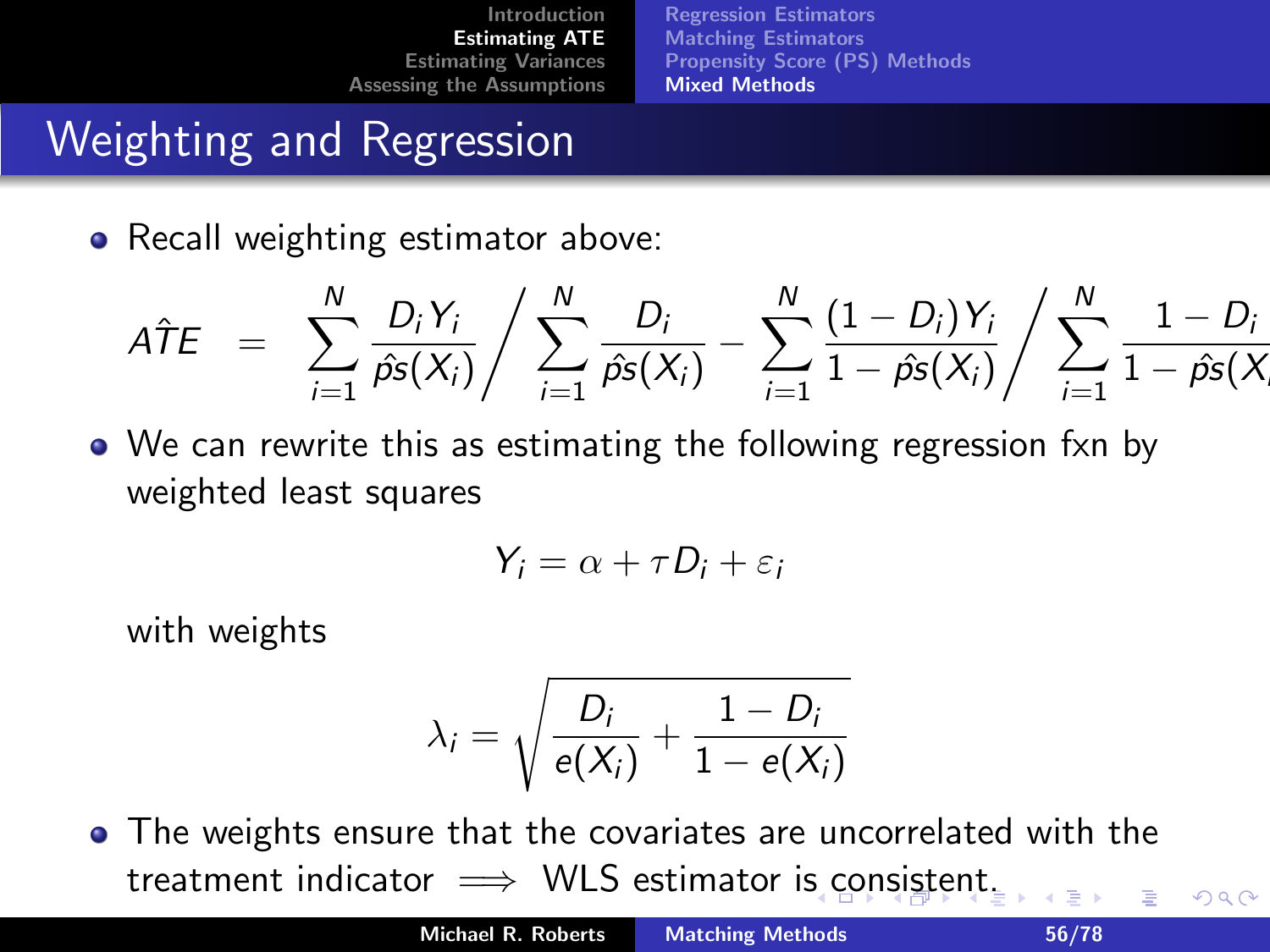[Regression Estimators](#page-22-0) [Matching Estimators](#page-36-0) [Propensity Score \(PS\) Methods](#page-40-0) [Mixed Methods](#page-54-0)

#### Refining Precision

We can add covariates to the regression fxn to improve precision

$$
Y_i = \alpha + \beta' X_i + \tau D_i + \varepsilon_i
$$

with the same weights

- Other references: Robins and Roznitzky (1995), Robins, Roznitzky, and Zhao (1995), Robins and Ritov (1997), Hirano and Imbens (2001).
- If either the regression model or the propensity score correctly specified, the estimator is consistent (i.e., *doubly robust*)

<span id="page-56-0"></span>へのへ

경어 지경이

 $\leftarrow$   $\cap$   $\rightarrow$   $\leftarrow$   $\cap$   $\rightarrow$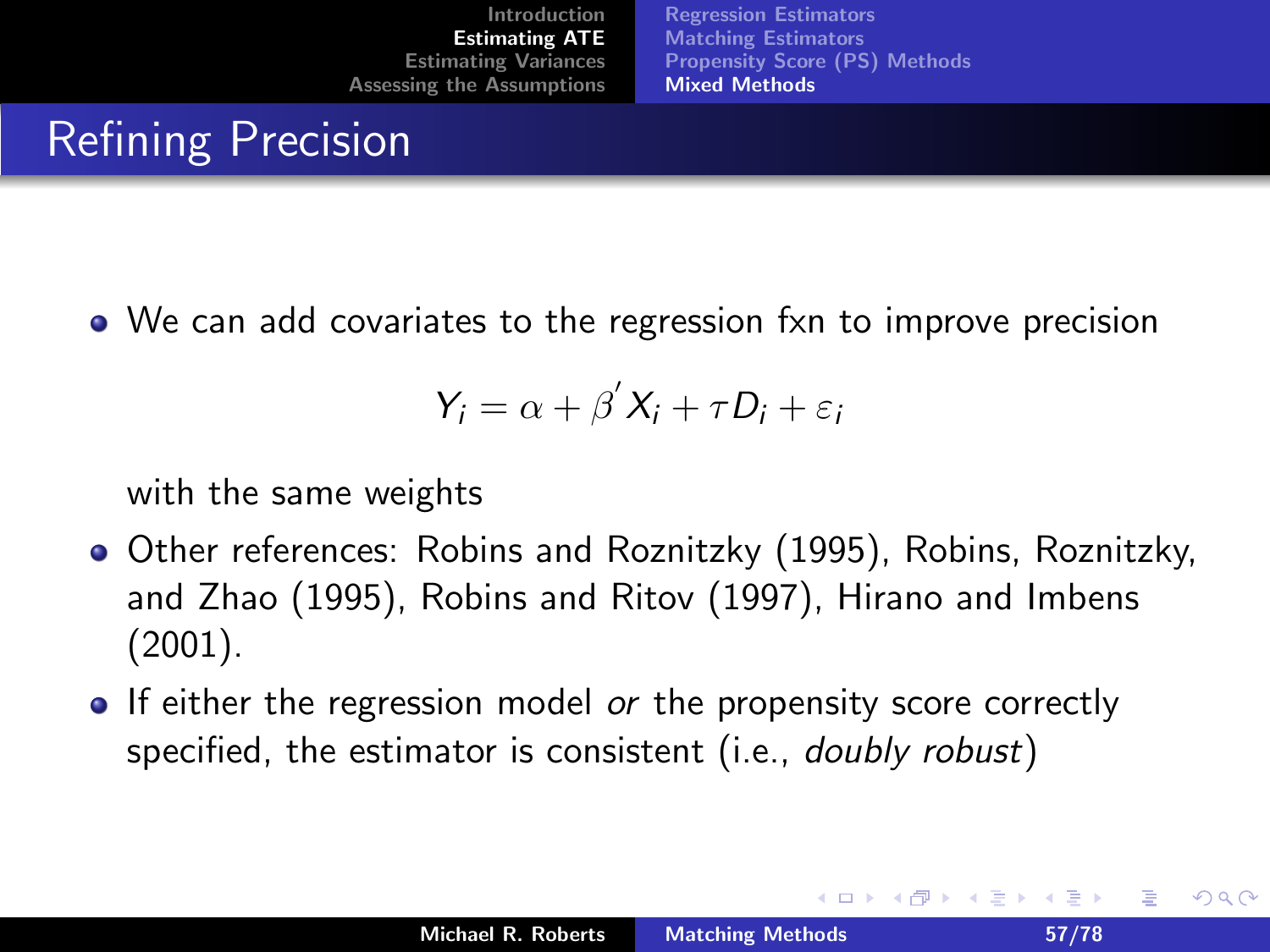[Regression Estimators](#page-22-0) [Matching Estimators](#page-36-0) [Propensity Score \(PS\) Methods](#page-40-0) [Mixed Methods](#page-54-0)

# Blocking and Regression

- Rosenbaum and Rubin (1983b) modify blocking by using least squares regression within the blocks
- Note, the estimated treatment effect within blocks can be written as a least squares estimator,  $\tau_m$ , for the regression fxn

$$
Y_i = \alpha + \tau_m D_i + \varepsilon_i
$$

using only units in block m

• We can also add covariates

$$
Y_i = \alpha \beta' X_i + \tau_m D_i + \varepsilon_i
$$

using only units in block m

<span id="page-57-0"></span>つへへ

 $\leftarrow$   $\cap$   $\rightarrow$   $\rightarrow$   $\cap$   $\rightarrow$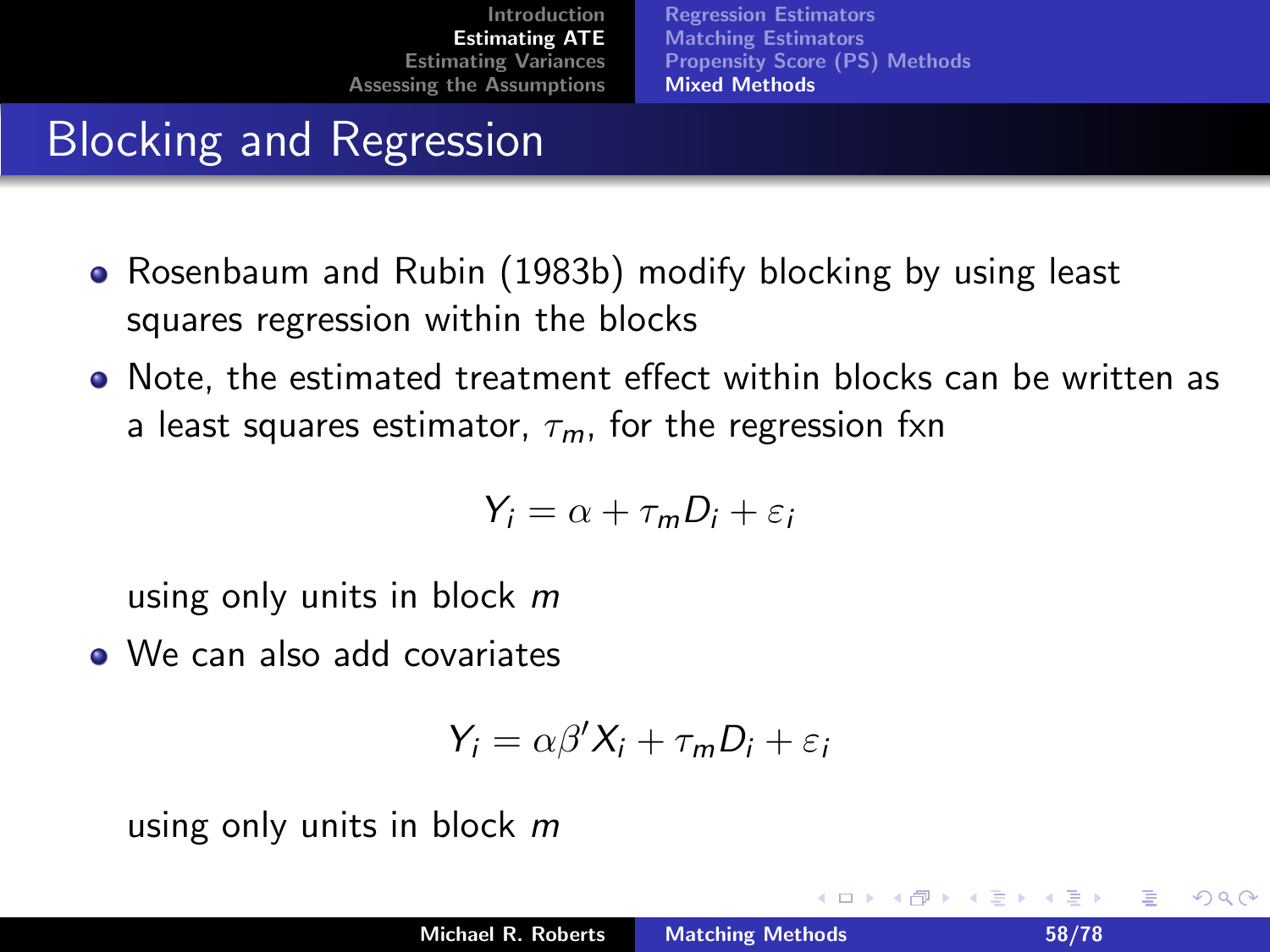[Regression Estimators](#page-22-0) [Matching Estimators](#page-36-0) [Propensity Score \(PS\) Methods](#page-40-0) [Mixed Methods](#page-54-0)

# Matching and Regression 1

- Abadie and Imbens (2002) show that bias of simple matching estimator can dominate variance if dimension of covariates is too large.
- Additional bias corrections through regression can be help
- Recall from the Matching estimators section

$$
\hat{Y}_{i0} = \begin{cases}\nY_i & \text{if } D_i = 0, \\
\frac{1}{M} \sum_{j \in L_M(i)} Y_j & \text{if } D_i = 1, \\
\hat{Y}_{i1} = \begin{cases}\n\frac{1}{M} \sum_{j \in L_M(i)} Y_j & \text{if } D_i = 0, \\
Y_i & \text{if } D_i = 1,\n\end{cases}
$$

 $\hat{Y}_{i0}$  and  $\hat{Y}_{i1}$  are observed or imputed potential outcome for  $i$ Bias arises because covariates  $X_i$  and  $X_{l(i)}$  (the covariates of i's match) aren't equal, though they're close [fro](#page-57-0)[m](#page-59-0) [m](#page-57-0)[a](#page-58-0)[tc](#page-59-0)[h](#page-53-0)[i](#page-54-0)[n](#page-63-0)[g](#page-64-0) ∢ 重う

<span id="page-58-0"></span> $\Omega$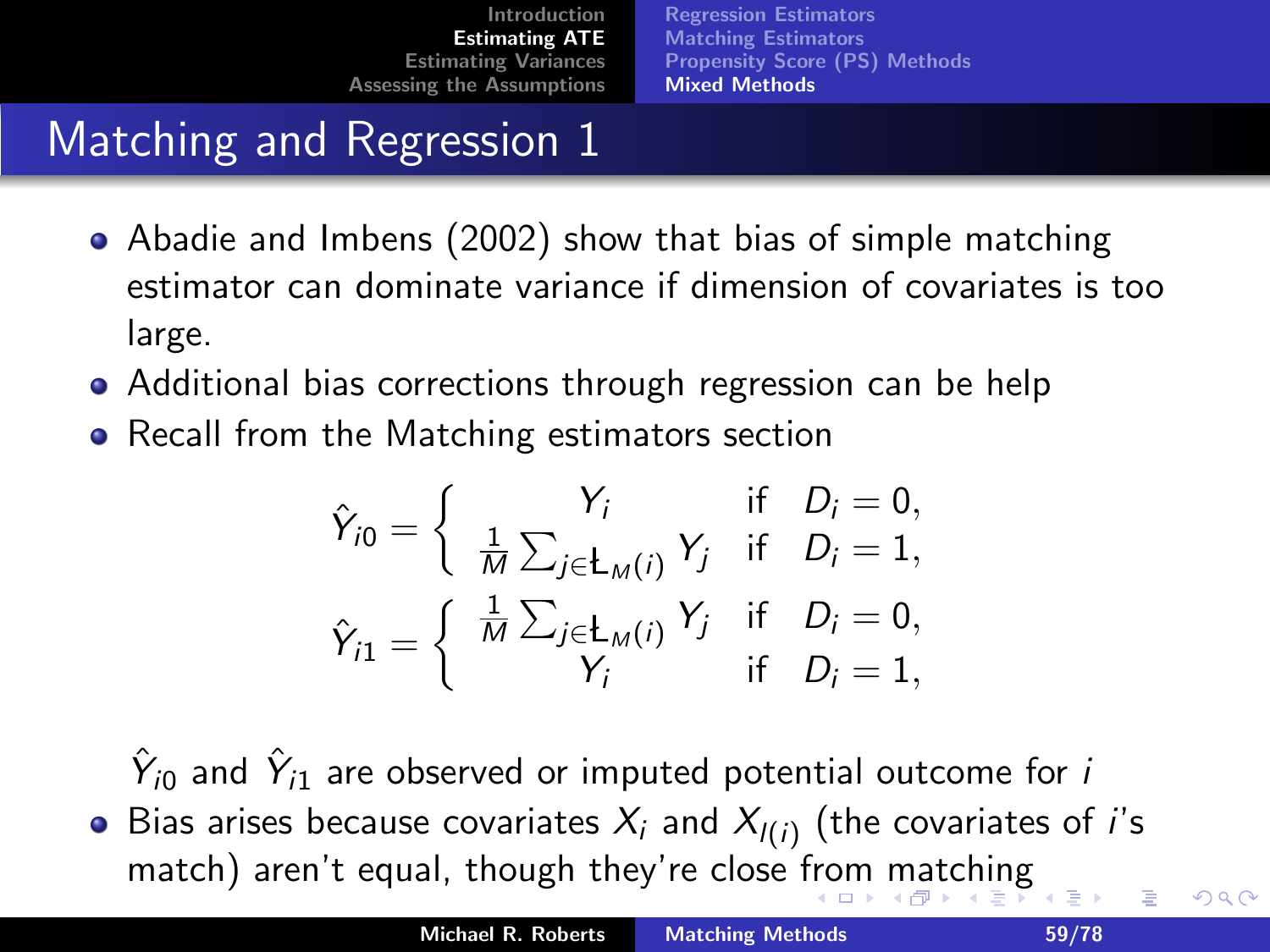[Regression Estimators](#page-22-0) [Matching Estimators](#page-36-0) [Propensity Score \(PS\) Methods](#page-40-0) [Mixed Methods](#page-54-0)

## Matching and Regression 2

Consider single match case and for each unit define

$$
\hat{X}_{i0} = \begin{cases}\nX_i & \text{if } D_i = 0, \\
X_{h(i)} & \text{if } D_i = 1, \\
X_{i1} = \begin{cases}\nX_{h(i)} & \text{if } D_i = 0 \\
X_i & \text{if } D_i = 1,\n\end{cases}\n\end{cases}
$$

- If match is exact,  $\hat X_{i0}=\hat X_{i1}$  for each unit
- **If not, discrepancies may lead to bias**
- Difference  $\hat{X}_{i1}-\hat{X}_{i0}$  can be used to reduce bias of simple matching estimator

<span id="page-59-0"></span>つへへ

K ロ ⊁ K 倒 ≯ K ミ ⊁ K ミ ⊁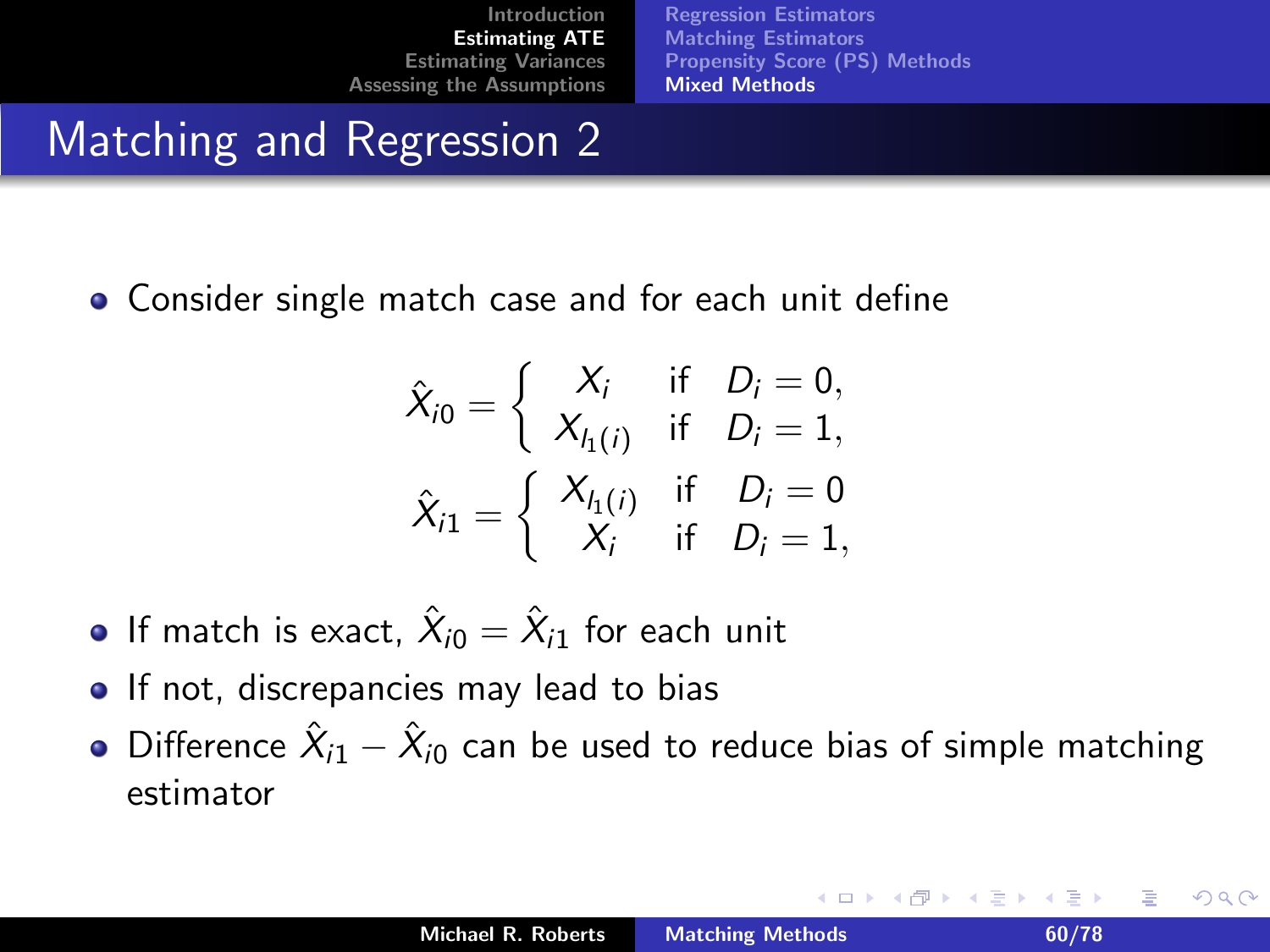[Regression Estimators](#page-22-0) [Matching Estimators](#page-36-0) [Propensity Score \(PS\) Methods](#page-40-0) [Mixed Methods](#page-54-0)

# Matching and Regression 3

- Assume for unit *i*,  $D_i=1$ , which  $\implies \hat{Y}_{i1}=Y_i(1)$  and  $\hat{Y}_{i0}$  is an imputed value for  $Y_i(0)$
- Imputed value unbiased for  $\hat{\mu}_0(X_{l_1(i)})\equiv E(Y(0)|X_{l_1(i)})$  since  $\hat{Y}_{i0} = Y_{l_1(i)}$ , but not necessarily  $\hat{\mu}_0(X_i) = E(Y(0)|X_i)$
- We can adjust  $\hat{Y}_{i0}$  by an estimate of  $\mu_0(X_i) = \mu_0(X_{h(i)})$
- Typically assume corrections are linear in difference in covariates of unit i and its match

$$
\beta_0'[\hat{X}_{i1} - \hat{X}_{i0}] = \beta_0'[X_i - X_{I_1(i)}]
$$

• Rubin (1973b) suggests 3 corrections differing in how  $\beta_0$  is estimated

へのへ

メロメ メ御 メメミメメミメ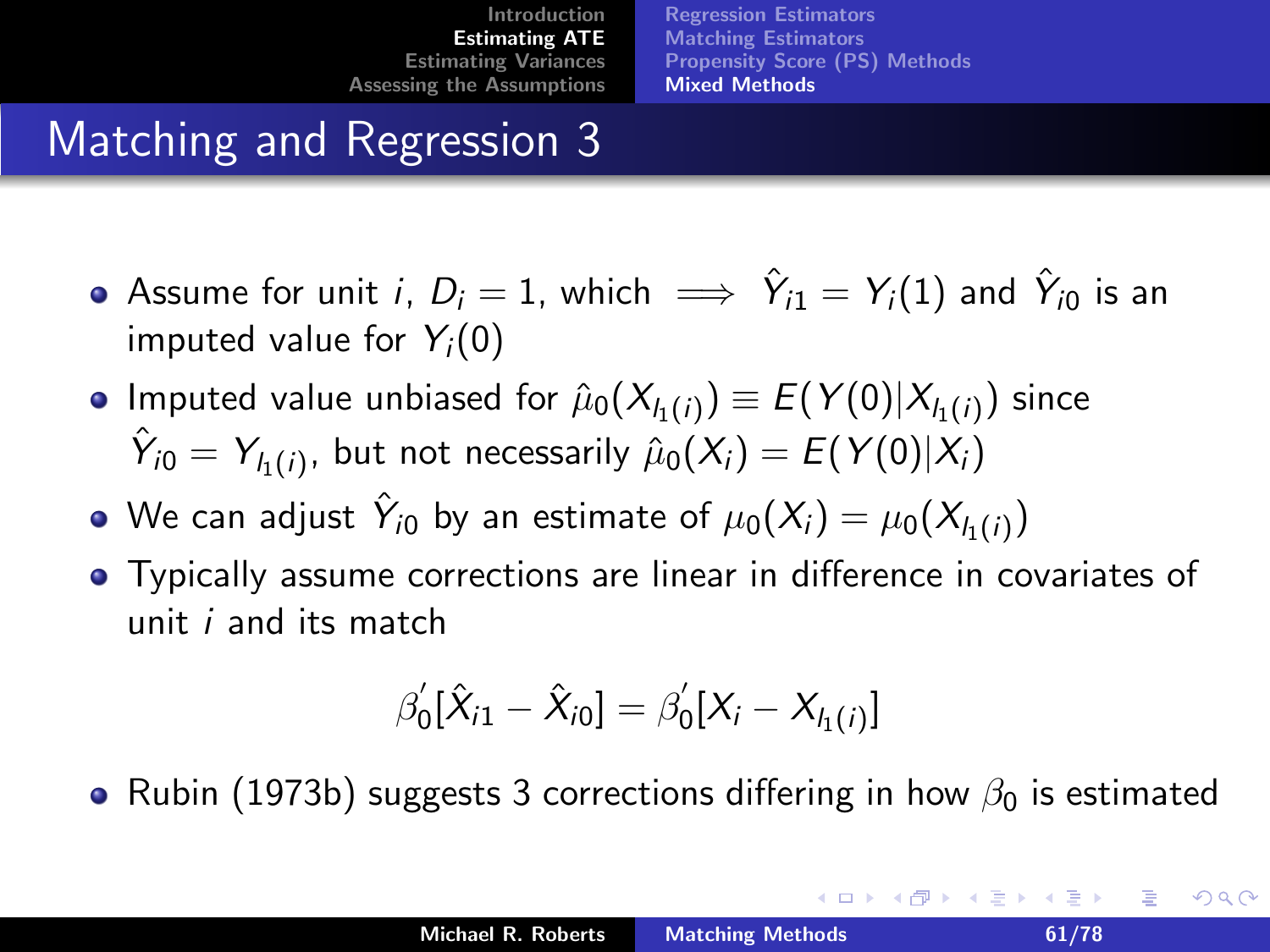[Regression Estimators](#page-22-0) [Matching Estimators](#page-36-0) [Propensity Score \(PS\) Methods](#page-40-0) [Mixed Methods](#page-54-0)

## Matching and Regression: Bias Correction 1

We can write matching estimator as OLS estimator for regression fxn

$$
\hat{Y}_{i1} - \hat{Y}_{i0} = \tau + \varepsilon_i
$$

• Simple modification to the regression fxn

$$
\hat{Y}_{i1} - \hat{Y}_{i0} = \tau + [\hat{X}_{i1} - \hat{X}_{i0}]'
$$

which we can estimate via OLS

つくい

**K ロ ▶ K 伊 ▶**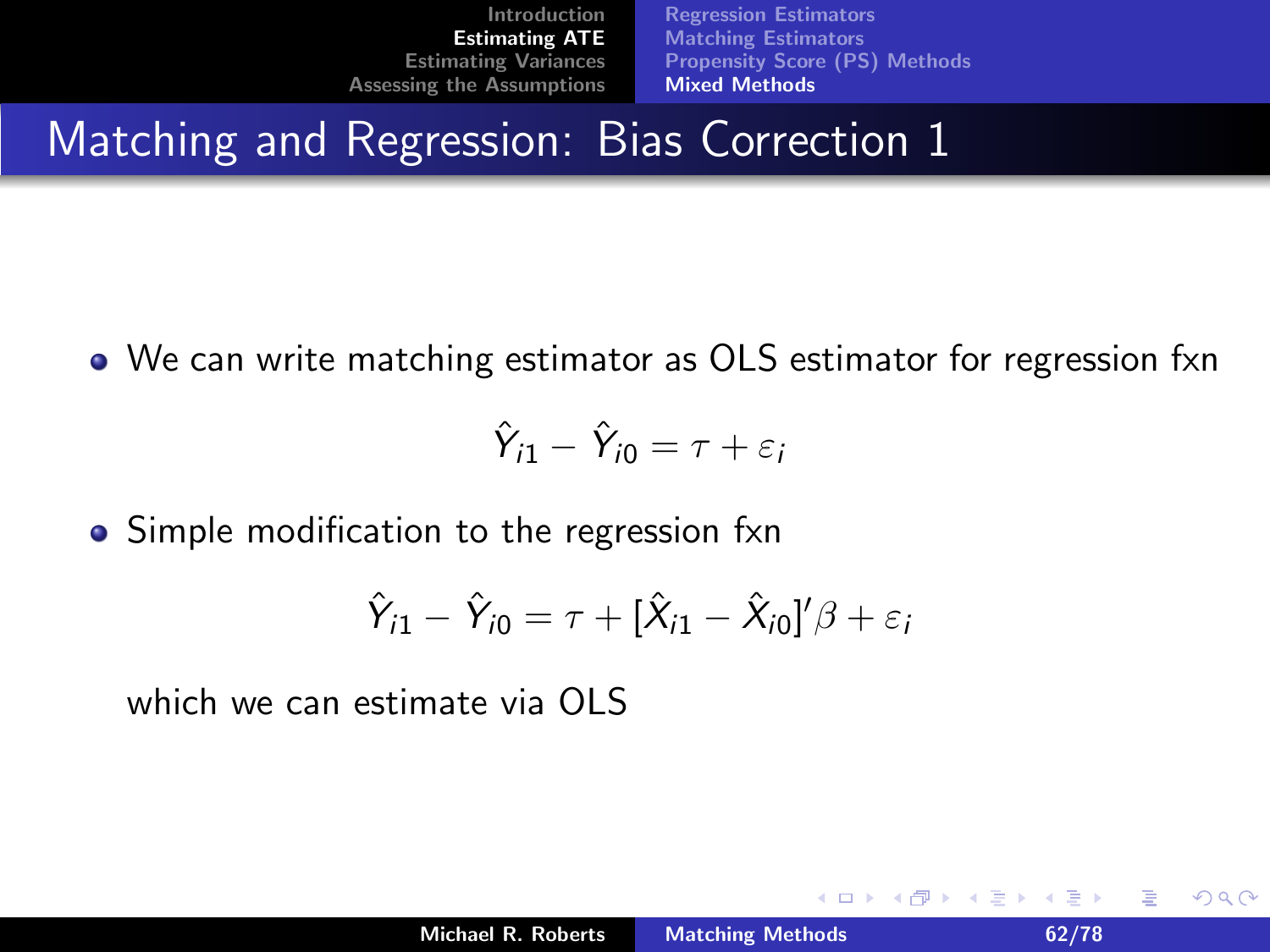[Regression Estimators](#page-22-0) [Matching Estimators](#page-36-0) [Propensity Score \(PS\) Methods](#page-40-0) [Mixed Methods](#page-54-0)

# Matching and Regression: Bias Correction 2

• Estimate  $\mu_0(x)$  directly by taking all control unites and estimating a linear regression

$$
Y_i = \alpha_0 + \beta'_0 X_i + \varepsilon_i
$$

by OLS

 $\bullet$  If unit *i* is a control unit, the correction will be done using an estimator for the regression fxn  $\mu_1(x)$  based on a linear specification

$$
Y_i = \alpha_1 + \beta_1' X_i + \varepsilon_i
$$

estimated on the treated units

• See Abadie and Imbens (2002) for further details

へのへ

 $\leftarrow$   $\cap$   $\rightarrow$   $\leftarrow$   $\cap$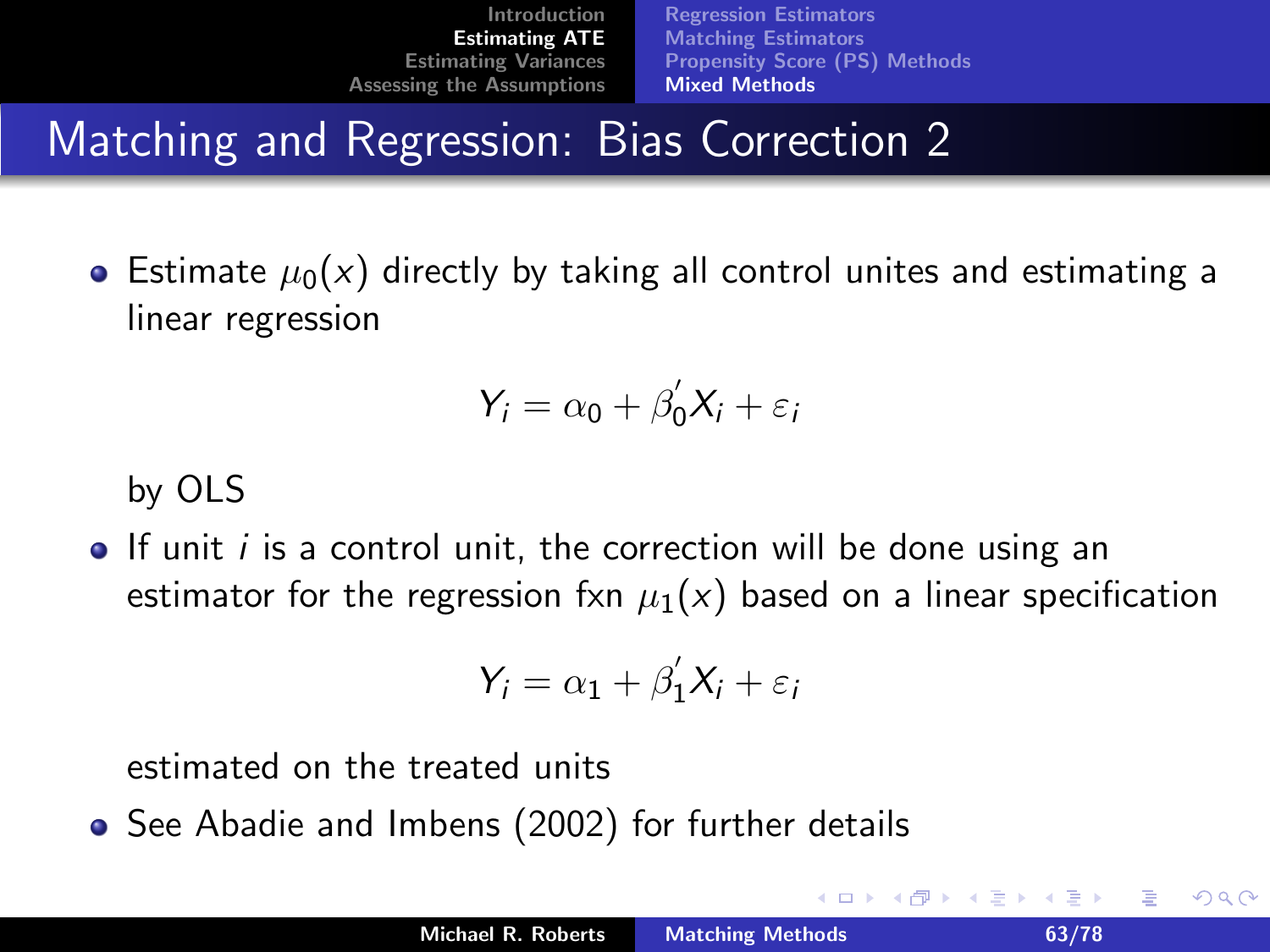[Regression Estimators](#page-22-0) [Matching Estimators](#page-36-0) [Propensity Score \(PS\) Methods](#page-40-0) [Mixed Methods](#page-54-0)

# Matching and Regression: Bias Correction 3

- Estimate same regression fxn for controls using only those controls that are used as matches for treated units, with weights corresponding to  $#$  of times a control observation is used as a match. a linear regression
- Potentially inefficient (discards some control obs and weights some more than others) but only uses the relevant matches
- Discarded controls may be outliers relative to treated obs and may unduly affect OLS estimates
- See Abadie and Imbens (2002) for further details

<span id="page-63-0"></span>へのへ

メロメ メ御 メメミメメミメ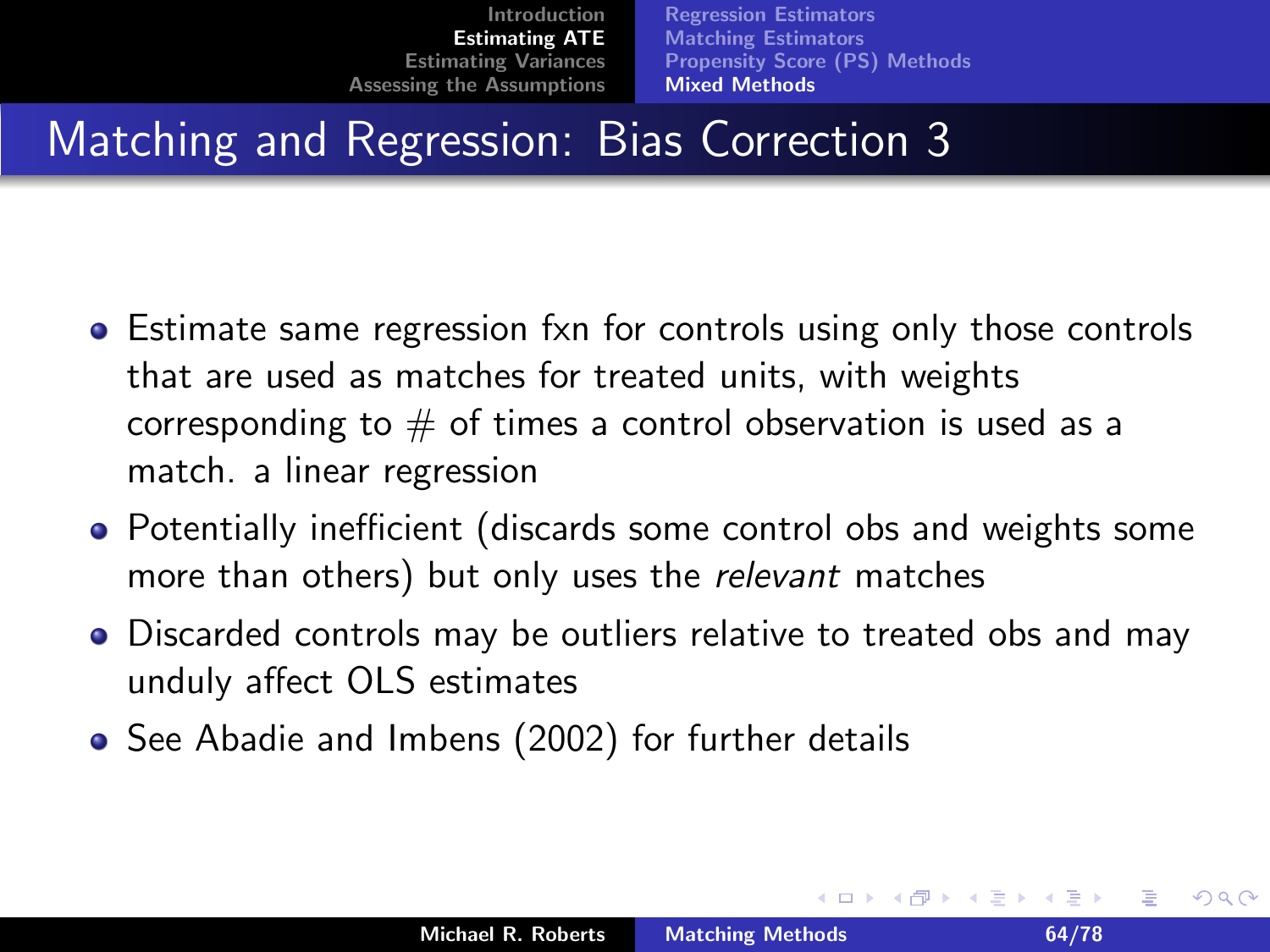#### Variance of ATE

• Variance of efficient estimators of ATE is:

$$
V = E\left[\frac{\sigma_1^2(X)}{\rho s(X)} + \frac{\sigma_0^2(X)}{1 - \rho s(X)} + (\mu_1(X) - \mu_0(X) - \tau)^2\right]
$$

- Three ways to estimate this
	- **1** Brute force: estimate all five components using kernel methods or series.
	- **2** ??
	- **3** Bootstrapping: Seems ok for regression and PS methods but matching may cause problems because it introduces discreteness in the distribution that will lead to ties in the matching algorithm (Politis and Romano (1999)

<span id="page-64-0"></span>へのへ

澄後 メ澄き

 $\leftarrow$   $\cap$   $\rightarrow$   $\leftarrow$   $\cap$   $\rightarrow$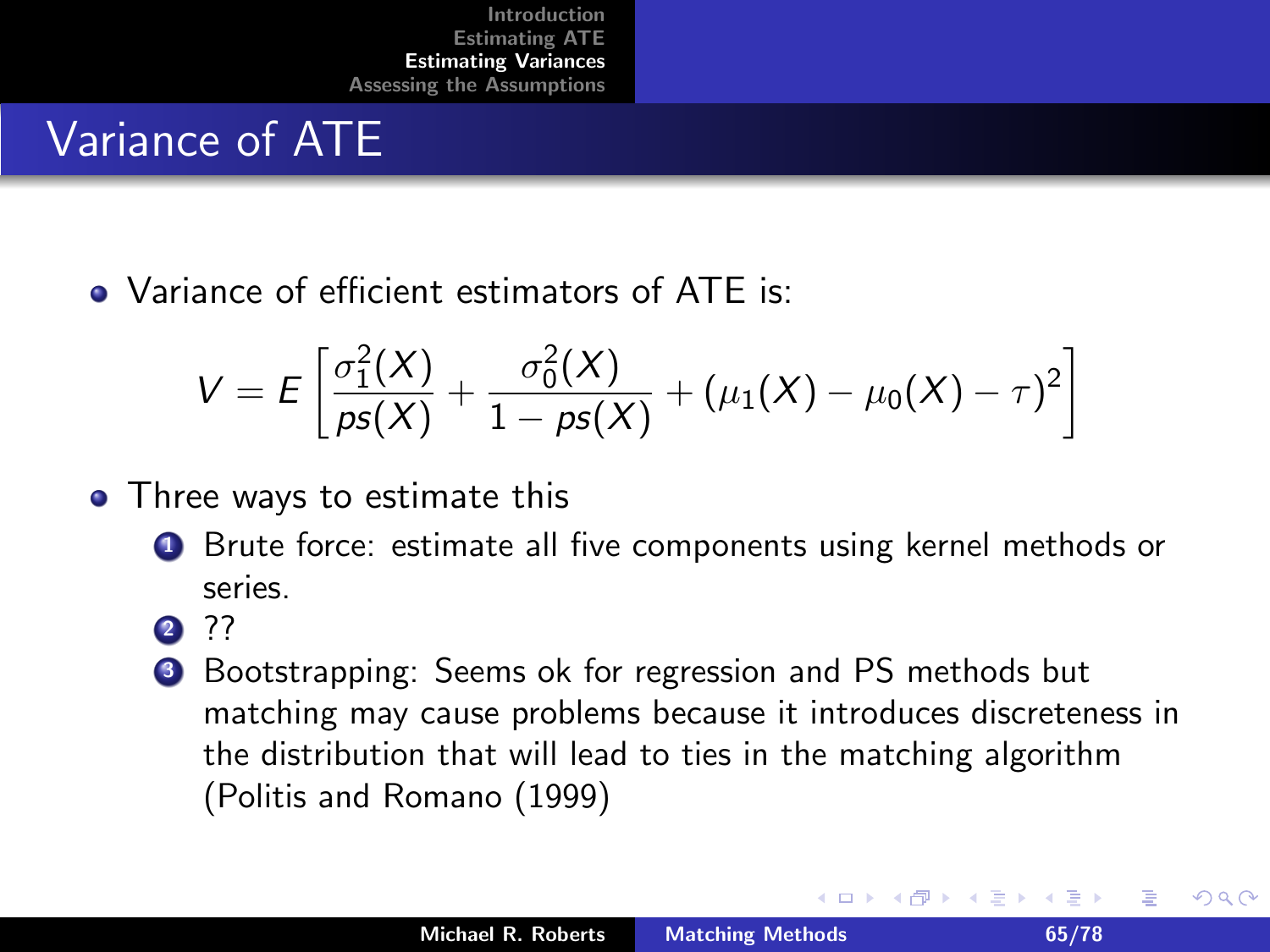[Indirect Tests of Unconfoundedness](#page-65-0) [Choosing Covariates](#page-68-0) [Assessing the Overlap Assumption](#page-69-0)

#### Unconfoundedness

- To be clear: the unconfoundedness assumption is not directly testable
- Unconfoundedness says: the conditional distribution of the outcome under the control treatment,  $Y(0)$ , given receipt of the active treatment and given covariates  $(D = 1, X = x)$ , is *identical* to the distribution of the control outcome given receipt of the control treatment and given covariates  $(D = 0, X = x)$ 
	- Same is assumed for the distribution of the active treatment outcome,  $Y(1)$
- Problem is we don't observe counterfactual so we can never directly reject unconfoundedness
- Two broad groups of tests to indirectly assess unconfoundedness based on falsification tests (Heckman and Hotz (1989) and Rosenbaum (1987)

<span id="page-65-0"></span>へのへ

K ロ ⊁ K 倒 ≯ K ミ ⊁ K ミ ⊁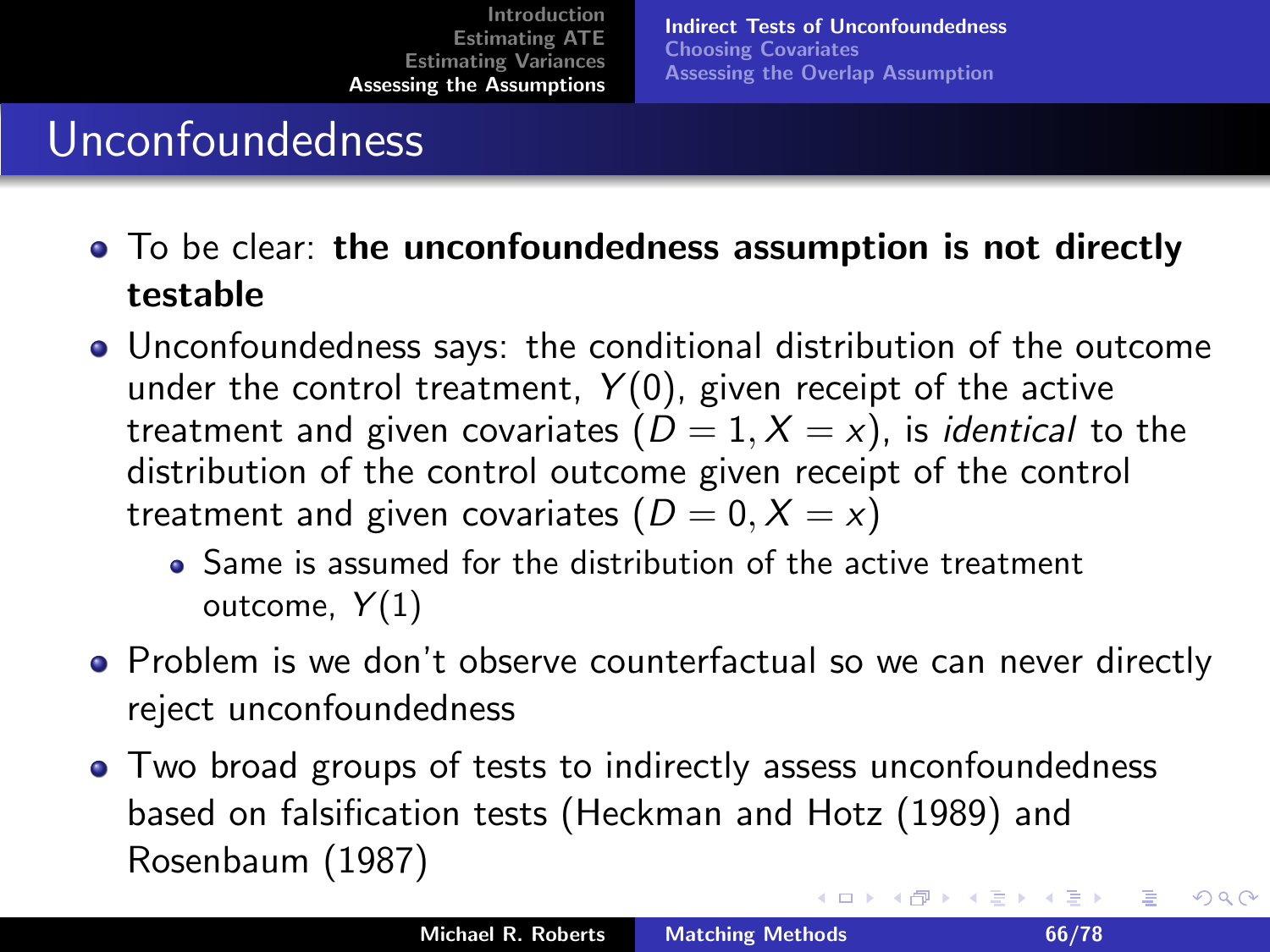# Falsification Tests using Multiple Control Groups

- $\bullet$  Estimate causal effect of a treatment known not to have an affect, relying on presence of multiple control groups (Rosenbaum (1987))
- For example, we can replace the treatment group with one of the control groups and use the other control group for comparison
- Not rejecting the test doesn't imply the unconfoundedness assumption is valid (both control groups could suffer the same bias), but nonrejection where the 2 control groups are likely to have different potential biases makes it more plausible that unconfoundedness assumption holds.

へのへ

イロト イ母 トイラト イラト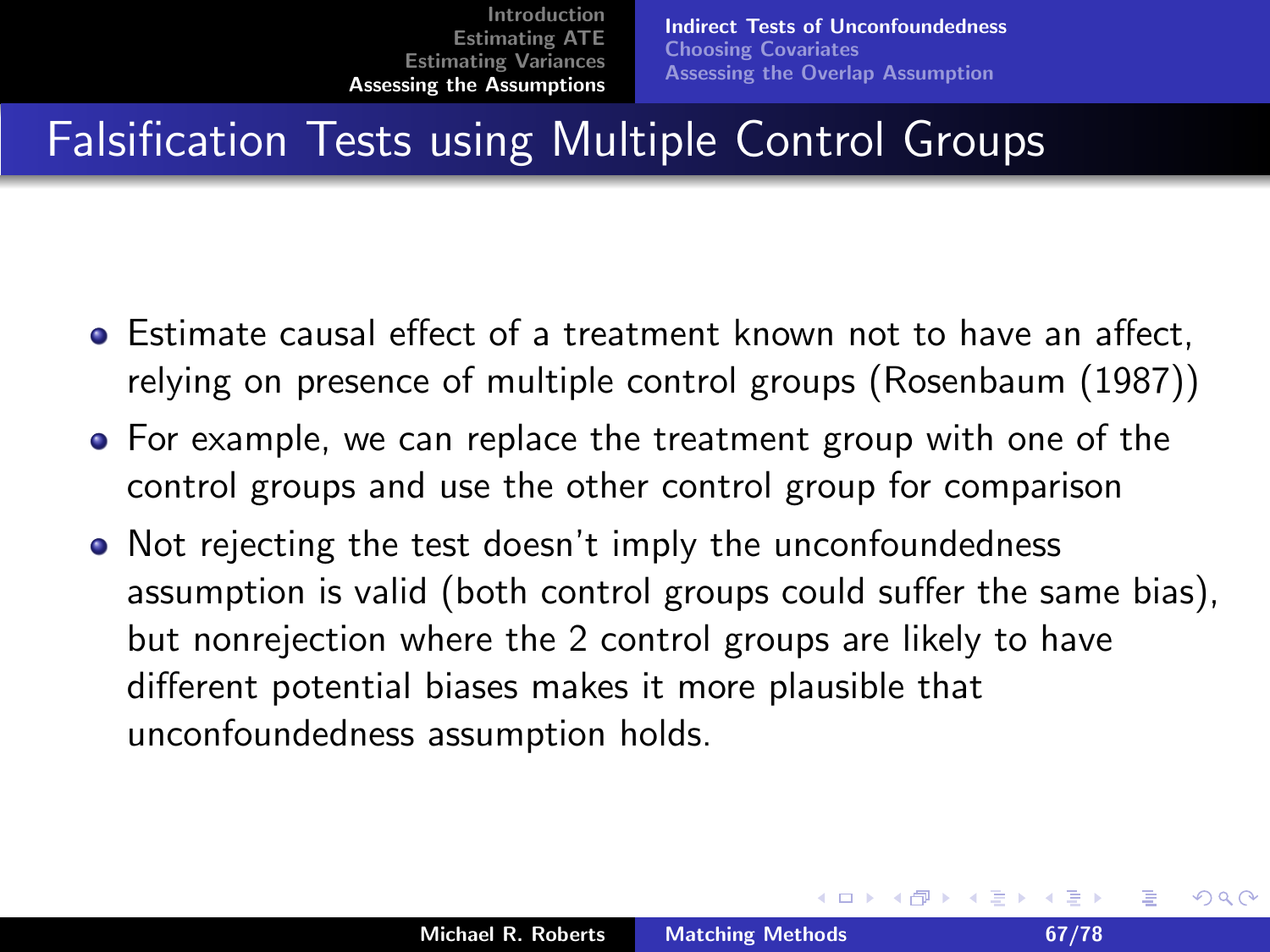# Falsification Tests using Unaffected Variables

- Estimate causal effect of treatment on a variable known not to be affected by treatment (e.g., variable whose value is determined prior to treatment)
- E.g., consider effect of treatment on a lagged outcome relying on presence of multiple control groups (Rosenbaum (1987))
- For example, we can replace the treatment group with one of the control groups and use the other control group for comparison
- Not rejecting the test doesn't imply the unconfoundedness assumption is valid (both control groups could suffer the same bias), but nonrejection where the 2 control groups are likely to have different potential biases makes it more plausible that unconfoundedness assumption holds.

つくい

K ロ ⊁ K 倒 ≯ K ミ ⊁ K ミ ⊁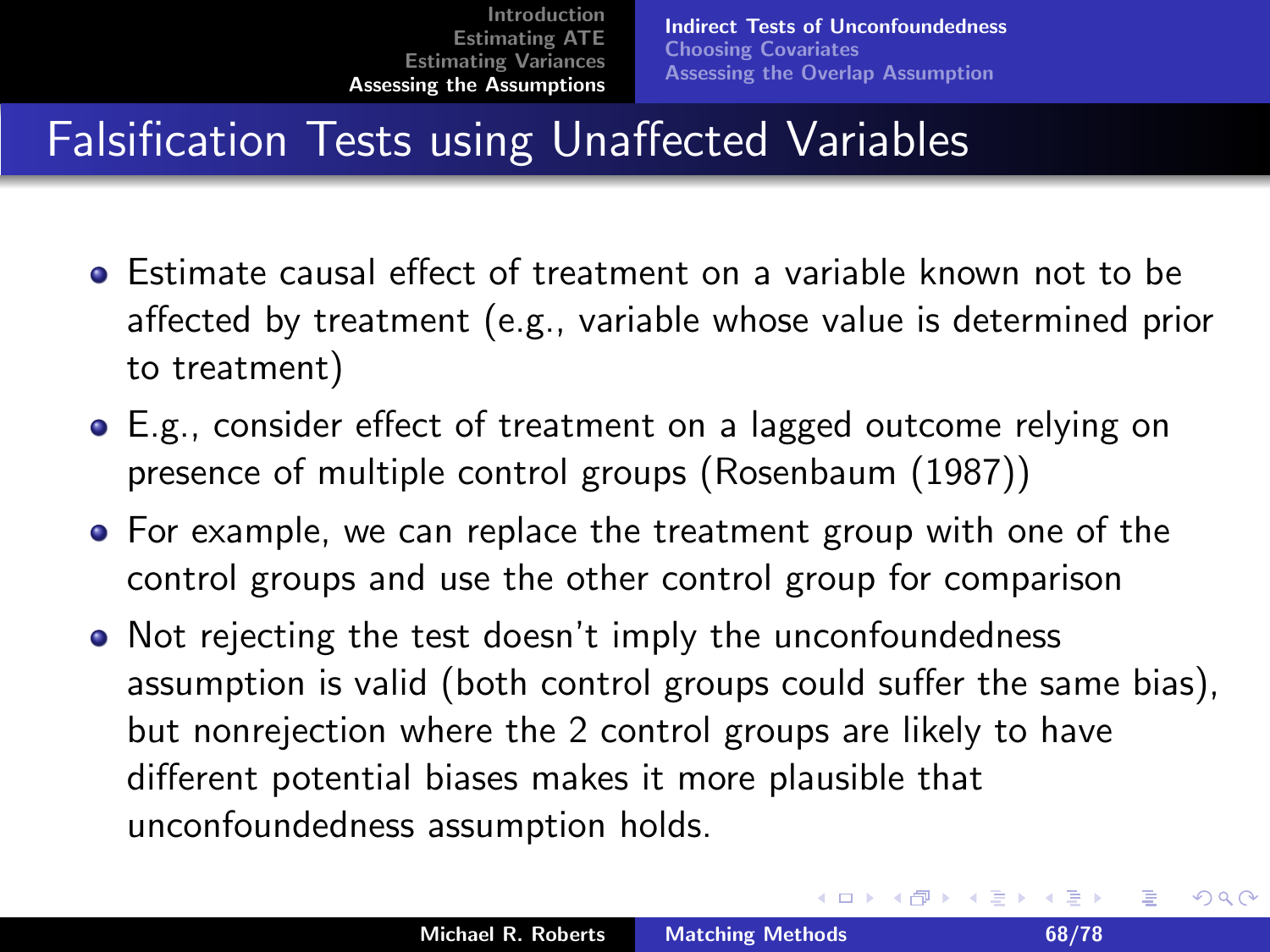[Indirect Tests of Unconfoundedness](#page-65-0) [Choosing Covariates](#page-68-0) [Assessing the Overlap Assumption](#page-69-0)

#### **Issues**

- There may be some variables for which we should not adjust for.
- We may be better off in finite samples ignoring variables with weak correlation with the treatment indicator and the outcomes because they reduce precision
- Unfortunately no hard fast rules
- Big concern is including covariates affected by the treatment (e.g., intermediate outcomes). This is a no no!
- Make sure covariates are measured before the treatment was chosen
- **Think hard about what covariates to include**
- See Rosenbaum (1984b) and Angrist and Kruger (2000)

<span id="page-68-0"></span>つくい

K ロ ⊁ K 倒 ≯ K ミ ⊁ K ミ ⊁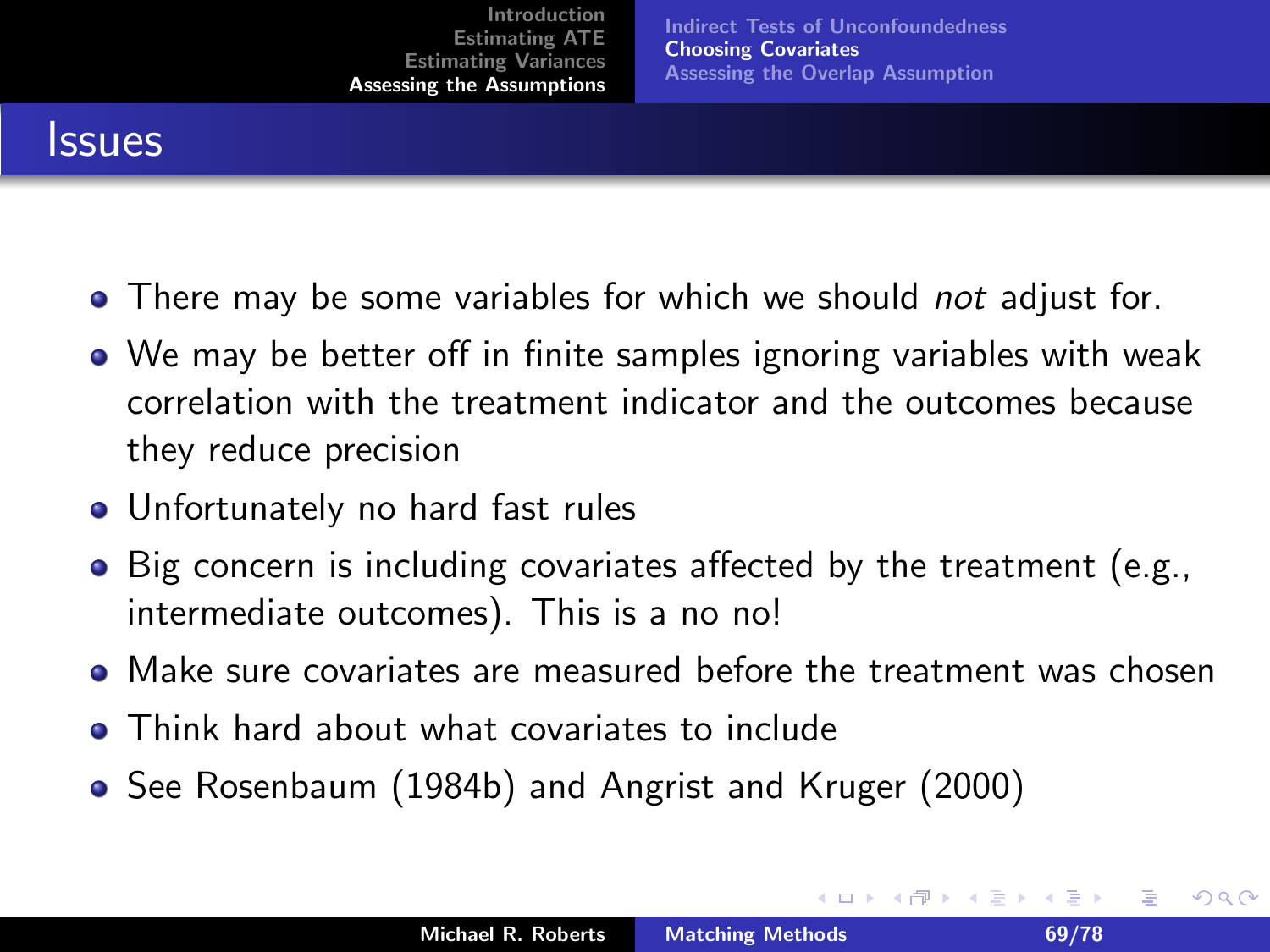[Indirect Tests of Unconfoundedness](#page-65-0) [Choosing Covariates](#page-68-0) [Assessing the Overlap Assumption](#page-69-0)

 $\leftarrow$   $\Box$ 

# Propensity Score

- Recall overlap requires that the PS be between 0 and 1
- This assumption raises several questions:
	- **1** How to detect a lack of overlap in the covariate distribution
	- <sup>2</sup> How to deal with lack of overlap given a lack exists
	- <sup>3</sup> How individual estimation methods address lack of overlap
- Matching is valid only in the region of common support!

<span id="page-69-0"></span>つくい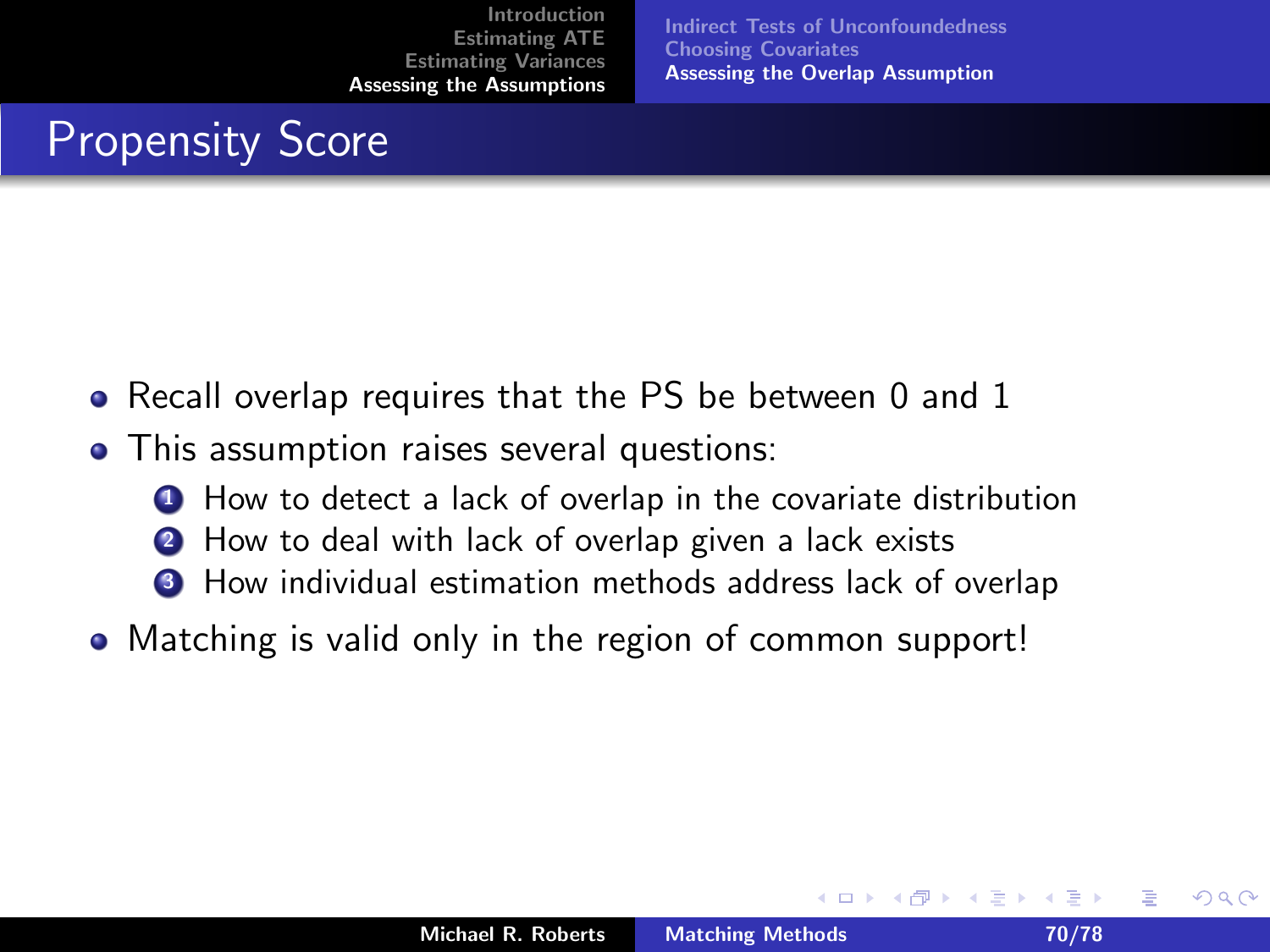# Detecting Lack of Overlap

- Plot distributions of covariates by treatment groups
- $\bullet$  In 1,2 dimensions, this is easy
- In higher dimensions, can look at pairs of marginals but they may not be informative about lack of overlap
- More useful is to inspect distribution of PSs in treatment and control groups
	- Need to estimate PS nonparametrically
	- But, misspecification may lead to failure in detecting a lack of overlap
	- May wish to undersmooth the estimation of the PS, either by choosing a bandwidth smaller than optimal for by including higher-order terms in a series expansion
- $\bullet$  Inspect quality of worst matches. For each component k of covariates  $X$  inspect  $max_{i}|x_{i,k}-X_{l_1(i),k}|\ ($ max over all obs of matching discrepancy) If this difference is large relative to SD of  $k^{th}$ component of covariates, be worried ∢ロト ∢母 ▶ ∢ ヨ ▶ ∢ ヨ ▶ へのへ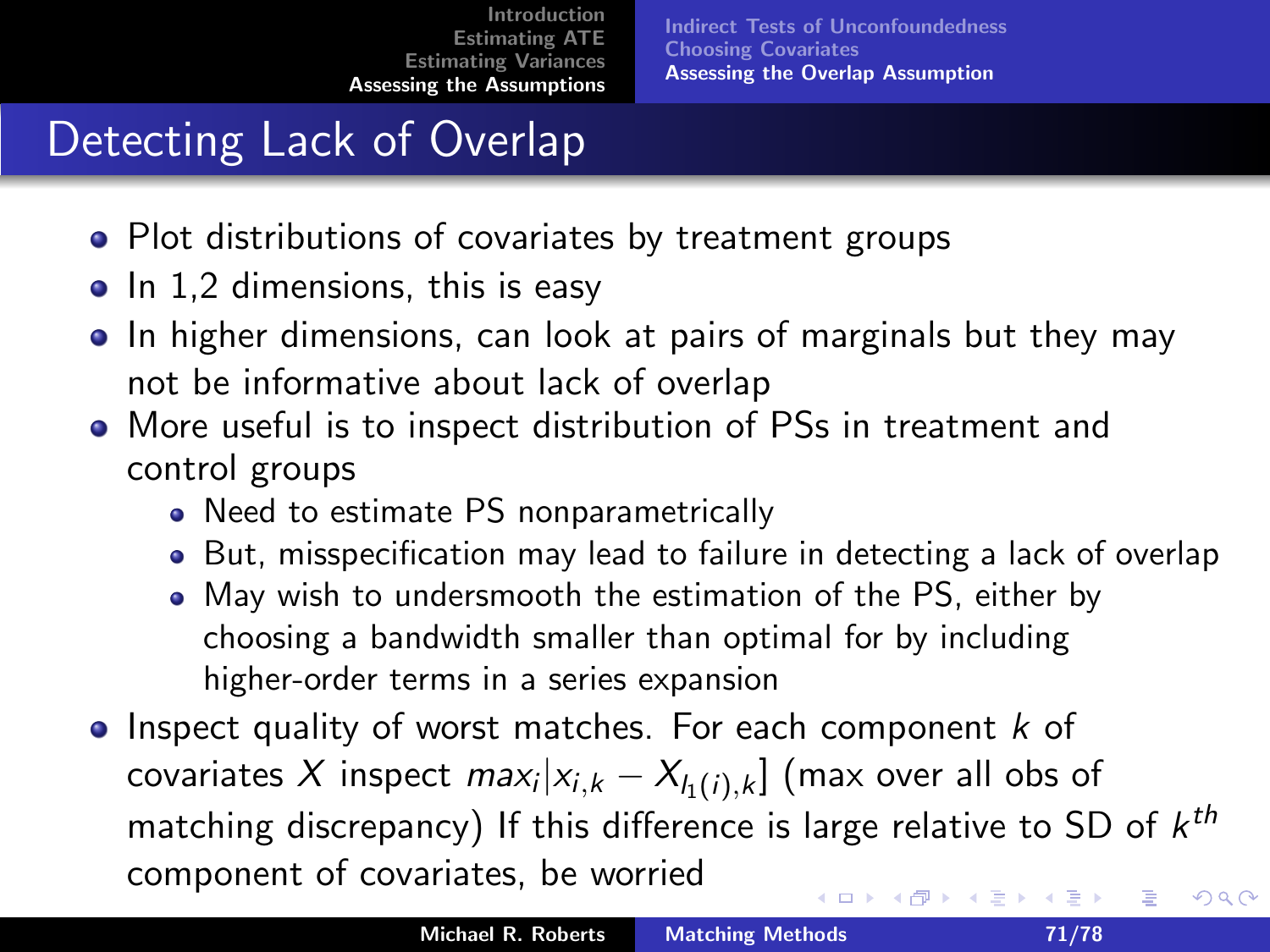[Indirect Tests of Unconfoundedness](#page-65-0) [Choosing Covariates](#page-68-0) [Assessing the Overlap Assumption](#page-69-0)

## Addressing Lack of Overlap

- Given lack of overlap
	- **1** conclude that ATE cannot be estimated with sufficient precision, or
	- **2** decide to focus on ATE that is estimable with greater accuracy
- For 2, we can:
	- discard some of the bad matches or treatment and control obs with PSs above/below a certain value (remember PS must be between 0 and 1)
	- Only accept matches where difference in PS is below a certain value
	- Drop matches where individual covariates are severely mismatched

へのへ

メミメ メミメ

 $\leftarrow$   $\cap$   $\rightarrow$   $\leftarrow$   $\cap$   $\rightarrow$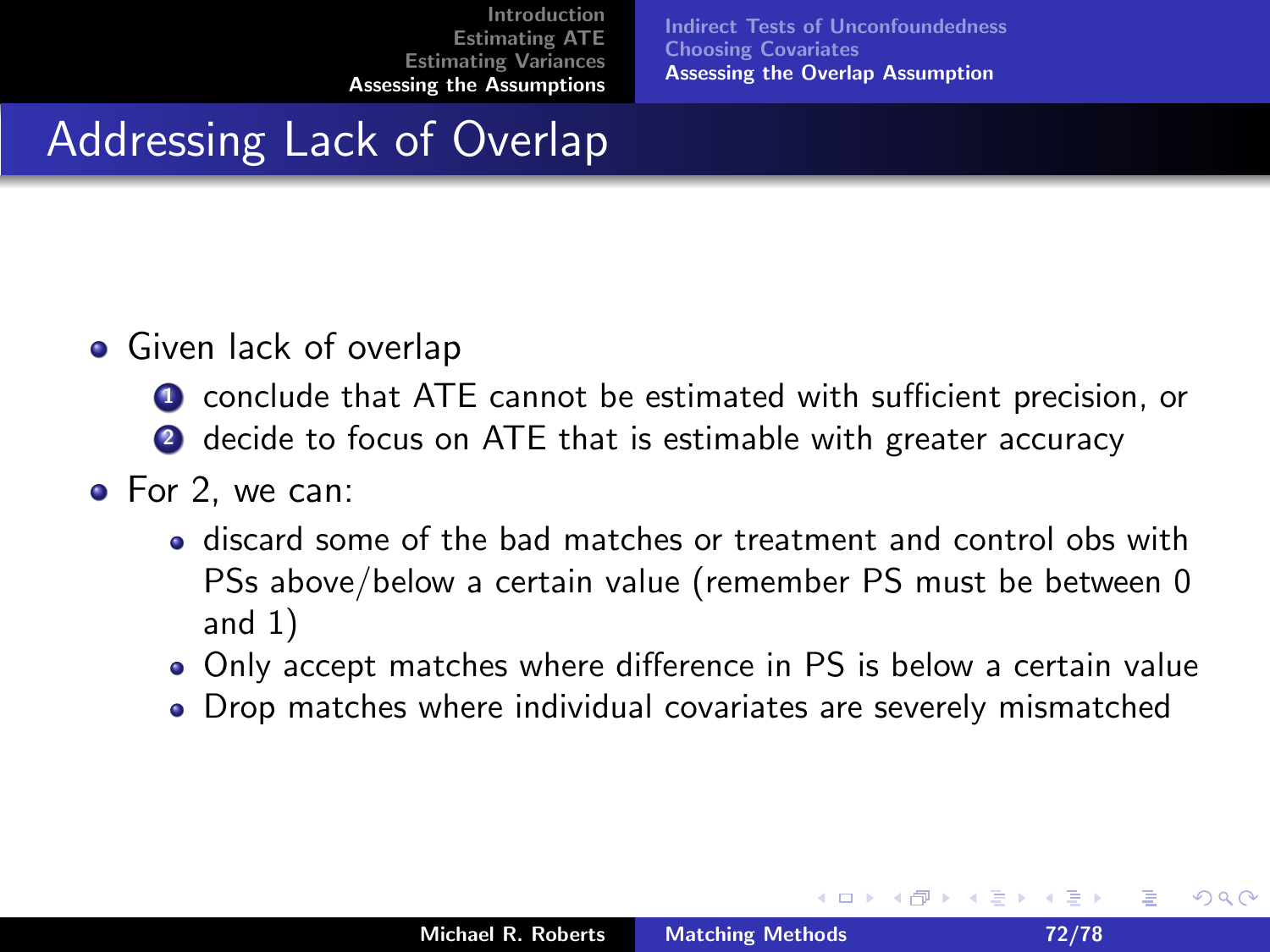## Handling Lack of Overlap with each Method

- Assume we have data with sufficient overlap and we want to estimate ATT
- Now add a few treated obs with outlying values. Doing so  $\implies$ 
	- we can't estimate ATE as precisely, because we lack suitable controls against which to compare additional units
	- Variance estimate should increase
- Now add a few control obs with outlying values. Doing so  $\implies$ 
	- little effect since outlying controls are irrelevant for ATT (not for ATE!)
	- Methods appropriately dealing with limited overlap should show estimates approx unchanged in bias and precision

へのへ

K ロ ⊁ K 倒 ≯ K ミ ⊁ K ミ ≯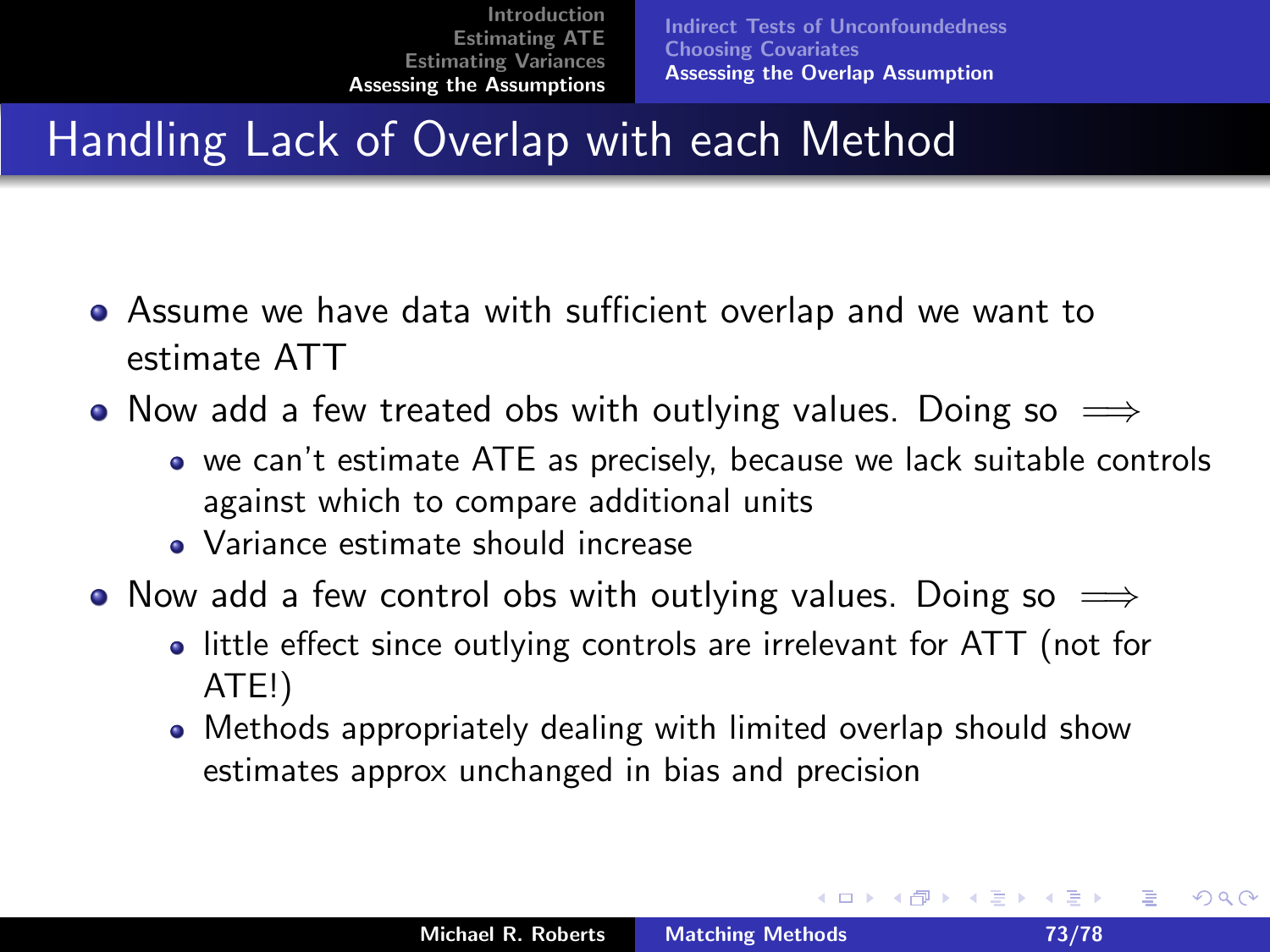[Indirect Tests of Unconfoundedness](#page-65-0) [Choosing Covariates](#page-68-0) [Assessing the Overlap Assumption](#page-69-0)

## Handling Lack of Overlap with Regression

- Adding obs with outlying values of regressors  $\implies$  more precise estimates
	- If added obs are treated units, precision of estimated control regression fxn at these outlying values will be lower (few control units are in this outlying region)  $\implies$  variance increases
	- If added obs are control units, then precision of control regression fxn will increase *spuriously*.
- **•** Punchline: Regression methods can be misleading in cases with limited overlap

へのへ

K ロ ⊁ K 倒 ≯ K ミ ⊁ K ミ ≯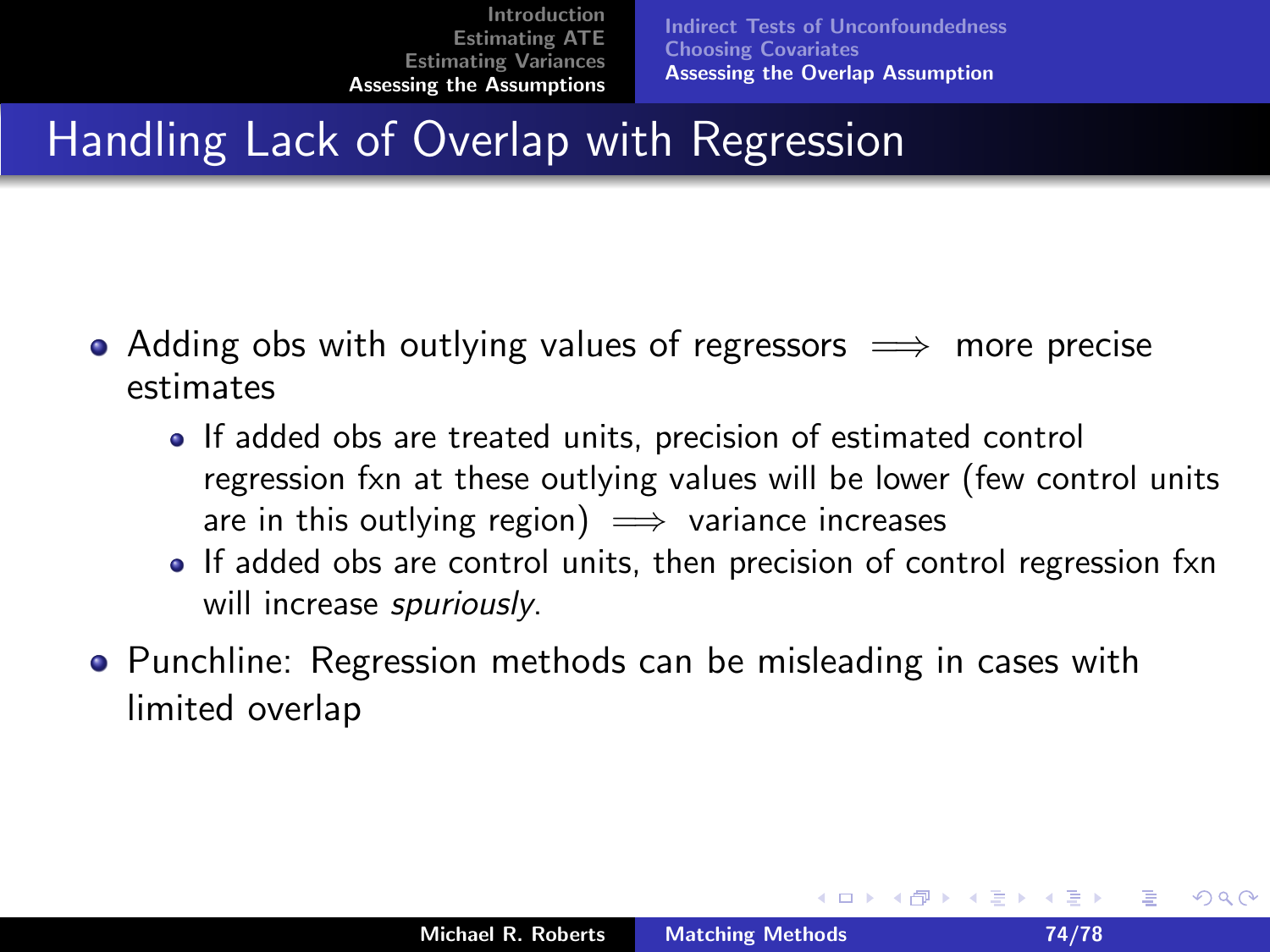[Indirect Tests of Unconfoundedness](#page-65-0) [Choosing Covariates](#page-68-0) [Assessing the Overlap Assumption](#page-69-0)

## Handling Lack of Overlap with Matching

- Adding controls with outlying obs has little affect on results since they won't be used as matches
- Adding treated units with outlying obs will alter results because these obs would have poor matches leading to possibly biased estimates
- SEs would be largely unaffected

へのへ

 $\leftarrow$   $\cap$   $\rightarrow$   $\leftarrow$   $\cap$   $\rightarrow$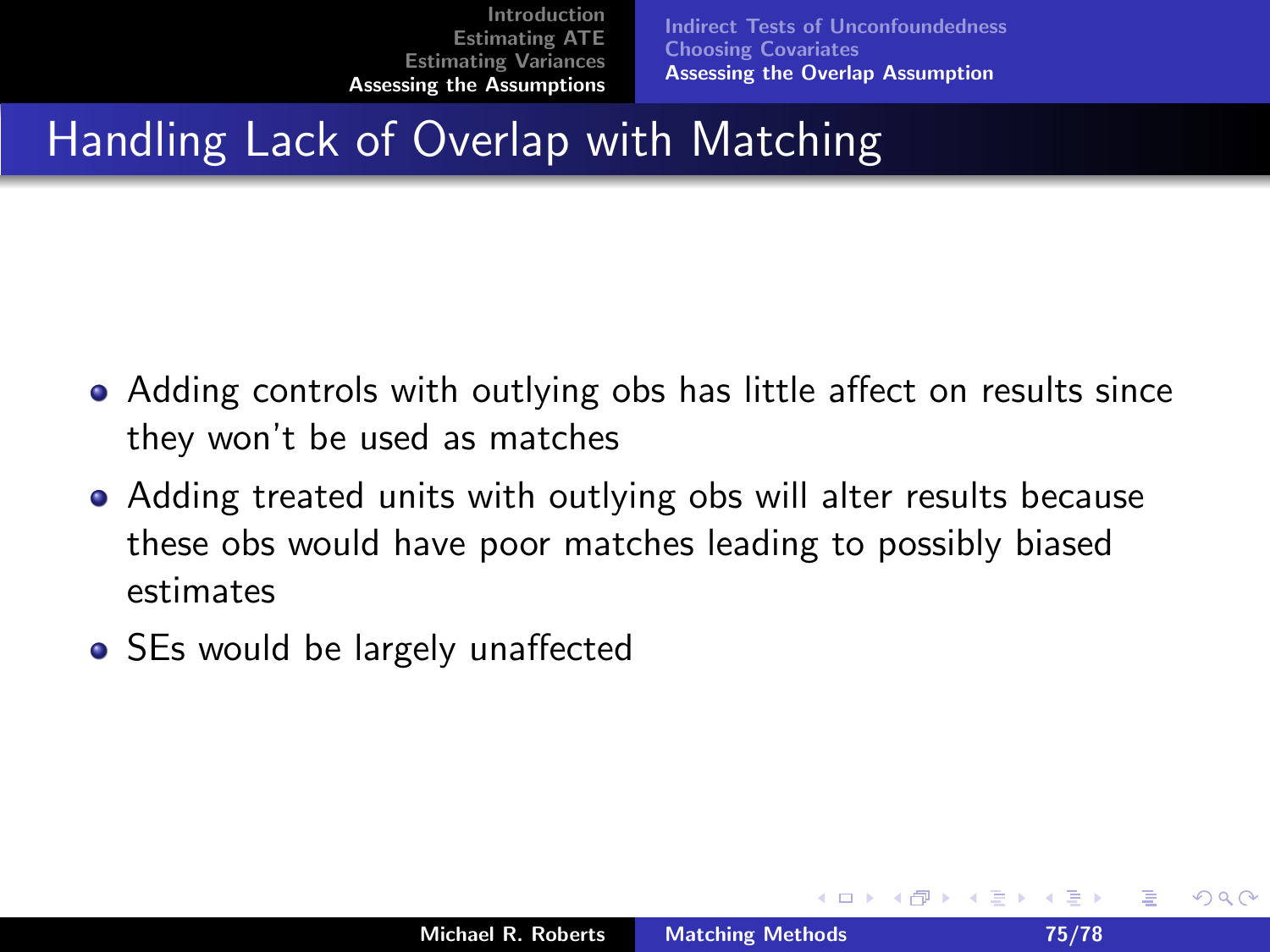[Indirect Tests of Unconfoundedness](#page-65-0) [Choosing Covariates](#page-68-0) [Assessing the Overlap Assumption](#page-69-0)

# Handling Lack of Overlap with PS

- Adding obs with outlying values will lead to PSs close to 0 and 1
- Values close to 0 for the control obs cause little problem because these units would get close to 0 weight in the regression
- Values close to 1 for the control obs would receive high weights leading to increases in the variance of ATE

Recall

$$
\hat{ATE} = \frac{1}{N} \sum_{i=1}^{N} \left[ \frac{D_i Y_i}{\hat{ps}(X_i)} - \frac{(1 - D_i) Y_i}{1 - \hat{ps}(X_i)} \right]
$$

• Blocking on the PS leads to similar conclusions

つくい

K ロ ⊁ K 倒 ≯ K ミ ⊁ K ミ ≯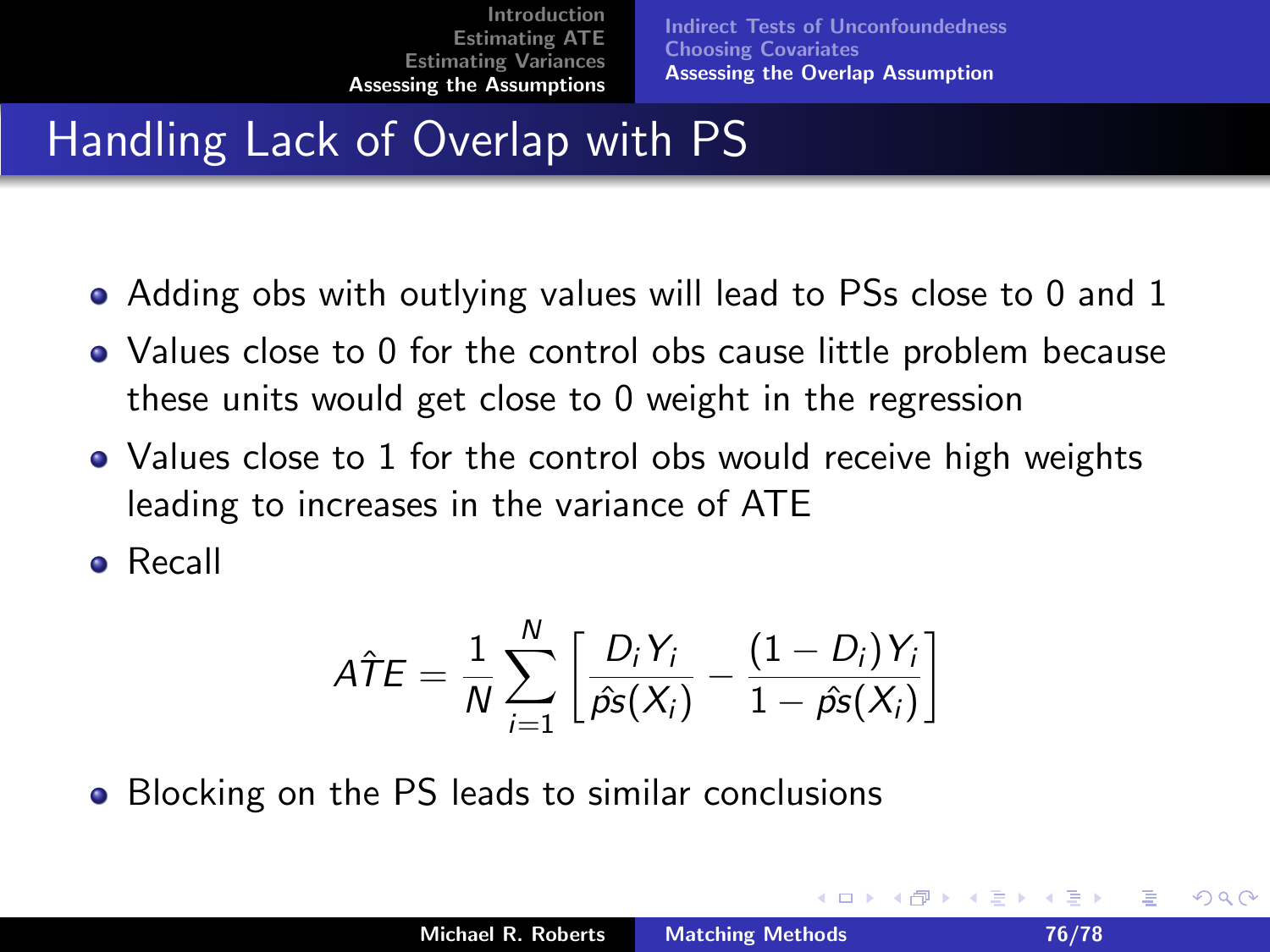[Indirect Tests of Unconfoundedness](#page-65-0) [Choosing Covariates](#page-68-0) [Assessing the Overlap Assumption](#page-69-0)

## Handling Lack of Overlap Conclusions

- PS and Matching methods are better designed to cope with limited overlap in the covariate distributions relative to parametric or semi-parametric (series) regression models
- Bottom line: Inspect the histograms of the estimated PS in both groups to assess whether limited overlap is an issue

へのへ

 $\leftarrow$   $\cap$   $\rightarrow$   $\leftarrow$   $\cap$   $\rightarrow$